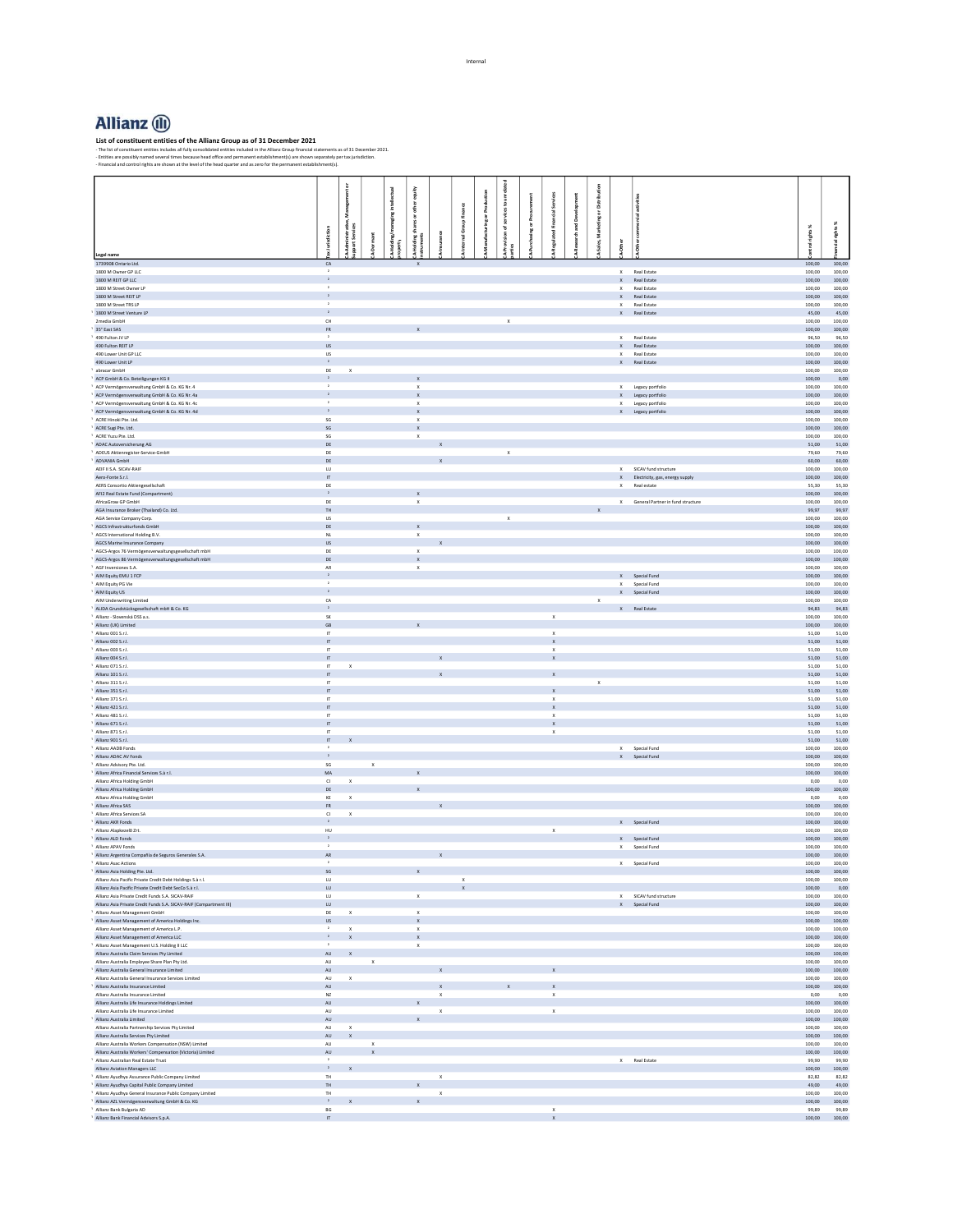|                                                                                                     |                                     |                                                               | ı           | equity                    |                                           |                           |                       |   |                           |   |             |                                                         |                       |                  |
|-----------------------------------------------------------------------------------------------------|-------------------------------------|---------------------------------------------------------------|-------------|---------------------------|-------------------------------------------|---------------------------|-----------------------|---|---------------------------|---|-------------|---------------------------------------------------------|-----------------------|------------------|
|                                                                                                     | Management or                       |                                                               |             | xther                     |                                           |                           |                       | ε |                           |   | ä           |                                                         |                       |                  |
|                                                                                                     |                                     |                                                               |             |                           |                                           | Finance                   | <b>Iring or Prode</b> | ã |                           | å | ŏ.          |                                                         |                       |                  |
|                                                                                                     |                                     |                                                               |             | haresor                   |                                           | hal Group                 |                       |   |                           | , | Ř           |                                                         | rights%               | ×<br>rights      |
|                                                                                                     | lurisdiction                        | Administrative,<br>port Services<br>$\overline{\overline{a}}$ |             |                           |                                           |                           |                       |   |                           |   |             |                                                         |                       |                  |
| Legal name                                                                                          |                                     |                                                               |             |                           |                                           |                           |                       |   |                           |   |             |                                                         |                       |                  |
| Allianz Banque S.A.                                                                                 | $_{\rm FR}$                         |                                                               |             |                           |                                           |                           |                       |   | $\boldsymbol{\mathsf{x}}$ |   |             |                                                         | 100,00                | 100,00           |
| Allianz Benelux S.A.                                                                                | BE                                  |                                                               |             |                           | $\mathbf{x}$                              |                           |                       |   |                           |   |             |                                                         | 100,00                | 100,00           |
| Allianz Benelux S.A.<br>Allianz Benelux S.A.                                                        | $U$<br>NL                           |                                                               |             |                           | $\mathsf X$<br>$\mathbf{x}$               |                           |                       |   |                           |   |             |                                                         | 0,00<br>0,00          | 0,00<br>0,00     |
| Allianz Beratungs- und Vertriebs-AG                                                                 | DE                                  |                                                               |             |                           |                                           |                           |                       |   |                           |   | $\mathsf X$ |                                                         | 100,00                | 100,00           |
| Allianz Bonds Euro High Yield<br>Allianz Brasil Seguradora S.A.                                     | $\mathbf{2}$<br><b>BR</b>           |                                                               |             |                           |                                           |                           |                       |   |                           |   |             | X Special Fund                                          | 100,00<br>100,00      | 100,00<br>100,00 |
| Allianz Bulgaria Holding AD                                                                         | BG                                  |                                                               |             |                           | $\mathsf X$                               |                           |                       |   |                           |   |             |                                                         | 66,16                 | 66,16            |
| Allianz Business Services Limited                                                                   | $\mathsf{GB}$                       |                                                               |             |                           | $\mathsf X$                               |                           |                       |   |                           |   | $\mathsf X$ |                                                         | 100,00                | 100,00           |
| Allianz Cameroun Assurances SA<br>Allianz Cameroun Assurances Vie SA                                | CM<br>CM                            |                                                               |             |                           | $\boldsymbol{\mathsf{x}}$                 |                           |                       |   |                           |   |             |                                                         | 75,43<br>76,44        | 75,43<br>76,44   |
| Allianz Capital Partners GmbH                                                                       | DE                                  |                                                               |             |                           | $\boldsymbol{\mathsf{x}}$                 |                           |                       |   |                           |   |             |                                                         | 100,00                | 100,00           |
| Allianz Capital Partners GmbH                                                                       | GB                                  |                                                               |             |                           |                                           |                           |                       |   | $\mathbf{x}$              |   |             |                                                         | 0,00                  | 0.00             |
| Allianz Capital Partners GmbH<br>Allianz Capital Partners GmbH                                      | ${\sf LU}$<br>SG                    |                                                               |             |                           |                                           |                           |                       |   | $\mathbf{x}$              |   |             |                                                         | 0,00<br>0.00          | 0,00<br>0.00     |
| Allianz Capital Partners of America LLC                                                             | $\mathsf{US}$                       |                                                               |             |                           |                                           |                           |                       |   | $\mathsf x$               |   |             |                                                         | 100,00                | 100,00           |
| Allianz Capital Partners Verwaltungs GmbH                                                           | DE                                  |                                                               |             | $\mathbf{x}$              |                                           |                           |                       |   |                           |   |             |                                                         | 100.00                | 100.00           |
| Allianz Carbon Investments B.V.<br>Allianz Cash SAS                                                 | NL.<br><b>FR</b>                    |                                                               |             |                           |                                           | $\mathsf{x}$              |                       |   |                           |   |             | X Carbon investments                                    | 100,00<br>100.00      | 100,00<br>100.00 |
| Allianz Chicago Private Reit LP                                                                     | $\ensuremath{\mathsf{US}}$          |                                                               |             |                           |                                           |                           |                       |   |                           |   |             | X Real Estate                                           | 100,00                | 100,00           |
| Allianz China Insurance Holding Limited                                                             | CN                                  |                                                               |             | $\mathbf{x}$              |                                           |                           |                       |   |                           |   |             |                                                         | 100.00                | 100.00           |
| Allianz China Life Insurance Co. Ltd.<br>Allianz Climate Solutions GmbH                             | ${\sf CN}$<br>DE                    |                                                               |             |                           |                                           |                           |                       |   |                           |   |             | X Climate solution                                      | 100,00<br>100.00      | 100,00<br>100.00 |
| Allianz Colombia S.A.                                                                               | $_{\rm CO}$                         |                                                               |             |                           |                                           |                           |                       |   |                           |   |             |                                                         | 99,99                 | 99,99            |
| Allianz Compañía de Seguros y Reaseguros S.A.                                                       | AD                                  |                                                               |             |                           | $\mathsf{x}$                              |                           |                       |   |                           |   |             |                                                         | 0.00                  | 0.00             |
| Allianz Compañía de Seguros y Reaseguros S.A.<br>Allianz Core Dividend                              | ES<br><b>FR</b>                     |                                                               |             |                           | $\mathsf X$                               |                           |                       |   |                           |   |             | X Special fund                                          | 99,92<br>100,00       | 99,92<br>100.00  |
| Allianz Côte d'Ivoire Assurances SA                                                                 | $\mathsf{C}\mathsf{I}$              |                                                               |             |                           | $\mathbf{x}$                              |                           |                       |   |                           |   |             |                                                         | 74,07                 | 74,07            |
| Allianz Côte d'Ivoire Assurances Vie SA                                                             | $\alpha$<br>$\mathbf{z}$            |                                                               |             |                           | $\mathbf x$                               |                           |                       |   |                           |   |             |                                                         | 71,03                 | 71,03            |
| Allianz Creactions 1<br>Allianz Creactions II                                                       | $\,$ $\,$                           |                                                               |             |                           |                                           |                           |                       |   |                           |   |             | X Special Fund<br>X Special Fund                        | 100,00<br>100,00      | 100,00<br>100,00 |
| Allianz Debt Fund FPS                                                                               | $\mathbf{z}$                        |                                                               |             |                           |                                           |                           |                       |   |                           |   |             | X Investment in real estate loans held via special fund | 100,00                | 100,00           |
| Allianz Debt Fund S.à r.l.<br>Allianz Debt Fund SCSp SICAV-SIF                                      | LU<br>$\mathbf{z}$                  |                                                               |             | $\mathbf{x}$              |                                           |                           |                       |   |                           |   |             | X Special Fund                                          | 100,00<br>94,73       | 100.00<br>94,73  |
| Allianz Debt Investments PCREL S.à r.l.                                                             | LU                                  |                                                               |             | $\mathsf{x}$              |                                           |                           |                       |   |                           |   |             | X Special Fund                                          | 100,00                | 100.00           |
| Allianz Debt Investments S.à r.l.                                                                   | LU                                  |                                                               |             |                           |                                           |                           |                       |   |                           |   |             |                                                         | 100,00                | 100,00           |
| Allianz Debt Investments SCSp SICAV-SIF<br>Allianz Deutschland AG                                   | $\overline{a}$<br>DE                |                                                               |             |                           |                                           |                           |                       |   | $\mathsf{x}$              |   |             | X Special Fund                                          | 100,00                | 100,00<br>100.00 |
| Allianz Deutschland AG                                                                              | $\mathsf{PL}$                       |                                                               | $\mathsf x$ |                           |                                           |                           |                       |   |                           |   |             |                                                         | 100,00<br>0,00        | 0,00             |
| Allianz Digital Health GmbH                                                                         | DE                                  |                                                               |             |                           |                                           |                           |                       |   |                           |   |             |                                                         | 100,00                | 100.00           |
| Allianz Digital Services Pte. Ltd.<br>Allianz Direct Fonds                                          | $\sf SG$<br>DE                      | $\boldsymbol{\mathsf{x}}$                                     |             |                           | $\mathbf{x}$                              |                           |                       |   |                           |   |             |                                                         | 100,00<br>100,00      | 100,00<br>100.00 |
| Allianz Direct S.p.A.                                                                               | $\bar{\Pi}$                         |                                                               |             |                           | $\mathsf x$                               |                           |                       |   |                           |   |             |                                                         | 99,99                 | 99,99            |
| Allianz Direct Versicherungs-AG                                                                     | DE                                  |                                                               |             |                           | $\mathbf{x}$                              |                           |                       |   |                           |   |             |                                                         | 100,00                | 100.00           |
| Allianz Direct Versicherungs-AG<br>Allianz Direct Versicherungs-AG                                  | <b>ES</b><br><b>NL</b>              |                                                               |             |                           | X                                         |                           |                       |   |                           |   |             |                                                         | 0,00<br>0,00          | 0,00<br>0,00     |
| Allianz DLVR Fonds                                                                                  | $\mathbf{2}$                        |                                                               |             |                           |                                           |                           |                       |   |                           |   |             | X Special Fund                                          | 100,00                | 100,00           |
| Allianz do Brasil Participações Ltda.                                                               | <b>BR</b>                           |                                                               |             | $\boldsymbol{\mathsf{x}}$ |                                           |                           |                       |   |                           |   |             |                                                         | 100.00                | 100.00           |
| Allianz EEE Fonds<br>Allianz Eiffel Square Kft.                                                     | HU                                  |                                                               |             |                           |                                           |                           |                       |   |                           |   |             | $X$ Special Fund<br>X Real Estate                       | 100,00<br>100,00      | 100,00<br>100.00 |
| Allianz Elementar Lebensversicherungs-Aktiengesellschaft                                            | $\mathsf{AT}$                       |                                                               |             |                           | $\,x\,$                                   |                           |                       |   |                           |   |             |                                                         | 100,00                | 100,00           |
| Allianz Elementar Versicherungs-Aktiengesellschaft                                                  | AT                                  |                                                               |             |                           | $\boldsymbol{\mathsf{x}}$                 |                           |                       |   |                           |   |             |                                                         | 100,00                | 100,00           |
| Allianz EM Loans S.C.S.                                                                             | $\mathbf{r}$<br>GB                  |                                                               |             |                           |                                           |                           |                       |   |                           |   |             | X Holding debt investments                              | 100,00<br>100,00      | 100,00<br>100,00 |
| Allianz Engineering Inspection Services Limited<br>Allianz EP GmbH                                  | DE                                  | $\mathbf x$                                                   |             |                           |                                           |                           |                       |   |                           |   |             |                                                         | 100,00                | 100,00           |
| Allianz Equity Emerging Markets 1                                                                   | $\mathbf{2}$                        |                                                               |             |                           |                                           |                           |                       |   |                           |   |             | X Special Fund                                          | 100,00                | 100,00           |
| Allianz Equity Investments Ltd.                                                                     | $\mathsf{GB}$                       |                                                               |             | $\boldsymbol{\mathsf{X}}$ |                                           |                           |                       |   |                           |   |             |                                                         | 100,00                | 100,00           |
| Allianz Esa EuroShip GmbH<br>Allianz Esa GmbH                                                       | $\mathsf{DE}$<br>DE                 |                                                               |             |                           | $\mathsf X$                               |                           |                       |   |                           |   |             |                                                         | 51,00<br>100,00       | 51,00<br>100,00  |
| Allianz Euro Core Infrastructure Debt GP S.à r.l.                                                   | LU                                  |                                                               |             |                           |                                           |                           |                       |   |                           |   |             | X General Partner in fund structure                     | 100,00                | 100,00           |
| Allianz Europe B.V.                                                                                 | NL<br>NL                            |                                                               |             | $\mathbf x$               |                                           |                           |                       |   |                           |   |             |                                                         | 100,00                | 100,00           |
| Allianz Europe Ltd.                                                                                 | U                                   |                                                               |             |                           |                                           |                           |                       |   | $\mathbf{x}$              |   |             |                                                         | 100,00<br>100.00      | 100,00<br>100.00 |
| Allianz European Infrastructure II GP S.à r.l.                                                      | $\mathbf{2}^-$                      |                                                               |             |                           |                                           |                           |                       |   |                           |   |             | X Special Fund                                          | 100,00                | 100,00           |
| Allianz FAD Fonds                                                                                   |                                     |                                                               |             |                           |                                           |                           |                       |   |                           |   |             | X Public debt issuer                                    | 100.00                | 100.00           |
| Allianz Finance Corporation                                                                         | US                                  |                                                               |             |                           |                                           |                           |                       |   |                           |   |             |                                                         |                       | 100,00           |
| Allianz Finance II B.V.                                                                             | NL<br>LU.                           |                                                               |             | $\mathbf{x}$              |                                           | $\boldsymbol{\mathsf{x}}$ |                       |   |                           |   |             |                                                         | 100,00<br>100.00      | 100.00           |
| Allianz Finance II Luxembourg S.à r.l.<br>Allianz Finance III B.V.                                  | NL.                                 |                                                               |             |                           |                                           |                           |                       |   |                           |   |             |                                                         | 100,00                | 100,00           |
| Allianz Finance IV Luxembourg S.à r.l.                                                              | LU.                                 |                                                               |             | $\mathbf{x}$              |                                           | $\boldsymbol{\mathsf{x}}$ |                       |   |                           |   |             |                                                         | 100.00                | 100.00           |
| Allianz Finance IX Luxembourg S.A.<br>Allianz Finance Ptv Ltd.                                      | ${\sf LU}$<br>AU                    | $\mathbf{x}$                                                  |             | $\mathbb X$               |                                           |                           |                       |   |                           |   |             |                                                         | 100,00<br>100.00      | 100,00<br>100.00 |
| Allianz Finance VII Luxembourg S.A.                                                                 | ${\sf LU}$                          |                                                               |             |                           |                                           |                           |                       |   |                           |   |             |                                                         | 100,00                | 100,00           |
| Allianz Finance VIII Luxembourg S.A.                                                                | LU.                                 |                                                               |             | $\mathbf x$               |                                           |                           |                       |   |                           |   |             |                                                         | 100.00                | 100.00           |
| Allianz Finance X Luxembourg S.A.<br>Allianz Finz<br>beteiligungs GmbH                              | ${\sf LU}$<br>DE                    |                                                               |             |                           |                                           |                           |                       |   |                           |   |             |                                                         | 100,00<br>100.00      | 100,00<br>100.00 |
| Allianz Fire and Marine Insurance Japan Ltd.                                                        | $\mathsf{JP}^-$                     |                                                               |             |                           | $\boldsymbol{\mathsf{x}}$                 |                           |                       |   |                           |   |             |                                                         | $100,00$ $100,00$     |                  |
| Allianz FLG Private Debt Fund SA SICAV-RAIF                                                         | $\mathsf{L}\mathsf{U}$              |                                                               |             |                           |                                           |                           |                       |   |                           |   |             | X SICAV fund structure                                  | 100,00                | 100.00           |
| Allianz FMO SDG Loan Fund S.C.A. SICAV-SIF                                                          | $\mathsf{L}\mathsf{U}$<br>$\,$ $\,$ |                                                               |             |                           |                                           |                           |                       |   |                           |   |             | X SICAV fund structure                                  | 100,00                | 100,00           |
| Allianz Focus Teleport Beteiligungs-GmbH & Co. KG<br>Allianz Foglalkoztatói Nyugdíjszolgáltató Zrt. | HU                                  |                                                               |             | $\mathbf{x}$              |                                           |                           |                       |   |                           |   |             | X Real Estate                                           | 100,00<br>100,00      | 100.00<br>100,00 |
| Allianz France Favart I                                                                             | $\,$ $\,$                           |                                                               |             |                           |                                           |                           |                       |   |                           |   |             | X Special Fund                                          | 100,00                | 100,00           |
| Allianz France Investissement OPCI                                                                  | ${\sf FR}$                          |                                                               |             |                           |                                           |                           |                       |   |                           |   |             | X Real Estate                                           | 100,00                | 100,00           |
| Allianz France Real Estate Invest SPPICAV<br>Allianz France Relance                                 | <b>FR</b><br>$\mathsf{L}\mathsf{U}$ |                                                               |             |                           |                                           |                           |                       |   |                           |   |             | X Real Estate<br>X Special Fund                         | 100,00<br>78,93 78,93 | 100.00           |
| Allianz France Richelieu 1 S.A.S.                                                                   | <b>FR</b>                           |                                                               |             | $\mathsf x$               |                                           |                           |                       |   |                           |   |             |                                                         | 100,00                | 100.00           |
| Allianz France S.A.                                                                                 | ${\sf FR}$                          |                                                               |             | $\boldsymbol{\mathsf{x}}$ |                                           |                           |                       |   |                           |   |             |                                                         | 100,00                | 100,00           |
| Allianz France US REIT GP LLC<br>Allianz France US REIT LP                                          | US<br><b>US</b>                     |                                                               |             |                           |                                           |                           |                       |   |                           |   |             | X Real Estate<br>X Real Estate                          | 100,00<br>100.00      | 100.00<br>100.00 |
| Allianz Fund Investments 2 S.A. (Compartment)                                                       | $\mathsf{L}\mathsf{U}$              |                                                               |             | $\mathbf{x}$              |                                           |                           |                       |   |                           |   |             |                                                         | 100,00                | 100,00           |
| Allianz Fund Investments Inc.                                                                       | <b>US</b>                           |                                                               |             |                           |                                           |                           |                       |   |                           |   |             |                                                         | 100.00                | 100.00           |
| Allianz Fund Investments S.A.<br>Allianz General Insurance Company (Malaysia) Berhad                | ${\sf LU}$<br>MY                    |                                                               |             | $\mathbf x$               | X                                         |                           |                       |   |                           |   |             |                                                         | 100,00<br>100.00      | 100,00<br>100.00 |
| Allianz General Insurance Public Co. Ltd.                                                           | TH                                  |                                                               |             |                           | X                                         |                           |                       |   |                           |   |             |                                                         | 100,00                | 100,00           |
| Allianz General Laos Co. Ltd.                                                                       | LA                                  |                                                               |             |                           | X                                         |                           |                       |   |                           |   |             |                                                         | 51,00 51,00           |                  |
| Allianz Global Benefits GmbH<br>Allianz Global Corporate & Specialty do Brasil Participações Ltda.  | DE<br><b>BR</b>                     | $\boldsymbol{\times}$                                         |             | $\boldsymbol{\mathsf{x}}$ |                                           |                           |                       |   |                           |   |             |                                                         | 100,00<br>100.00      | 100,00<br>100.00 |
| Allianz Global Corporate & Specialty of Africa (Proprietary) Ltd.                                   | ZA                                  |                                                               |             | $\,$ X                    |                                           |                           |                       |   |                           |   |             |                                                         | 100,00                | 100,00           |
| Allianz Global Corporate & Specialty of Bermuda Ltd.                                                | BM                                  |                                                               |             |                           | X                                         |                           |                       |   |                           |   |             |                                                         | 100,00                | 100.00           |
| Allianz Global Corporate & Specialty Resseguros Brasil S.A.                                         | BR<br>AT                            |                                                               |             |                           | $\mathbf{x}$                              |                           |                       |   |                           |   |             |                                                         | 100,00<br>0,00        | 100,00<br>0,00   |
| Allianz Global Corporate & Specialty SE<br>Allianz Global Corporate & Specialty SE                  | BE                                  |                                                               |             |                           | $\boldsymbol{\mathsf{x}}$                 |                           |                       |   |                           |   |             |                                                         | 0,00                  | 0,00             |
| Allianz Global Corporate & Specialty SE                                                             | DE                                  |                                                               |             | $\mathbf{x}$              | $\mathbf x$                               |                           |                       |   |                           |   |             |                                                         | 100,00                | 100,00           |
| Allianz Global Corporate & Specialty SE                                                             | DK<br>ES                            |                                                               |             |                           | $\boldsymbol{\mathsf{x}}$<br>$\mathbf{x}$ |                           |                       |   |                           |   |             |                                                         | 0,00                  | 0,00             |
| Allianz Global Corporate & Specialty SE<br>Allianz Global Corporate & Specialty SE                  | $\mathsf{F} \mathsf{I}$             |                                                               |             |                           | $\,x\,$                                   |                           |                       |   |                           |   |             |                                                         | 0,00<br>0,00          | 0,00<br>0,00     |
| Allianz Global Corporate & Specialty SE                                                             | FR                                  |                                                               |             |                           | $\mathbf{x}$                              |                           |                       |   |                           |   |             |                                                         | 0,00                  | 0,00             |
| Allianz Global Corporate & Specialty SE<br>Allianz Global Corporate & Specialty SE                  | GB<br>HK                            |                                                               |             |                           | $\boldsymbol{\mathsf{x}}$<br>$\mathsf{x}$ |                           |                       |   |                           |   |             |                                                         | 0,00<br>0,00          | 0,00<br>0,00     |
| Allianz Global Corporate & Specialty SE                                                             | IN                                  |                                                               |             |                           | $\,x\,$                                   |                           |                       |   |                           |   |             |                                                         | 0,00                  | 0,00             |
| Allianz Global Corporate & Specialty SE<br>Allianz Global Corporate & Specialty SE                  | $\mathsf{IT}^-$<br>KR               |                                                               |             |                           | $\mathsf X$<br>$\boldsymbol{\mathsf{x}}$  |                           |                       |   |                           |   |             |                                                         | 0,00<br>0,00          | 0,00<br>0,00     |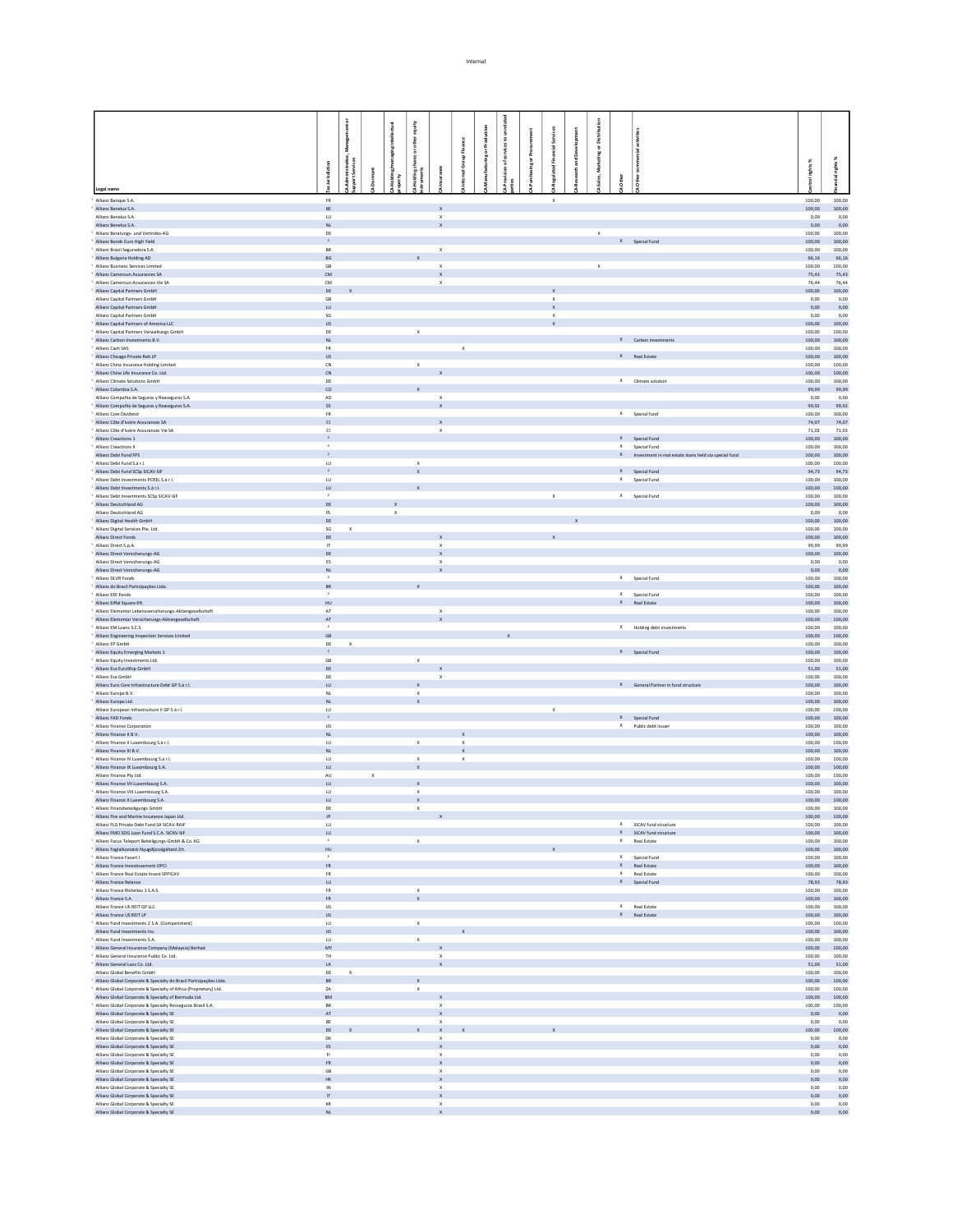|                                                                                                                                |                                         | $\overline{5}$                   |  |                             |                                           |                                                        |             |               |  |                                           |             |                                  |                                                          |                  |                       |
|--------------------------------------------------------------------------------------------------------------------------------|-----------------------------------------|----------------------------------|--|-----------------------------|-------------------------------------------|--------------------------------------------------------|-------------|---------------|--|-------------------------------------------|-------------|----------------------------------|----------------------------------------------------------|------------------|-----------------------|
|                                                                                                                                |                                         |                                  |  | equity                      |                                           |                                                        |             |               |  |                                           |             |                                  |                                                          |                  |                       |
|                                                                                                                                |                                         | Manager                          |  | ether                       |                                           |                                                        |             | $\frac{5}{8}$ |  |                                           | ä           |                                  |                                                          |                  |                       |
|                                                                                                                                |                                         |                                  |  | hares or                    |                                           | oup Finance                                            | ng or Produ |               |  |                                           |             |                                  |                                                          |                  | ×                     |
|                                                                                                                                |                                         | Administrative,<br>port Services |  |                             |                                           | ô                                                      |             |               |  |                                           |             |                                  |                                                          | rights%          | £                     |
|                                                                                                                                | Jurisdiction                            |                                  |  |                             |                                           |                                                        |             |               |  |                                           |             |                                  |                                                          |                  |                       |
| Legal name                                                                                                                     |                                         |                                  |  |                             |                                           |                                                        |             |               |  |                                           |             |                                  |                                                          |                  |                       |
| Allianz Global Cornorate & Specialty SF                                                                                        | SE                                      |                                  |  |                             | $\boldsymbol{\mathsf{x}}$                 |                                                        |             |               |  |                                           |             |                                  |                                                          | 0.00             | 0.00                  |
| Allianz Global Corporate & Specialty SE<br>Allianz Global Corporate & Specialty SE Escritório de Representação no Brasil Ltda. | $\mathsf{SG}$                           |                                  |  |                             | $\mathsf{x}$<br>$\boldsymbol{\mathsf{x}}$ |                                                        |             |               |  |                                           |             |                                  |                                                          | 0,00<br>100.00   | 0,00<br>100.00        |
| Allianz Global Corporate & Specialty South Africa Ltd.                                                                         | 2A                                      |                                  |  |                             | $\mathsf{x}$                              |                                                        |             |               |  |                                           |             |                                  |                                                          | 100,00           | 100,00                |
| Allianz Global Diversified Infrastructure Equity GP S.à r.l.                                                                   | LU.<br>${\sf LU}$                       |                                  |  |                             |                                           |                                                        |             |               |  |                                           |             |                                  | X General Partner in fund structure                      | 100.00           | 100.00<br>100,00      |
| Allianz Global Diversified Infrastructure Equity II GP S.à r.l.<br>Allianz Global Diversified Private Debt Fund GP S.à r.l.    | LU.                                     |                                  |  |                             |                                           |                                                        |             |               |  | $\boldsymbol{\mathsf{x}}$                 |             |                                  |                                                          | 100,00<br>100.00 | 100.00                |
| Allianz Global Health GmbH                                                                                                     | $\mathsf{DE}$                           |                                  |  |                             |                                           |                                                        |             |               |  |                                           |             |                                  |                                                          | 100,00           | 100,00                |
| Allianz Global Investors (Schweiz) AG<br>Allianz Global Investors Asia Pacific Ltd.                                            | CH<br>HK                                |                                  |  |                             |                                           |                                                        |             |               |  | $\times$<br>$\mathsf X$                   |             |                                  |                                                          | 100.00<br>100,00 | 100.00<br>100,00      |
| Allianz Global Investors Asset Management (Shanghai) Limited                                                                   | CN                                      |                                  |  |                             |                                           |                                                        |             |               |  | $\mathbf{x}$                              |             |                                  |                                                          | 100.00           | 100.00                |
| Allianz Global Investors Distributors LLC                                                                                      | $\rightarrow$                           |                                  |  |                             |                                           |                                                        |             |               |  | $\mathsf x$                               |             |                                  |                                                          | 100,00           | 100,00                |
| Allianz Global Investors GmbH<br>Allianz Global Investors GmbH                                                                 | BE<br>DE                                |                                  |  |                             |                                           |                                                        |             |               |  | $\mathbf{x}$<br>$\boldsymbol{\mathsf{x}}$ |             |                                  |                                                          | 0,00<br>100,00   | 0,00<br>100,00        |
| Allianz Global Investors GmbH                                                                                                  | $\mathsf{ES}\xspace$                    |                                  |  |                             |                                           |                                                        |             |               |  | $\boldsymbol{\mathsf{x}}$                 |             |                                  |                                                          | 0,00             | 0,00                  |
| Allianz Global Investors GmbH                                                                                                  | ${\sf FR}$                              |                                  |  |                             |                                           |                                                        |             |               |  | $\mathbf x$                               |             |                                  |                                                          | 0,00             | 0,00                  |
| Allianz Global Investors GmbH<br>Allianz Global Investors GmbH                                                                 | GB<br>$\mathsf{HK}$                     | $\mathbf{x}$<br>$\mathbf{x}$     |  |                             |                                           |                                                        |             |               |  | $\mathbf{x}$<br>$\mathbf{x}$              |             |                                  |                                                          | 0,00<br>0,00     | 0,00<br>0,00          |
| Allianz Global Investors GmbH                                                                                                  | IT.                                     |                                  |  |                             |                                           |                                                        |             |               |  | $\boldsymbol{\mathsf{x}}$                 |             |                                  |                                                          | 0,00             | 0.00                  |
| Allianz Global Investors GmbH                                                                                                  | $L U$                                   |                                  |  |                             |                                           |                                                        |             |               |  | $\boldsymbol{\mathsf{x}}$                 |             |                                  |                                                          | 0,00             | 0,00                  |
| Allianz Global Investors GmbH<br>Allianz Global Investors GmbH                                                                 | NL<br>$\mathsf{SE}$                     |                                  |  |                             |                                           |                                                        |             |               |  | $\mathbf{x}$                              |             |                                  |                                                          | 0,00<br>0,00     | 0.00<br>0,00          |
| Allianz Global Investors Holdings GmbH                                                                                         | DE                                      | $\mathbf{x}$                     |  |                             |                                           |                                                        |             |               |  |                                           |             |                                  |                                                          | 100,00           | 100.00                |
| Allianz Global Investors Holdings GmbH                                                                                         | GB                                      | $\mathbf{x}$                     |  |                             |                                           |                                                        |             |               |  |                                           |             |                                  |                                                          | 0,00             | 0,00                  |
| Allianz Global Investors Holdings Ltd.<br>Allianz Global Investors Ireland Ltd.                                                | GB<br>IE.                               | $\mathsf{x}$                     |  |                             |                                           |                                                        |             |               |  | $\mathbf{x}$                              |             |                                  |                                                          | 100,00<br>100.00 | 100.00<br>100.00      |
| Allianz Global Investors Japan Co. Ltd.                                                                                        | JP                                      |                                  |  |                             |                                           |                                                        |             |               |  | $\boldsymbol{\mathsf{x}}$                 |             |                                  |                                                          | 100,00           | 100,00                |
| Allianz Global Investors Nominee Services Ltd.                                                                                 | HK.                                     |                                  |  |                             |                                           |                                                        |             |               |  | $\mathbf{x}$                              |             |                                  |                                                          | 100.00           | 100.00                |
| Allianz Global Investors Overseas Asset Management (Shanghai) Limited<br>Allianz Global Investors Singapore Ltd.               | ${\sf CN}$<br>SG                        |                                  |  |                             |                                           |                                                        |             |               |  | $\boldsymbol{\mathsf{x}}$<br>$\mathbf{x}$ |             |                                  |                                                          | 100,00<br>100.00 | 100,00<br>100.00      |
| Allianz Global Investors Taiwan Ltd.                                                                                           | $\mathsf{TW}$                           |                                  |  |                             |                                           |                                                        |             |               |  | $\boldsymbol{\mathsf{x}}$                 |             |                                  |                                                          | 100,00           | 100,00                |
| Allianz Global Investors U.S. Holdings LLC                                                                                     | $\mathbf{2}$<br>$\,$ $\,$               |                                  |  |                             |                                           |                                                        |             |               |  |                                           |             |                                  |                                                          | 100.00           | 100.00                |
| Allianz Global Investors U.S. LLC<br>Allianz Global Investors UK Limited                                                       | GB                                      |                                  |  |                             |                                           |                                                        |             |               |  | $\mathsf X$<br>$\mathbf{x}$               |             | X No activity                    |                                                          | 100,00<br>100,00 | 100,00<br>100.00      |
| Allianz Global Life dac                                                                                                        | DE                                      |                                  |  |                             | $\mathsf x$                               |                                                        |             |               |  |                                           |             |                                  |                                                          | 0,00             | 0,00                  |
| Allianz Global Life dag                                                                                                        | <b>FR</b>                               |                                  |  |                             | $\mathbf{x}$                              |                                                        |             |               |  |                                           |             |                                  |                                                          | 0,00             | 0.00                  |
| Allianz Global Life dac<br>Allianz Global Life dac                                                                             | ${\sf GR}$<br>IE.                       |                                  |  |                             | X<br>$\mathbf{x}$                         |                                                        |             |               |  |                                           |             |                                  |                                                          | 0,00<br>100,00   | 0,00<br>100,00        |
| Allianz Global Life dac                                                                                                        | $\bar{\Pi}$                             |                                  |  |                             | $\boldsymbol{\mathsf{x}}$                 |                                                        |             |               |  |                                           |             |                                  |                                                          | 0,00             | 0,00                  |
| Allianz Global Risks US Insurance Company Corp.                                                                                | CA                                      |                                  |  |                             | $\mathbf{x}$                              |                                                        |             |               |  |                                           |             |                                  |                                                          | 0,00             | 0,00                  |
| Allianz Global Risks US Insurance Company Corp.<br>Allianz Global Risks US Insurance Company Corp.                             | GU<br>PR                                |                                  |  |                             | $\boldsymbol{\mathsf{x}}$<br>$\mathsf X$  |                                                        |             |               |  |                                           |             |                                  |                                                          | 0,00<br>0,00     | 0,00<br>0,00          |
| Allianz Global Risks US Insurance Company Corp.                                                                                | <b>US</b>                               |                                  |  |                             | $\,x\,$                                   |                                                        |             |               |  |                                           |             |                                  |                                                          | 100,00           | 100,00                |
| Allianz GLR Fonds                                                                                                              | $\mathbf{2}$<br>$\,$ $\,$               |                                  |  |                             |                                           |                                                        |             |               |  |                                           |             | X Special Fund                   |                                                          | 100,00           | 100,00                |
| Allianz GLRS Fonds<br>Allianz GRGB Fonds                                                                                       | $\mathbf{2}$                            |                                  |  |                             |                                           |                                                        |             |               |  |                                           |             | X Special Fund<br>X Special Fund |                                                          | 100,00<br>100,00 | 100,00<br>100,00      |
| Allianz Handwerker Services GmbH                                                                                               | DE                                      |                                  |  |                             |                                           |                                                        |             | $\mathbf x$   |  |                                           |             |                                  |                                                          | 100,00           | 100,00                |
| Allianz Hayat ve Emeklilik A.S.                                                                                                | <b>TR</b>                               |                                  |  |                             |                                           |                                                        |             |               |  |                                           |             |                                  |                                                          | 89,00            | 89,00                 |
| Allianz Hedeland Logistics ApS<br>Allianz Hellas Single Member Insurance S.A.                                                  | DK<br>CY                                |                                  |  | $\boldsymbol{\times}$       |                                           |                                                        |             |               |  |                                           |             |                                  |                                                          | 100,00<br>0,00   | 100,00<br>0,00        |
| Allianz Hellas Single Member Insurance S.A.                                                                                    | GR                                      |                                  |  |                             | $\mathbf{x}$                              |                                                        |             |               |  |                                           |             |                                  |                                                          | 100.00           | 100.00                |
| Allianz Hirschgarten GmbH & Co. KG                                                                                             | $\mathbf{2}^-$                          |                                  |  |                             |                                           |                                                        |             |               |  |                                           |             |                                  |                                                          | 100,00           | 100,00                |
| Allianz Hold Co Real Estate S.à r.l.                                                                                           | LU.<br>AT                               |                                  |  | $\mathbf x$                 |                                           |                                                        |             |               |  |                                           |             |                                  |                                                          | 100.00           | 100.00<br>100,00      |
| Allianz Holding eins GmbH<br>Allianz Holding France SAS                                                                        | <b>FR</b>                               |                                  |  | $\mathbf{x}$                |                                           |                                                        |             |               |  |                                           |             |                                  |                                                          | 100,00<br>100.00 | 100.00                |
| Allianz Holdings p.l.c.                                                                                                        | IE                                      |                                  |  |                             |                                           |                                                        |             |               |  |                                           |             |                                  |                                                          | 100,00           | 100,00                |
| Allianz Holdings plc                                                                                                           | <b>GB</b><br>$\mathsf{GB}$              |                                  |  | $\mathbf x$<br>$\mathbb X$  |                                           |                                                        |             |               |  |                                           |             |                                  |                                                          | 100.00           | 100.00<br>100,00      |
| Allianz Home Equity Income GP 1 Limited<br>Allianz Hospitaliers Euro                                                           |                                         |                                  |  |                             |                                           |                                                        |             |               |  |                                           |             | X Special Fund                   | X General Partner in fund structure                      | 100,00<br>100.00 | 100.00                |
| Allianz Hospitaliers Valeurs Durables                                                                                          | $\mathbf{2}$                            |                                  |  |                             |                                           |                                                        |             |               |  |                                           |             | $X$ Special Fund                 |                                                          | 100,00           | 100,00                |
| Allianz Hungária Biztosító Zrt.                                                                                                | <b>HU</b>                               |                                  |  |                             | $\mathsf{X}$                              |                                                        |             |               |  |                                           |             |                                  |                                                          | 100.00           | 100.00                |
| Allianz HY Investor GP LLC<br>Allianz HY Investor LP                                                                           | $\ensuremath{\mathsf{US}}$<br>$\,$ $\,$ |                                  |  |                             |                                           |                                                        |             |               |  |                                           |             | X Real Estate<br>X Real Estate   |                                                          | 100,00<br>100,00 | 100,00<br>100.00      |
| Allianz IARD EM Debt                                                                                                           | $\,$ $\,$                               |                                  |  |                             |                                           |                                                        |             |               |  |                                           |             | X Special Fund                   |                                                          | 100,00           | 100,00                |
| Allianz IARD S.A.                                                                                                              | <b>FR</b>                               |                                  |  |                             | $\mathsf X$                               |                                                        |             |               |  |                                           |             |                                  |                                                          | 100,00           | 100.00                |
| Allianz IARD S.A.<br>Allianz IARD S.A.                                                                                         | $\mathsf{GB}$<br>GB                     |                                  |  |                             | $\mathsf X$<br>$\mathbf{x}$               |                                                        |             |               |  |                                           |             |                                  |                                                          | 0,00<br>0.00     | 0,00<br>0.00          |
| Allianz IARD Vintage                                                                                                           | $\mathbf{z}$                            |                                  |  |                             |                                           |                                                        |             |               |  |                                           |             | X Special Fund                   |                                                          | 100,00           | 100,00                |
| Allianz Impact Green Bond                                                                                                      | $\,$ $\,$                               |                                  |  |                             |                                           |                                                        |             |               |  |                                           |             | X Special Fund                   |                                                          | 100.00           | 100.00                |
| Allianz Individual Insurance Group LLC<br>Allianz Infrastructure Holding I Pte. Ltd.                                           | $\,$ $\,$<br>SG                         |                                  |  | $\mathbf x$                 |                                           |                                                        |             |               |  |                                           |             |                                  |                                                          | 100,00<br>100.00 | 100,00<br>100.00      |
| Allianz Infrastructure Holding II Pte. Ltd.                                                                                    | SG                                      |                                  |  |                             |                                           |                                                        |             |               |  |                                           |             |                                  |                                                          | 100,00           | 100,00                |
| Allianz Infrastructure Luxembourg Holdco I S.A.                                                                                | LU                                      |                                  |  | $\mathbb X$                 |                                           |                                                        |             |               |  |                                           |             |                                  |                                                          | 100.00           | 100.00                |
| Allianz Infrastructure Luxembourg Holdco II S.A.<br>Allians Infrastructura Lu                                                  | ${\sf LU}$                              |                                  |  |                             |                                           |                                                        |             |               |  |                                           |             |                                  |                                                          | 100,00<br>100.00 | 100,00<br>100,00      |
| Allianz Infrastructure Luxembourg Holdco IV S.A.                                                                               | LU                                      |                                  |  |                             |                                           |                                                        |             |               |  |                                           |             |                                  | X Investment in infrastructure held via separate company |                  | 100,00 100,00         |
| Allianz Infrastructure Luxembourg I S.à r.l.                                                                                   | $\overline{\omega}$                     |                                  |  | $\mathbf x$                 |                                           |                                                        |             |               |  |                                           |             |                                  |                                                          | 100,00           | 100,00                |
| Allianz Infrastructure Luxembourg II S.à r.l.                                                                                  | LU.                                     |                                  |  |                             |                                           |                                                        |             |               |  |                                           |             |                                  |                                                          |                  | 100.00 100.00         |
| Allianz Infrastructure Luxembourg III S.A.<br>Allianz Infrastructure Norway Holdco I S.à r.l.                                  | ${\sf LU}$<br>LU <sub>1</sub>           |                                  |  | $\mathsf X$<br>$\mathbf{x}$ |                                           |                                                        |             |               |  |                                           |             |                                  |                                                          | 100,00<br>100,00 | 100,00<br>100.00      |
| Allianz Infrastructure Spain Holdco I S.à r.l.                                                                                 | $\cup$                                  |                                  |  | $\mathsf X$                 |                                           |                                                        |             |               |  |                                           |             |                                  |                                                          | 100,00           | 100,00                |
| Allianz Infrastructure Spain Holdco II S.à r.l.                                                                                | LU.                                     |                                  |  | $\mathbf{x}$                |                                           |                                                        |             |               |  |                                           |             |                                  |                                                          | 100,00           | 100.00                |
| Allianz Insurance Asset Management Co. Ltd.<br>Allianz Insurance Company - Egypt S.A.E.                                        | ${\sf CN}$<br>EG                        |                                  |  |                             | $\mathbf{x}$                              |                                                        |             |               |  | $\boldsymbol{\chi}$                       |             |                                  |                                                          | 100,00           | 100,00<br>95,00 95,00 |
| Allianz Insurance Company of Ghana Limited                                                                                     | $\mathsf{GH}$                           |                                  |  |                             | $\mathsf x$                               |                                                        |             |               |  |                                           |             |                                  |                                                          | 100,00           | 100,00                |
| Allianz Insurance Company of Kenya Limited                                                                                     | KE                                      |                                  |  |                             | $\mathbf{x}$                              |                                                        |             |               |  |                                           |             |                                  |                                                          |                  | 99,99 99,99           |
| Allianz Insurance Lanka Limited<br>Allianz Insurance plc                                                                       | LK<br>GB                                |                                  |  |                             | $\mathsf x$<br>$\mathbf{x}$               |                                                        |             |               |  |                                           |             |                                  |                                                          | 100,00<br>100,00 | 100,00<br>100,00      |
| Allianz Insurance Services Ltd.                                                                                                | ${\sf GR}$                              |                                  |  |                             |                                           |                                                        |             |               |  |                                           | $\mathbf x$ |                                  |                                                          | 100,00           | 100,00                |
| Allianz Insurance Singapore Pte. Ltd.                                                                                          | SG                                      |                                  |  |                             |                                           |                                                        |             |               |  |                                           |             |                                  |                                                          | 100,00           | 100,00                |
| Allianz Inversiones S.A.<br>Allianz Invest 10                                                                                  | co<br>2                                 | $\mathbf{x}$                     |  |                             |                                           |                                                        |             |               |  |                                           |             |                                  | X Investment in equity held via special fund             | 100,00<br>100,00 | 100,00<br>100,00      |
| Allianz Invest 11                                                                                                              | $\,$ $\,$                               |                                  |  |                             |                                           |                                                        |             |               |  |                                           |             |                                  | X Investment in equity held via special fund             | 100,00           | 100,00                |
| Allianz Invest 12                                                                                                              | $\mathbf{2}$                            |                                  |  |                             |                                           |                                                        |             |               |  |                                           |             |                                  | X Investment in bonds held via special fund              | 100,00           | 100,00                |
| Allianz Invest d.o.o.<br>Allianz Invest Kapitalanlagegesellschaft mbH                                                          | $_{\rm HR}$<br>AT                       |                                  |  |                             |                                           |                                                        |             |               |  | $\boldsymbol{\mathsf{x}}$<br>$\mathbf x$  |             |                                  |                                                          | 100,00<br>100,00 | 100,00<br>100,00      |
| Allianz Invest Spezial 13                                                                                                      | $\,$ $\,$                               |                                  |  |                             |                                           |                                                        |             |               |  |                                           |             |                                  | X Investment in equity held via special fund             | 100,00           | 100,00                |
| Allianz Invest Spezial 3                                                                                                       | $\,$ $\,$                               |                                  |  |                             |                                           |                                                        |             |               |  |                                           |             |                                  | X Investment in bonds held via special fund              | 100,00           | 100,00                |
| Allianz Investment Management LLC                                                                                              | $\mathbf{r}$                            |                                  |  |                             |                                           |                                                        |             |               |  | $\mathbf{x}$                              |             |                                  |                                                          | 100,00           | 100,00                |
| Allianz Investment Management SE<br>Allianz Investment Management Singapore Pte. Ltd.                                          | DE<br>SG                                |                                  |  |                             |                                           |                                                        |             |               |  |                                           |             |                                  | X Investment advisory service                            | 100,00<br>100.00 | 100,00<br>100.00      |
| Allianz Investment Management U.S. LLC                                                                                         | $\,$ 2 $\,$                             |                                  |  |                             |                                           |                                                        |             |               |  |                                           |             |                                  |                                                          |                  | $100,00$ $100,00$     |
| Allianz Investments   Luxembourg S.à r.l.<br>Allianz Investments III Luxembourg S.A.                                           | LU.<br>${\sf LU}$                       |                                  |  | $\mathbb X$                 | $\mathbf x$                               | $\boldsymbol{\mathsf{x}}$<br>$\boldsymbol{\mathsf{x}}$ |             |               |  |                                           |             |                                  |                                                          | 100.00<br>100,00 | 100.00<br>100,00      |
| Allianz Jewel Fund ICAV                                                                                                        | IE                                      |                                  |  |                             |                                           |                                                        |             |               |  |                                           |             | X Real Estate                    |                                                          | 100.00           | 100.00                |
| Allianz Jingdong General Insurance Company Ltd.                                                                                | ${\sf CN}$                              |                                  |  |                             |                                           |                                                        |             |               |  |                                           |             |                                  |                                                          |                  | 50,00 50,00           |
| Allianz kontakt s.r.o.<br>Allianz Kunde und Markt GmbH                                                                         | CZ<br>$\mathsf{DE}$                     |                                  |  |                             |                                           |                                                        |             |               |  |                                           | $\times$    |                                  |                                                          | 100.00<br>100,00 | 100.00<br>100,00      |
| Allianz LAD Fonds                                                                                                              |                                         |                                  |  |                             |                                           |                                                        |             |               |  |                                           |             | X Special Fund                   |                                                          | 100.00           | 100.00                |
| Allianz Leasing Bulgaria AD                                                                                                    | BG                                      |                                  |  |                             |                                           |                                                        |             |               |  |                                           |             |                                  |                                                          |                  | $100,00$ $100,00$     |
| Allianz Leben Direkt Infrastruktur GmbH<br>Allianz Leben Infrastrukturfonds GmbH                                               | DE<br>$\mathsf{DE}$                     |                                  |  | $\mathbf x$                 |                                           |                                                        |             |               |  |                                           |             |                                  |                                                          | 100.00<br>100,00 | 100.00<br>100,00      |
|                                                                                                                                |                                         |                                  |  |                             |                                           |                                                        |             |               |  |                                           |             |                                  |                                                          |                  |                       |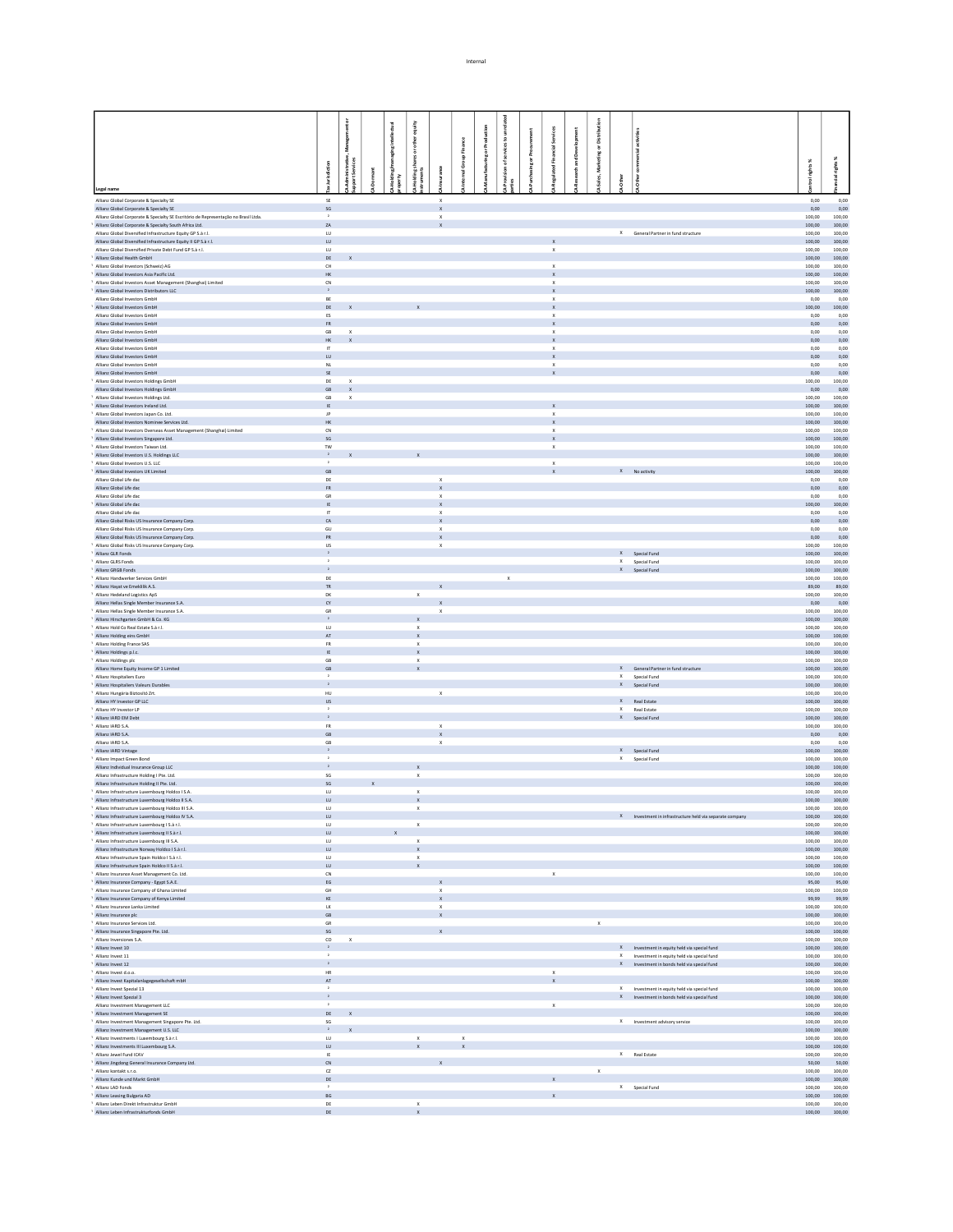|                                                                                               |                                         | ŏ                                |             | equity                    |                                           |             |                 |                       |   |              |   |        |          |                              |                                                                                                                  |                  |                         |
|-----------------------------------------------------------------------------------------------|-----------------------------------------|----------------------------------|-------------|---------------------------|-------------------------------------------|-------------|-----------------|-----------------------|---|--------------|---|--------|----------|------------------------------|------------------------------------------------------------------------------------------------------------------|------------------|-------------------------|
|                                                                                               |                                         |                                  |             |                           |                                           |             |                 |                       |   |              |   |        |          |                              |                                                                                                                  |                  |                         |
|                                                                                               |                                         | Manager                          |             | other                     |                                           | Finance     |                 | £                     |   |              |   | Ж      |          |                              |                                                                                                                  |                  |                         |
|                                                                                               |                                         |                                  |             | resor                     |                                           | 을           | ring or Product |                       | ō |              | క |        |          |                              |                                                                                                                  |                  |                         |
|                                                                                               | Jurisdiction                            | Administrative,<br>port Services |             |                           |                                           | $rac{G}{a}$ |                 |                       |   |              |   |        |          |                              |                                                                                                                  | irights%         | ł                       |
|                                                                                               |                                         |                                  |             |                           |                                           |             |                 |                       |   |              |   |        |          |                              |                                                                                                                  |                  |                         |
| Legal name                                                                                    |                                         |                                  |             |                           |                                           |             |                 |                       |   |              |   |        |          |                              |                                                                                                                  |                  |                         |
| Allianz Leben Private Equity Fonds 2001 GmbH                                                  | $\mathsf{DE}$                           |                                  |             | $\,$ $\,$                 |                                           |             |                 |                       |   |              |   |        |          |                              |                                                                                                                  | 100,00           | 100,00                  |
| Allianz Leben Private Equity Fonds Plus GmbH                                                  | DE                                      |                                  |             | $\mathbf{x}$              |                                           |             |                 |                       |   |              |   |        |          |                              |                                                                                                                  | 100.00           | 100.00                  |
| Allianz Leben Real Estate Holding I S.à r.l.<br>Allianz Leben Real Estate Holding II S.à r.l. | ${\sf LU}$<br>LU.                       |                                  |             |                           |                                           |             |                 |                       |   |              |   |        |          |                              | $X$ Investment in real estate held via separate company<br>X Investment in real estate held via separate company | 100,00<br>100,00 | 100,00<br>100.00        |
| Allianz Lebensversicherungs-AG                                                                | $_{\rm ES}$                             |                                  |             |                           | $\,$ $\,$                                 |             |                 |                       |   |              |   |        |          |                              |                                                                                                                  | 0,00             | 0,00                    |
| Allianz Lebensversicherungs-Aktiengesellschaft                                                | DE                                      |                                  |             |                           | $\mathbf{x}$                              |             |                 |                       |   |              |   |        |          |                              |                                                                                                                  | 100,00           | 100.00                  |
| Allianz Lebensversicherungs-Aktiengesellschaft<br>Allianz LFE Fonds                           | $\mathsf{IT}$<br>$\,$ $\,$              |                                  |             |                           | $\mathsf x$                               |             |                 |                       |   |              |   |        |          | X Special Fund               |                                                                                                                  | 0,00<br>100,00   | 0,00<br>100.00          |
| Allianz Life (Bermuda) Ltd.                                                                   | ${\sf BM}$                              |                                  |             |                           | $\,$ X                                    |             |                 |                       |   |              |   |        |          |                              |                                                                                                                  | 100,00           | 100,00                  |
| Allianz Life Assurance Company - Egypt S.A.E.                                                 | $\mathsf{EG}$                           |                                  |             |                           | $\mathbf{x}$                              |             |                 |                       |   |              |   |        |          |                              |                                                                                                                  | 100,00           | 100.00                  |
| Allianz Life Financial Services LLC<br>Allianz Life Insurance Company Ltd.                    | $\cdot$<br>RU                           |                                  |             |                           | $\mathbf{x}$                              |             |                 |                       |   | $\mathbf x$  |   |        |          |                              |                                                                                                                  | 100,00<br>100,00 | 100,00<br>100.00        |
| Allianz Life Insurance Company of Ghana Limited                                               | GH                                      |                                  | $\mathsf X$ |                           |                                           |             |                 |                       |   |              |   |        |          |                              |                                                                                                                  | 100,00           | 100,00                  |
| Allianz Life Insurance Company of Missouri                                                    | <b>US</b>                               |                                  |             |                           | $\mathbf{x}$                              |             |                 |                       |   |              |   |        |          |                              |                                                                                                                  | 100,00           | 100,00                  |
| Allianz Life Insurance Company of New York<br>Allianz Life Insurance Company of North America | <b>US</b><br>CA                         |                                  |             |                           | $\mathsf{x}$<br>$\mathbf{x}$              |             |                 |                       |   |              |   |        |          |                              |                                                                                                                  | 100,00<br>0,00   | 100,00<br>0,00          |
| Allianz Life Insurance Company of North America                                               | US                                      |                                  |             |                           | $\,x\,$                                   |             |                 |                       |   |              |   |        |          |                              |                                                                                                                  | 100,00           | 100,00                  |
| Allianz Life Insurance Lanka Ltd.                                                             | LK                                      |                                  |             |                           | $\mathsf X$                               |             |                 |                       |   |              |   |        |          |                              |                                                                                                                  | 100,00           | 100,00                  |
| Allianz Life Insurance Malaysia Berhad                                                        | MY<br>LU                                |                                  |             |                           | $\boldsymbol{\mathsf{x}}$<br>$\mathbf{x}$ |             |                 |                       |   |              |   |        |          |                              |                                                                                                                  | 100,00<br>100,00 | 100,00<br>100,00        |
| Allianz Life Luxembourg S.A.<br>Allianz L-PD Fonds                                            | $\overline{1}$                          |                                  |             |                           |                                           |             |                 |                       |   |              |   |        |          | X Special Fund               |                                                                                                                  | 100,00           | 100,00                  |
| Allianz Madagascar Assurances SA                                                              | MG                                      |                                  |             |                           |                                           |             |                 |                       |   |              |   |        |          |                              |                                                                                                                  | 100,00           | 100,00                  |
| Allianz Malaysia Berhad                                                                       | MY                                      |                                  |             | $\boldsymbol{\mathsf{x}}$ |                                           |             |                 |                       |   |              |   |        |          |                              |                                                                                                                  | 65,04            | 74,97                   |
| Allianz Management Services Limited<br>Allianz Marine & Transit Underwriting Agency Pty Ltd.  | $\mathsf{GB}$<br>AU                     |                                  |             |                           |                                           |             |                 | $\mathbf x$           |   |              |   |        |          |                              |                                                                                                                  | 100,00<br>90,00  | 100,00<br>90,00         |
| Allianz Marine (UK) Ltd.                                                                      | $\mathsf{GB}$                           |                                  |             |                           |                                           |             |                 |                       |   |              |   |        |          | X No activity                |                                                                                                                  | 100,00           | 100,00                  |
| Allianz Maroc S.A.                                                                            | MA                                      |                                  |             |                           | $\,x\,$                                   |             |                 |                       |   |              |   |        |          |                              |                                                                                                                  | 98.89            | 98.89                   |
| Allianz MENA Holding (Bermuda) Ltd.<br>Allianz México S.A. Compañía de Seguros                | ${\sf BM}$<br>MX                        |                                  |             |                           | $\mathsf{x}$                              |             |                 |                       |   |              |   |        |          |                              |                                                                                                                  | 100,00<br>100.00 | 100,00<br>100.00        |
| Allianz Mid Cap Loans FCT                                                                     | $\mathbf{2}$                            |                                  |             |                           |                                           |             |                 |                       |   |              |   |        |          | $X$ Special Fund             |                                                                                                                  | 100,00           | 100,00                  |
| Allianz Mutual Funds Management Company S.A.                                                  | GR                                      |                                  |             |                           |                                           |             |                 |                       |   | $\mathbf{x}$ |   |        |          |                              |                                                                                                                  | 100.00           | 100.00                  |
| Allianz Nederland Groep N.V.<br>Allianz New Zealand Limited                                   | $\mathsf{NL}^-$<br>NZ                   | $\mathbf{x}$                     |             |                           |                                           |             |                 | $\mathbf{x}$          |   |              |   |        |          |                              |                                                                                                                  | 100,00<br>100.00 | 100,00<br>100.00        |
| Allianz Nigeria Insurance Limited                                                             | $_{\rm NG}$                             |                                  |             |                           |                                           |             |                 |                       |   |              |   |        |          |                              |                                                                                                                  | 100,00           | 100,00                  |
| Allianz Nikko Pte, Ltd.                                                                       | SG                                      |                                  |             | $\mathbf x$               |                                           |             |                 |                       |   |              |   |        |          |                              |                                                                                                                  | 100.00           | 100.00                  |
| Allianz Nikko1 Pte. Ltd.<br>Allianz NM 28 GmbH & Co. KG                                       | $\mathsf{SG}$                           |                                  |             | $\boldsymbol{\mathsf{x}}$ |                                           |             |                 |                       |   |              |   |        |          | X Real Estate                |                                                                                                                  | 100,00<br>93.30  | 100,00<br>93.30         |
| Allianz Northern Ireland Limited                                                              | $\mathsf{GB}$                           |                                  |             |                           |                                           |             |                 |                       |   |              |   |        |          |                              |                                                                                                                  | 100,00           | 100,00                  |
| Allianz Objektbeteiligungs-GmbH                                                               | DE                                      |                                  |             |                           |                                           |             |                 |                       |   |              |   |        |          | X Real estate                |                                                                                                                  | 100,00           | 100.00                  |
| Allianz of America Inc.<br>Allianz of Asia-Pacific and Africa GmbH                            | <b>US</b><br>DE                         |                                  |             | $\mathbf x$               |                                           |             |                 |                       |   |              |   |        |          |                              |                                                                                                                  | 100,00<br>100.00 | 100,00<br>100.00        |
| Allianz ONE - Business Solutions GmbH                                                         | $DE$                                    |                                  |             |                           |                                           |             |                 |                       |   |              |   |        |          |                              |                                                                                                                  | 100,00           | 100,00                  |
| Allianz Opéra                                                                                 | $\rightarrow$                           |                                  |             |                           |                                           |             |                 |                       |   |              |   |        |          | X Special Fund               |                                                                                                                  | 100,00           | 100.00                  |
| Allianz OrtungsServices GmbH<br>Allianz p.l.c.                                                | DE<br>GB                                |                                  |             |                           | $\mathbf{x}$                              |             |                 |                       |   |              |   |        |          |                              |                                                                                                                  | 100,00<br>0,00   | 100,00<br>0,00          |
| Allianz p.l.c.                                                                                | ΙE                                      |                                  |             |                           |                                           |             |                 |                       |   |              |   |        |          |                              |                                                                                                                  | 100,00           | 100,00                  |
| Allianz Partners Deutschland GmbH                                                             | DE                                      |                                  |             |                           |                                           |             |                 | $\mathbf x$           |   |              |   |        |          |                              |                                                                                                                  | 100,00           | 100,00                  |
| Allianz Partners S.A.S.<br>Allianz Partners S.A.S.                                            | DE<br><b>FR</b>                         |                                  |             | $\mathbf{x}$              |                                           |             |                 | $\mathbf{x}$          |   |              |   |        |          |                              |                                                                                                                  | 0,00<br>100.00   | 0,00<br>100.00          |
| Allianz Patrimoine Immobilier SAS                                                             | FR                                      |                                  |             |                           |                                           |             |                 |                       |   |              |   |        |          |                              | X Real estate advisory / agency                                                                                  | 100,00           | 100,00                  |
| Allianz PCREL US Debt S.A.                                                                    | LU                                      |                                  |             | $\,$ $\,$                 |                                           | $\mathsf X$ |                 |                       |   |              |   |        |          |                              |                                                                                                                  | 100,00           | 100,00                  |
| Allianz Pension Consult GmbH                                                                  | DE                                      | $\mathbf{x}$                     |             |                           |                                           |             |                 |                       |   |              |   |        |          |                              |                                                                                                                  | 100.00           | 100.00                  |
| Allianz Pension Direkt Infrastruktur GmbH<br>Allianz Pension Fund Trustees Ltd.               | $\mathsf{DE}$<br>$\,$ $\,$              |                                  |             | $\mathsf X$               |                                           |             |                 |                       |   |              |   |        |          |                              |                                                                                                                  | 100,00<br>100.00 | 100,00<br>100.00        |
| Allianz Pension Partners GmbH                                                                 | $\mathsf{DE}$                           | $\mathbf{x}$                     |             |                           |                                           |             |                 | $\boldsymbol{\times}$ |   |              |   | $\,$ X |          |                              |                                                                                                                  | 100,00           | 100,00                  |
| Allianz Pension Service GmbH                                                                  | DE                                      | $\mathbf{x}$                     |             |                           |                                           |             |                 |                       |   | $\mathsf{x}$ |   |        |          |                              |                                                                                                                  | 100.00           | 100.00                  |
| Allianz Pension Services AG<br>Allianz Pensionsfonds Aktiengesellschaft                       | $\mathsf{CH}%$<br>DE                    | $\mathsf X$                      |             |                           |                                           |             |                 |                       |   | $\mathbf{x}$ |   |        |          |                              |                                                                                                                  | 100,00<br>100.00 | 100,00<br>100.00        |
| Allianz Pensionskasse Aktiengesellschaft                                                      | $\mathsf{AT}$                           |                                  |             |                           |                                           |             |                 |                       |   | $\,$ X       |   |        |          |                              |                                                                                                                  | 100,00           | 100,00                  |
| Allianz Pensionskasse Aktiengesellschaft                                                      | DE                                      |                                  |             |                           |                                           |             |                 |                       |   |              |   |        |          |                              |                                                                                                                  | 100,00           | 100.00                  |
| Allianz penzijní spolecnost a.s.<br>Allianz Perfekta 71 S.A.                                  | $_{\rm CZ}$<br>LU.                      |                                  |             |                           |                                           |             |                 |                       |   | $\mathbf x$  |   |        |          | X Real Estate                |                                                                                                                  | 100,00<br>94,90  | 100,00<br>94,90         |
| Allianz PK-PD Fonds                                                                           | $\,$ $\,$                               |                                  |             |                           |                                           |             |                 |                       |   |              |   |        |          | X Special Fund               |                                                                                                                  | 100,00           | 100,00                  |
| Allianz PKV-PD Fonds                                                                          | $\,$ $\,$                               |                                  |             |                           |                                           |             |                 |                       |   |              |   |        |          | X Special Fund               |                                                                                                                  | 100,00           | 100,00                  |
| Allianz PNB Life Insurance Inc.                                                               | $\mathsf{PH}$                           |                                  |             |                           | $\mathsf X$                               |             |                 |                       |   |              |   |        |          |                              |                                                                                                                  | 51,00            | 51,00                   |
| Allianz pojistovna a.s.<br>Allianz Polska Services Sp. z o.o.                                 | CZ<br>PL                                | $\mathsf X$                      |             |                           | $\mathsf X$                               |             |                 |                       |   |              |   |        |          |                              |                                                                                                                  | 100,00<br>100,00 | 100,00<br>100,00        |
| Allianz Premie Pensioen Instelling B.V.                                                       | NL.                                     |                                  |             |                           |                                           |             |                 |                       |   | $\mathbf{x}$ |   |        |          |                              |                                                                                                                  | 100,00           | 100,00                  |
| Allianz Presse Infra GP S.à r.l.                                                              | LU                                      |                                  |             | $\mathbb X$               |                                           |             |                 |                       |   |              |   |        |          |                              |                                                                                                                  | 92,40            | 92,40                   |
| Allianz Presse Infra S.C.S.<br>Allianz Presse US REIT GP LLC                                  | LU<br>US                                |                                  |             | $\boldsymbol{\mathsf{x}}$ |                                           |             |                 |                       |   |              |   |        |          | X Real Estate                |                                                                                                                  | 92,40<br>92,40   | 92,40<br>92,40          |
| Allianz Presse US REIT LP                                                                     | <b>US</b>                               |                                  |             |                           |                                           |             |                 |                       |   |              |   |        |          | X Real Estate                |                                                                                                                  | 92,40            | 92,40                   |
| Allianz Private Credit Fund S.A. SICAV-RAIF                                                   | LU                                      |                                  |             | $\mathbb X$               |                                           |             |                 |                       |   | $\mathsf{x}$ |   |        |          | X Mutual Fund                |                                                                                                                  | 100,00           | 100,00                  |
| Allianz Private Equity GmbH<br>Allianz Private Equity GP S.à r.l.                             | $\mathsf{DE}$<br><b>LU</b>              |                                  |             | $\mathbf x$               |                                           |             |                 |                       |   |              |   |        |          |                              | X General Partner in fund strue                                                                                  | 100,00<br>100.00 | 100,00<br>100.00        |
| Allianz Private Equity Partners Europa III                                                    | $\bar{\Pi}$                             |                                  |             |                           |                                           |             |                 |                       |   |              |   |        |          |                              | X Private equity investments                                                                                     |                  | 99,61 99,61             |
| Allianz Private Equity Partners IV                                                            | IT.                                     |                                  |             |                           |                                           |             |                 |                       |   |              |   |        |          |                              | X Private equity investments                                                                                     | 100.00           | 100.00                  |
| Allianz Private Equity Partners V<br>Allianz Private Equity Partners Verwaltungs GmbH         | $\ensuremath{\mathsf{T}}$<br>DE         |                                  |             |                           |                                           |             |                 |                       |   |              |   |        |          |                              | X Private equity investments<br>X Financial activities, not regulated                                            | 100,00<br>100.00 | 100,00<br>100.00        |
| Allianz Private Krankenversicherungs-Aktiengesellschaft                                       | DE                                      |                                  |             |                           |                                           |             |                 |                       |   |              |   |        |          |                              |                                                                                                                  | 100,00           | 100,00                  |
| Allianz Properties Limited                                                                    | GB                                      |                                  |             | $\mathbf{x}$              |                                           |             |                 |                       |   |              |   |        |          |                              |                                                                                                                  | 100.00           | 100.00                  |
| Allianz ProzessFinanz GmbH<br>Allianz PSVaG Private Debt Fund SA SICAV-RAIF                   | $\mathsf{DE}$<br>LU.                    |                                  |             |                           |                                           |             |                 |                       |   |              |   |        |          |                              | X SICAV fund structure                                                                                           | 100,00<br>100.00 | 100,00<br>100.00        |
| Allianz PV-RD Fonds                                                                           | $\mathbf{2}$                            |                                  |             |                           |                                           |             |                 |                       |   |              |   |        |          | X Special Fund               |                                                                                                                  | 92,40            | 92,40                   |
| Allianz PV-WS Fonds                                                                           | $\,$ $\,$                               |                                  |             |                           |                                           |             |                 |                       |   |              |   |        |          | X Special Fund               |                                                                                                                  | 92.40            | 92.40                   |
| Allianz Re Argentina S.A.<br>Allianz Re Asia Fonds                                            | ${\sf AR}$<br>$\,$ $\,$                 |                                  |             |                           |                                           |             |                 |                       |   |              |   |        |          | X Special Fund               |                                                                                                                  | 100,00<br>100.00 | 100,00<br>100.00        |
| Allianz Re Dublin dac                                                                         | IE                                      |                                  |             |                           |                                           |             |                 |                       |   |              |   |        |          |                              |                                                                                                                  | 100,00           | 100,00                  |
| Allianz Re Dublin dac                                                                         | <b>US</b>                               |                                  |             |                           | $\,$ X                                    |             |                 |                       |   |              |   |        |          |                              |                                                                                                                  | 0,00             | 0,00                    |
| Allianz Real Estate (Shanghai) Co. Ltd.                                                       | CN                                      |                                  |             |                           |                                           |             |                 |                       |   |              |   |        |          |                              |                                                                                                                  | 100,00           | 100,00                  |
| Allianz Real Estate Asia Pacific Pte. Ltd.<br>Allianz Real Estate GmbH                        | SG<br>AT                                | $\mathbf{x}$                     |             | $\mathbf{x}$              |                                           |             |                 | $\mathbf{x}$          |   |              |   |        |          |                              |                                                                                                                  | 100.00<br>0,00   | 100.00<br>0,00          |
| Allianz Real Estate GmbH                                                                      | BE                                      | $\mathbf x$                      |             |                           |                                           |             |                 |                       |   |              |   |        |          |                              |                                                                                                                  | 0.00             | 0.00                    |
| Allianz Real Estate GmbH                                                                      | $DE$                                    | $\mathbf{x}$                     |             |                           |                                           |             |                 |                       |   |              |   |        |          |                              |                                                                                                                  | 100,00           | 100,00                  |
| Allianz Real Estate GmbH<br>Allianz Real Estate GmbH                                          | ES<br>$FR$ $\qquad$ $\,$ X $\,$         | $\mathbf{x}$                     |             |                           |                                           |             |                 |                       |   |              |   |        |          |                              |                                                                                                                  | 0,00<br>0,00     | 0,00<br>0,00            |
| Allianz Real Estate GmbH                                                                      | GB                                      | $\mathbf x$                      |             |                           |                                           |             |                 |                       |   |              |   |        |          |                              |                                                                                                                  | 0,00             | 0,00                    |
| Allianz Real Estate GmbH                                                                      | $\mathsf{IT}$ .<br><br>$\mathsf{X}$ .   |                                  |             |                           |                                           |             |                 |                       |   |              |   |        |          |                              |                                                                                                                  | 0,00             | 0,00                    |
| Allianz Real Estate GmbH<br>Allianz Real Estate GmbH                                          | SE<br>$SG$ $X$                          | $\mathbf{x}$                     |             |                           |                                           |             |                 |                       |   |              |   |        |          |                              |                                                                                                                  | 0,00<br>0,00     | 0,00<br>0,00            |
| Allianz Real Estate Investment S.A.                                                           | $\mathsf{L}\mathsf{U}$                  |                                  |             | $\mathbf x$               |                                           |             |                 |                       |   |              |   |        |          |                              |                                                                                                                  | 100,00           | 100,00                  |
| Allianz Real Estate Japan GK                                                                  | $JP$ $X$                                |                                  |             |                           |                                           |             |                 |                       |   |              |   |        |          |                              |                                                                                                                  | 100.00           | 100.00                  |
| Allianz Real Estate of America LLC<br>Allianz Real Estate Trust II (1)                        | 2<br>$\,$ $\,$                          | $\,$ $\,$ $\,$                   |             |                           |                                           |             |                 |                       |   |              |   |        |          | X Real Estate                |                                                                                                                  | 100,00<br>99,23  | 100,00<br>99,23         |
| Allianz Real Estate Trust II (2)                                                              | $\mathbf{2}$                            |                                  |             |                           |                                           |             |                 |                       |   |              |   |        |          | X Real Estate                |                                                                                                                  | 99,23            | 99,23                   |
| Allianz Real Estate Trust III (1)                                                             | $\,$ $\,$                               |                                  |             |                           |                                           |             |                 |                       |   |              |   |        |          | X Real Estate                |                                                                                                                  | 97,86            | 97.86                   |
| Allianz Real Estate Trust III (1) Sub-trust (1)<br>Allianz Real Estate Trust III (2)          | $\mathbf{2}$<br>$\,$ $\,$               |                                  |             |                           |                                           |             |                 |                       |   |              |   |        | $\times$ | Real Estate<br>X Real Estate |                                                                                                                  | 100,00<br>97,86  | 100,00<br>97,86         |
| Allianz Real Estate Trust IV                                                                  | $\cdot$                                 |                                  |             |                           |                                           |             |                 |                       |   |              |   |        |          | X Real Estate                |                                                                                                                  | 95,50            | 95,50                   |
| Allianz Rechtsschutz-Service GmbH                                                             | DE                                      | $\mathbf{x}$                     |             |                           |                                           |             |                 |                       |   |              |   |        |          |                              |                                                                                                                  | 100,00           | 100.00                  |
| Allianz Reinsurance America Inc.<br>Allianz Reinsurance Management Services Inc.              | $\ensuremath{\mathsf{US}}$<br><b>US</b> | $\mathbf{x}$                     |             |                           | $\mathsf x$                               |             |                 |                       |   |              |   |        |          |                              |                                                                                                                  | 100,00           | 100,00<br>100,00 100,00 |
|                                                                                               |                                         |                                  |             |                           |                                           |             |                 |                       |   |              |   |        |          |                              |                                                                                                                  |                  |                         |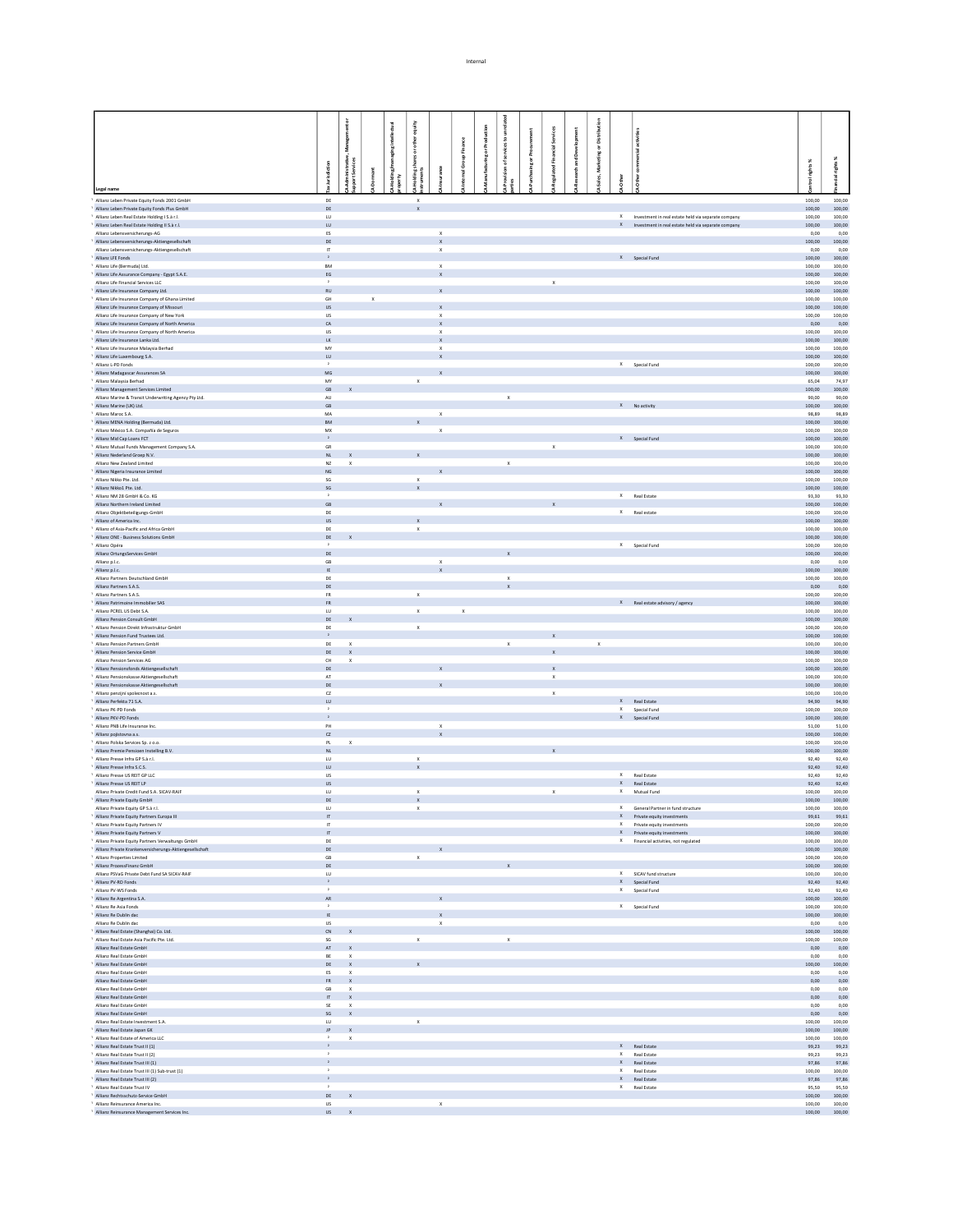|                                                                                                                            |                               |                                   |                           | equity                      |                                           |                           |               |   |              |              |              |        |             |                             |                                                                              |                  |                             |
|----------------------------------------------------------------------------------------------------------------------------|-------------------------------|-----------------------------------|---------------------------|-----------------------------|-------------------------------------------|---------------------------|---------------|---|--------------|--------------|--------------|--------|-------------|-----------------------------|------------------------------------------------------------------------------|------------------|-----------------------------|
|                                                                                                                            |                               |                                   |                           | other                       |                                           |                           |               | £ |              |              |              | ã      |             |                             |                                                                              |                  |                             |
|                                                                                                                            |                               | š                                 |                           | $\frac{5}{2}$               |                                           | Finance                   | ing or Produc |   |              |              |              | ŏ<br>š |             |                             |                                                                              |                  |                             |
|                                                                                                                            |                               | Administrative,<br>Iport Services |                           |                             |                                           | $\frac{6}{8}$<br>ā        |               |   | ă            |              |              | ţ      |             |                             |                                                                              | rights%          | - 98                        |
|                                                                                                                            | lurisdiction                  |                                   |                           |                             |                                           |                           |               |   |              |              |              |        |             |                             |                                                                              |                  |                             |
| Legal name                                                                                                                 |                               |                                   |                           |                             |                                           |                           |               |   |              |              |              |        |             |                             |                                                                              |                  |                             |
| Allianz Renewable Energy Fund III GP SCSp                                                                                  | $\mathsf{L}\mathsf{U}$        |                                   |                           | x                           |                                           |                           |               |   |              |              |              |        | $\mathsf X$ |                             | General Partner in fund structure                                            | 100,00           | 100,00                      |
| Allianz Renewable Energy Fund III Lux GP S.à r.l.<br>Allianz Renewable Energy Fund Management 1 Ltd.                       | LU<br>$\mathsf{GB}$           |                                   |                           | $\mathbf x$<br>$\,$ X       |                                           |                           |               |   |              |              |              |        |             |                             | X General Partner in fund structure<br>X Financial activities, not regulated | 100,00<br>100,00 | 100,00<br>100,00            |
| Allianz Renewable Energy Management AT GmbH<br>Allianz Renewable Energy Management AT II GmbH                              | AT<br>$\mathsf{AT}$           |                                   |                           | $\mathbb X$                 |                                           |                           |               |   |              |              |              |        |             |                             | X Electricity, gas, energy supply                                            | 100,00<br>100,00 | 100,00<br>100,00            |
| Allianz Renewable Energy Management GmbH                                                                                   | DE                            |                                   |                           |                             |                                           |                           |               |   |              |              |              |        |             |                             | X Financial activities, not regulated                                        | 100,00           | 100,00                      |
| Allianz Renewable Energy Partners I LP<br>Allianz Renewable Energy Partners II Limited                                     | $\overline{1}$<br>GB          |                                   |                           | $\,$ X<br>$\mathbf x$       |                                           |                           |               |   |              |              |              |        |             |                             |                                                                              | 100,00<br>100,00 | 100,00<br>100,00            |
| Allianz Renewable Energy Partners III LP                                                                                   |                               |                                   |                           | x                           |                                           |                           |               |   |              |              |              |        |             |                             |                                                                              | 99,26            | 99,26                       |
| Allianz Renewable Energy Partners IV Limited<br>Allianz Renewable Energy Partners IX Limited                               | GB<br>$\mathsf{GB}$           |                                   |                           | $\mathbf{x}$<br>$\mathbb X$ |                                           |                           |               |   |              |              |              |        |             |                             |                                                                              | 99,26<br>99,23   | 99,26<br>99,23              |
| Allianz Renewable Energy Partners Luxembourg II S.A.                                                                       | LU                            |                                   |                           | $\mathbf{x}$                |                                           |                           |               |   |              |              |              |        |             |                             |                                                                              | 100,00           | 100,00                      |
| Allianz Renewable Energy Partners Luxembourg IV S.A.<br>Allianz Renewable Energy Partners Luxembourg V S.A.                | <b>LU</b><br>${\sf LU}$       |                                   |                           | $\mathbf x$                 |                                           |                           |               |   |              |              |              |        |             |                             |                                                                              | 99,26<br>100,00  | 99.26<br>100,00             |
| Allianz Renewable Energy Partners Luxembourg VI S.A.                                                                       | LU.                           |                                   |                           | $\mathbf{x}$                |                                           |                           |               |   |              |              |              |        |             |                             |                                                                              | 100.00           | 100.00                      |
| Allianz Renewable Energy Partners Luxembourg VIII S.A.<br>Allianz Renewable Energy Partners of America 2 LLC               | LU<br><b>US</b>               |                                   |                           | $\mathbf x$                 |                                           |                           |               |   |              |              |              |        |             |                             |                                                                              | 100,00<br>100.00 | 100,00<br>100.00            |
| Allianz Renewable Energy Partners of America LLC                                                                           | $\mathsf{US}^-$               |                                   |                           | $\mathbb X$                 |                                           |                           |               |   |              |              |              |        |             |                             |                                                                              | 100,00           | 100,00                      |
| Allianz Renewable Energy Partners V Limited<br>Allianz Renewable Energy Partners VI Limited                                | <b>GB</b><br>$\mathsf{GB}$    |                                   |                           | $\mathbf x$                 |                                           |                           |               |   |              |              |              |        |             |                             |                                                                              | 100.00<br>100,00 | 100.00<br>100,00            |
| Allianz Renewable Energy Partners VII LP                                                                                   |                               |                                   |                           | $\mathbf x$                 |                                           |                           |               |   |              |              |              |        |             |                             |                                                                              | 100.00           | 100.00                      |
| Allianz Renewable Energy Partners VIII Limited<br>Allianz Renewable Energy Subholding GmbH & Co. KG                        | $\mathsf{GB}$                 |                                   |                           | $\mathbb X$<br>$\mathbf{x}$ |                                           |                           |               |   |              |              |              |        |             |                             |                                                                              | 100,00<br>100.00 | 100,00<br>100.00            |
| Allianz Renewable Green Infrastructure Fund IV (Lux) S.A. SICAV-RAIF                                                       | LU                            |                                   |                           |                             |                                           |                           |               |   |              |              |              |        |             | X SICAV fund structure      |                                                                              | 100,00           | 100,00                      |
| Allianz Residential Mortgage Company S.A.<br>Allianz Resilient Credit Euro Fund GP S.à r.l.                                | LU.<br>$\mathsf{L}\mathsf{U}$ |                                   |                           |                             |                                           |                           |               |   |              |              |              |        |             | X Investment company        | X General Partner in fund structure                                          | 100.00<br>100,00 | 100.00<br>100,00            |
| Allianz Resilient Opportunistic Credit Feeder Fund SA SICAV-RAIF                                                           | LU                            |                                   |                           | $\mathbf x$                 |                                           |                           |               |   |              |              |              |        |             |                             |                                                                              | 100.00           | 100.00                      |
| Allianz Resilient Opportunistic Credit Fund GP S.à r.l.<br>Allianz Resilient Opportunistic Credit Fund SCSp SICAV-RAIF     | LU<br>$U$                     |                                   |                           |                             |                                           |                           |               |   |              |              |              |        |             | X SICAV fund structure      |                                                                              | 100,00<br>100,00 | 100,00<br>100.00            |
| Allianz Retraite S.A.                                                                                                      | ${\sf FR}$                    |                                   |                           |                             |                                           |                           |               |   |              |              |              |        |             |                             |                                                                              | 100,00           | 100,00                      |
| Allianz RFG Fonds<br>Allianz Risk Consulting GmbH                                                                          | $\mathbf{2}$<br>DE            |                                   |                           |                             |                                           |                           |               |   |              |              |              |        |             | X Special Fund              | X Services to related parties                                                | 100,00<br>100,00 | 100.00<br>100,00            |
| Allianz Risk Consulting LLC                                                                                                | $\,$ $\,$                     | $\mathbf{x}$                      |                           |                             |                                           |                           |               |   |              |              |              |        |             |                             |                                                                              | 100,00           | 100.00                      |
| Allianz Risk Transfer (Bermuda) Ltd.<br>Allianz Risk Transfer AG                                                           | ${\sf BM}$<br><b>BM</b>       |                                   |                           |                             | $\mathbf{x}$                              |                           |               |   |              |              |              |        |             |                             |                                                                              | 100,00<br>0,00   | 100,00<br>0,00              |
| Allianz Risk Transfer AG                                                                                                   | CH                            |                                   |                           |                             | $\boldsymbol{\mathsf{x}}$                 |                           |               |   |              |              |              |        |             |                             |                                                                              | 0,00             | 0,00                        |
| Allianz Risk Transfer AG<br>Allianz Risk Transfer Inc.                                                                     | $\mathsf{u}$<br><b>US</b>     | $\,$ $\,$ $\,$                    |                           | $\mathbf{x}$                | $\mathbf x$<br>$\mathbf{x}$               | $\boldsymbol{\mathsf{x}}$ |               |   |              | $\mathsf{x}$ |              |        |             |                             |                                                                              | 100,00<br>100.00 | 100.00<br>100.00            |
| Allianz S.A. de C.V.                                                                                                       | ${\sf M}{\sf X}$              | $\,$ X                            |                           |                             |                                           |                           |               |   |              |              |              |        |             |                             |                                                                              | 100,00           | 100,00                      |
| Allianz S.p.A.<br>Allianz Sakura Multifamily 1 Pte. Ltd.                                                                   | $\mathbf{u}$<br>SG            |                                   |                           | $\mathsf X$                 | X                                         |                           |               |   |              |              |              |        |             |                             |                                                                              | 100.00<br>100,00 | 100.00<br>100,00            |
| Allianz Sakura Multifamily 2 Pte. Ltd.                                                                                     | SG                            |                                   |                           | $\mathbf{x}$                |                                           |                           |               |   |              |              |              |        |             |                             |                                                                              | 100.00           | 100.00                      |
| Allianz Sakura Multifamily Lux GP S.à r.l.<br>Allianz Sakura Multifamily Lux SCSp                                          | ${\sf LU}$<br>$\,$ $\,$       |                                   |                           | $\mathbf{x}$                |                                           |                           |               |   |              |              |              |        |             |                             |                                                                              | 100,00<br>100.00 | 100,00<br>100.00            |
| Allianz SAS S.A.S.                                                                                                         | $_{\rm CO}$                   | $\mathbf x$                       |                           |                             |                                           |                           |               |   |              |              |              |        |             |                             |                                                                              | 100,00           | 100,00                      |
| Allianz Saúde S.A.<br>Allianz Saudi Fransi Cooperative Insurance Company                                                   | <b>BR</b><br>$\mathsf{SA}$    |                                   |                           |                             | $\mathbf{x}$<br>$\mathsf X$               |                           |               |   |              |              |              |        |             |                             |                                                                              | 100,00<br>51,00  | 100.00<br>51,00             |
| Allianz SDR Fonds                                                                                                          | $\,$ $\,$                     |                                   |                           |                             |                                           |                           |               |   |              |              |              |        |             | X Special Fund              |                                                                              | 100,00           | 100.00                      |
| Allianz SE<br>Allianz SE                                                                                                   | $\mathsf{AT}^-$<br>CH         | $\mathbf x$                       |                           |                             |                                           |                           |               |   |              |              |              |        |             |                             |                                                                              | 0,00<br>0,00     | 0,00                        |
| Allianz SE                                                                                                                 | DE                            | $\mathbf{x}$                      |                           | X                           | $\mathbf{x}$<br>$\mathbf{x}$              | $\mathbf{x}$              |               |   |              |              |              |        |             |                             |                                                                              | 0,00             | 0,00<br>0,00                |
| Allianz SE                                                                                                                 | IE                            |                                   |                           |                             |                                           |                           |               |   |              |              |              |        |             |                             |                                                                              | 0,00             | 0,00                        |
| Allianz SE<br>Allianz SE                                                                                                   | $\mathsf{IT}^-$<br>$\sf MA$   | $\,$ X<br>$\mathbf{x}$            |                           |                             |                                           |                           |               |   |              |              |              |        |             |                             |                                                                              | 0,00<br>0,00     | 0,00<br>0,00                |
| Allianz SE                                                                                                                 | MY                            |                                   |                           |                             | $\mathsf X$                               |                           |               |   |              |              |              |        |             |                             |                                                                              | 0,00             | 0,00                        |
| Allianz SE<br>Allianz SE Ashmore Emerging Markets Corporates Fund                                                          | SG<br>$\overline{1}$          |                                   |                           |                             | $\mathbf{x}$                              |                           |               |   |              |              |              |        |             | X Special Fund              |                                                                              | 0,00<br>100,00   | 0,00<br>100,00              |
| Allianz Seguros de Vida S.A.                                                                                               | co                            |                                   |                           |                             | $\mathbf{x}$                              |                           |               |   |              |              |              |        |             |                             |                                                                              | 100,00           | 100,00                      |
| Allianz Seguros S.A.<br>Allianz Seguros S.A.                                                                               | BR<br>co                      |                                   |                           |                             | $\boldsymbol{\mathsf{x}}$<br>$\mathsf{x}$ |                           |               |   |              |              |              |        |             |                             |                                                                              | 100,00<br>99,99  | 100,00<br>99,99             |
| Allianz Sénégal Assurances SA                                                                                              | SN                            |                                   |                           |                             | $\mathsf X$                               |                           |               |   |              |              |              |        |             |                             |                                                                              | 83,38            | 83,38                       |
| Allianz Sénégal Assurances Vie SA<br>Allianz SE-PD Fonds                                                                   | SN                            |                                   |                           |                             |                                           |                           |               |   |              |              |              |        |             | X Special Fund              |                                                                              | 98,49<br>100.00  | 98,49<br>100.00             |
| Allianz Service Center GmbH                                                                                                | $DE$                          |                                   |                           |                             |                                           |                           |               |   |              |              |              |        |             |                             |                                                                              | 100,00           | 100,00                      |
| Allianz Services (UK) Limited<br>Allianz Services Mauritius LLC                                                            | GB<br>MU                      | $\mathbf{x}$<br>$\mathbf{x}$      |                           |                             |                                           |                           |               |   |              |              |              |        |             |                             |                                                                              | 100.00<br>100,00 | 100.00<br>100,00            |
| Allianz Services Private Ltd.                                                                                              | IN                            | $\mathbf{x}$                      |                           |                             |                                           |                           |               |   |              |              |              |        |             |                             |                                                                              | 100.00           | 100.00                      |
| Allianz Serviços e Participações S.A.<br>Allianz Servizi S.p.A.                                                            | BR<br>П.                      | $\mathbf{x}$                      |                           |                             |                                           |                           |               |   |              |              |              |        |             | X Services to related party |                                                                              | 100,00<br>100.00 | 100,00<br>100.00            |
| Allianz SI PF Holding Corp.                                                                                                | ${\sf CA}$                    |                                   |                           |                             |                                           |                           |               |   |              |              |              |        |             |                             |                                                                              | 100,00           | 100,00                      |
| Allianz Signifa A S                                                                                                        | <b>TR</b><br>$\mathsf{LB}$    |                                   |                           |                             | $\mathsf X$                               |                           |               |   |              |              |              |        |             |                             |                                                                              | 96.21            | 96.21                       |
| Allianz SNA s.a.l.<br>Allianz SOA Fonds                                                                                    |                               |                                   |                           |                             |                                           |                           |               |   |              |              |              |        |             | X Special Fund              |                                                                              | 100,00<br>100.00 | 100,00<br>100.00            |
| Allianz Sociedade Gestora de Fundos de Pensões S.A.                                                                        | PT                            |                                   |                           |                             |                                           |                           |               |   |              | $\mathsf{x}$ |              |        |             |                             |                                                                              | 88,60            | 88,60                       |
| Allianz Société Financière S.à r.l.<br>Allianz Soluciones de Inversión AV S.A.                                             | LU.<br>ES                     |                                   |                           | $\mathbf{x}$                |                                           |                           |               |   |              | $\mathbf x$  |              |        |             |                             |                                                                              | 100.00           | 100.00<br>$100,00$ $100,00$ |
| Allianz South America Holding B.V.                                                                                         | NL                            |                                   |                           | $\boldsymbol{\mathsf{x}}$   |                                           |                           |               |   |              |              |              |        |             |                             |                                                                              | 100,00           | 100,00                      |
| Allianz Special Opportunities Alternative Fund<br>Allianz Strategic Investments LLC                                        | $\mathbb{H}^+$<br>$\,$ $\,$   |                                   |                           |                             |                                           |                           |               |   |              | $\mathsf{x}$ |              |        |             |                             | X Alternative investments held via mutual fund                               | 100,00           | $100,00$ $100,00$<br>100.00 |
| Allianz Strategic Investments S.à r.l.                                                                                     | $\mathsf{L}\mathsf{U}$        |                                   |                           | $\mathbf x$                 |                                           | $\mathbf{x}$              |               |   |              |              |              |        |             |                             |                                                                              | 100,00           | 100,00                      |
| Allianz Stromversorgungs-GmbH<br>Allianz Suisse Immobilien AG                                                              | DE<br>CH                      |                                   |                           |                             |                                           |                           |               |   |              |              |              |        |             | X Electricity               |                                                                              | 100,00<br>100,00 | 100.00<br>100,00            |
| Allianz Suisse Lebensversicherungs-Gesellschaft AG                                                                         | $\mathsf{CH}$                 |                                   |                           |                             | $\mathsf x$                               |                           |               |   |              |              |              |        |             |                             |                                                                              | 99,99            | 99,99                       |
| Allianz Suisse Versicherungs-Gesellschaft AG<br>Allianz Taiwan Life Insurance Co. Ltd.                                     | CH<br>TW                      |                                   |                           |                             | $\mathsf X$<br>$\mathbf x$                |                           |               |   |              |              |              |        |             |                             |                                                                              | 100,00<br>99,73  | 100,00<br>99,73             |
| Allianz Taunusanlage GbR                                                                                                   | $\,$ $\,$ $\,$                |                                   |                           |                             |                                           |                           |               |   |              |              |              |        |             | X Real Estate               |                                                                              | 99,53            | 99,53                       |
| Allianz Technology (Thailand) Co. Ltd.<br>Allianz Technology AG                                                            | TH                            | $\mathbf x$<br>CH X               |                           |                             |                                           |                           |               |   |              |              |              |        |             |                             |                                                                              | 100,00<br>100.00 | 100,00<br>100.00            |
| Allianz Technology GmbH                                                                                                    | $\mathsf{AT}$                 | $\,$ X                            | $\mathsf X$               |                             |                                           |                           |               |   |              |              |              |        |             |                             |                                                                              | 100,00           | 100,00                      |
| Allianz Technology GmbH                                                                                                    |                               | DE X                              | $\boldsymbol{\mathsf{x}}$ |                             |                                           |                           |               |   |              |              |              |        |             |                             |                                                                              | 0,00             | 0,00                        |
| Allianz Technology International B.V.<br>Allianz Technology of America Inc.                                                | $\mathsf{NL}^-$               | $\mathbf x$<br>$US$ $X$           |                           |                             |                                           |                           |               |   |              |              |              |        |             |                             |                                                                              | 100,00<br>100.00 | 100,00<br>100.00            |
| Allianz Technology S.L.                                                                                                    | $_{\rm ES}$                   | $\,$ X                            |                           |                             |                                           |                           |               |   |              |              |              |        |             |                             |                                                                              | 100,00           | 100,00                      |
| Allianz Technology S.p.A.<br>Allianz Technology SAS                                                                        | $\mathbf{H}$<br>${\sf FR}$    | $\mathbf{x}$                      |                           |                             |                                           |                           |               |   |              |              | $X$ $X$      |        |             |                             |                                                                              | 100,00<br>100,00 | 100.00<br>100,00            |
| Allianz Technology SE                                                                                                      |                               | AU X                              |                           |                             |                                           |                           |               |   |              |              |              |        |             |                             |                                                                              | 0,00             | 0,00                        |
| Allianz Technology SE<br>Allianz Technology SE                                                                             | BE                            | $\,$ X<br>$CH$ $X$                |                           |                             |                                           |                           |               |   | $\mathbf{x}$ |              |              |        |             |                             |                                                                              | 0,00<br>0,00     | 0,00<br>0,00                |
| Allianz Technology SE                                                                                                      | $\mathsf{DE}$                 | $\mathbf{x}$                      |                           |                             |                                           |                           |               |   | $\mathsf X$  |              | $\mathbf{x}$ |        |             |                             |                                                                              | 100,00           | 100,00                      |
| Allianz Technology SE<br>Allianz Technology SE                                                                             | $\mathsf{GB}$                 | $ES$ $X$<br>$\mathbf x$           |                           |                             |                                           |                           |               |   |              |              |              |        |             |                             |                                                                              | 0,00<br>0,00     | 0,00<br>0,00                |
| Allianz Technology SE                                                                                                      |                               | $HU$ X                            |                           |                             |                                           |                           |               |   |              |              |              |        |             |                             |                                                                              | 0,00             | 0,00                        |
| Allianz Technology SE                                                                                                      | IE                            | $\mathbf{x}$                      |                           |                             |                                           |                           |               |   |              |              |              |        |             |                             |                                                                              | 0,00             | 0,00                        |
| Allianz Technology SE<br>Allianz Technology SE                                                                             | $\sf MA$                      | $IN$ $X$<br>$\mathbf x$           |                           |                             |                                           |                           |               |   |              |              |              |        |             |                             |                                                                              | 0,00<br>0,00     | 0,00<br>0,00                |
| Allianz Technology SE                                                                                                      | $\mathsf{NL}^-$               | $\mathbf{x}$                      |                           |                             |                                           |                           |               |   |              |              |              |        |             |                             |                                                                              | 0,00             | 0,00                        |
| Allianz Technology SE<br>Allianz Technology SE                                                                             | <b>RO</b>                     | $\mathbf{x}$<br>$SG$ $X$          |                           |                             |                                           |                           |               |   |              |              |              |        |             |                             |                                                                              | 0,00<br>0,00     | 0,00<br>0,00                |
| Allianz Technology SE                                                                                                      | SK.                           | $\mathbf{x}$                      |                           |                             |                                           |                           |               |   |              |              |              |        |             |                             |                                                                              | 0,00             | 0,00                        |
| Allianz Tiriac Asigurari SA<br>Allianz Tiriac Pensii Private Societate de administrare a fondurilor de pensii private S.A. | RO<br>RO                      |                                   |                           |                             |                                           |                           |               |   |              | $\mathsf X$  |              |        |             |                             |                                                                              | 52,16<br>100,00  | 52,16<br>100,00             |
| Allianz Treuhand GmbH                                                                                                      | DE                            |                                   |                           |                             |                                           |                           |               |   |              | $\mathbf{x}$ |              |        |             |                             |                                                                              |                  | $100,00$ $100,00$           |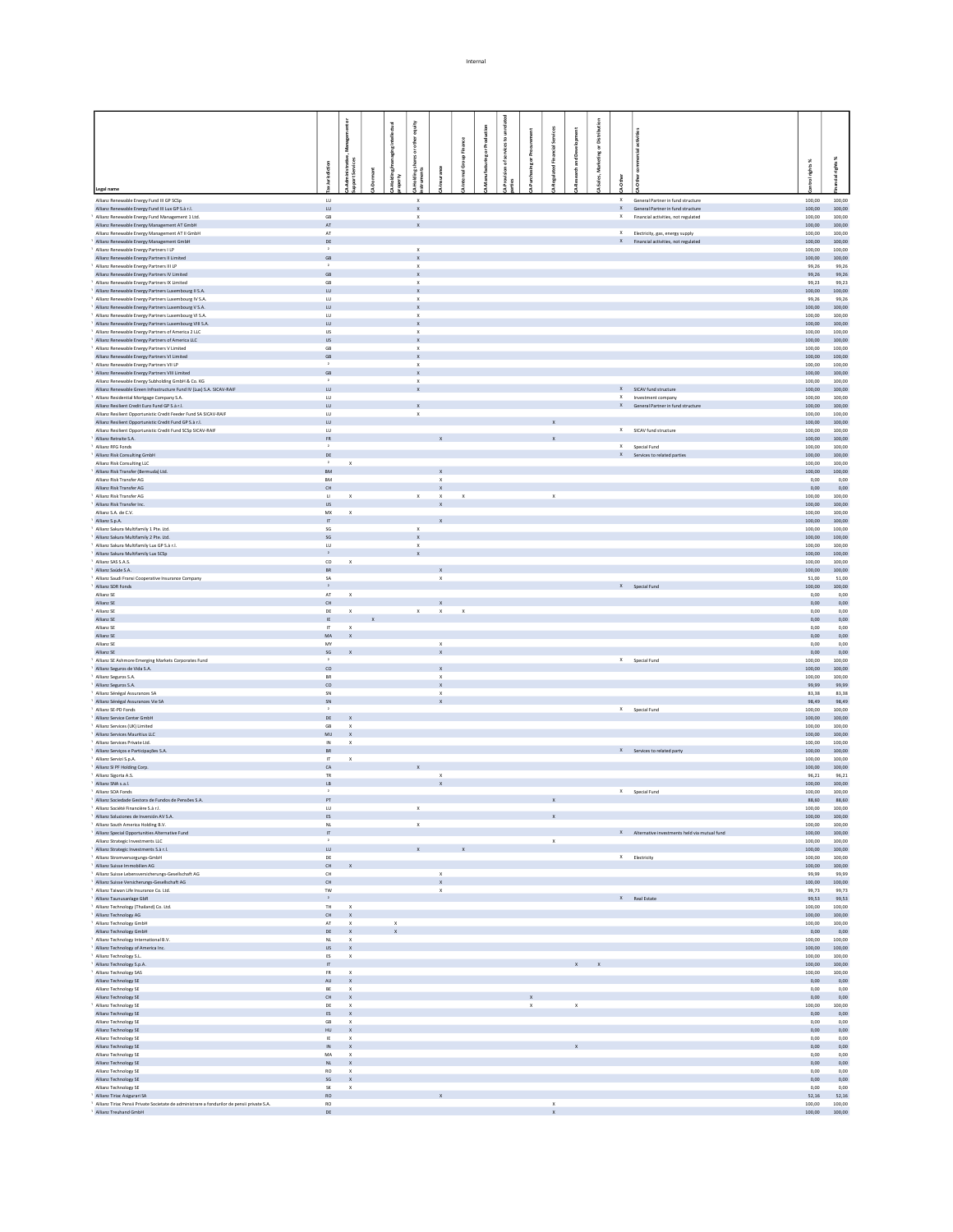|                                                                                                          |                                 | ŏ                              |             | equity                                    |                                           |                |                                           |                                           |   |              |             |                                                                            |                  |                             |
|----------------------------------------------------------------------------------------------------------|---------------------------------|--------------------------------|-------------|-------------------------------------------|-------------------------------------------|----------------|-------------------------------------------|-------------------------------------------|---|--------------|-------------|----------------------------------------------------------------------------|------------------|-----------------------------|
|                                                                                                          |                                 |                                | intellectua | other                                     |                                           |                |                                           |                                           |   |              |             |                                                                            |                  |                             |
|                                                                                                          |                                 | Manage                         | 흛           |                                           |                                           | $\overline{5}$ | icesto                                    |                                           | å |              |             |                                                                            |                  |                             |
|                                                                                                          | 5                               |                                |             | hares or                                  |                                           |                |                                           |                                           |   | Ξ<br>Ř       |             |                                                                            |                  | - 38                        |
|                                                                                                          |                                 | dministrative,<br>ort Services |             |                                           |                                           |                |                                           |                                           |   |              |             |                                                                            | xol rights %     | cial rights                 |
| Legal name                                                                                               |                                 |                                |             |                                           |                                           |                |                                           |                                           |   |              |             |                                                                            |                  |                             |
| Allianz UGD 1 Fonds                                                                                      | $\rightarrow$                   |                                |             |                                           |                                           |                |                                           |                                           |   |              | $\mathsf X$ | Special Fund                                                               | 100,00           | 100,00                      |
| Allianz UK Infrastructure Debt GP 2 Limited<br>Allianz UK Infrastructure Debt GP Limited                 | $\mathsf{GB}$<br>$\mathsf{GB}$  |                                |             | $\boldsymbol{\mathsf{x}}$<br>$\mathbf x$  |                                           |                |                                           |                                           |   |              |             | X General Partner in fund structure<br>X General Partner in fund structure | 100,00<br>100,00 | 100,00<br>100,00            |
| Allianz Ukraine LLC                                                                                      | UA                              |                                |             |                                           |                                           |                |                                           |                                           |   |              |             |                                                                            | 100,00           | 100,00                      |
| Allianz Underwriters Insurance Company Corp.<br>Allianz US Debt Holding S.A.                             | <b>US</b><br>LU                 |                                |             |                                           | x                                         |                |                                           |                                           |   |              |             | X Investment company                                                       | 100,00<br>100,00 | 100,00<br>100,00            |
| Allianz US Investment GP LLC<br>Allianz US Investment LP                                                 | <b>US</b><br>$\mathbf{2}$       |                                |             | $\mathsf X$<br>$\mathbf x$                |                                           |                |                                           |                                           |   |              |             |                                                                            | 100,00           | 100,00<br>100,00            |
| Allianz US Private Credit Solutions GP LLC                                                               | $\rightarrow$                   |                                |             | $\boldsymbol{\mathsf{x}}$                 |                                           |                |                                           |                                           |   |              |             | X General Partner in fund structure                                        | 100,00<br>100,00 | 100,00                      |
| Allianz US Private REIT GP LLC<br>Allianz US Private REIT LP                                             | <b>US</b><br><b>US</b>          |                                |             | $\mathbf x$<br>$\boldsymbol{\mathsf{X}}$  |                                           |                |                                           |                                           |   |              |             |                                                                            | 100,00<br>100,00 | 100,00<br>100,00            |
| Allianz VAE Fonds                                                                                        | $\,$ $\,$ $\,$                  |                                |             |                                           |                                           |                |                                           |                                           |   |              |             | X Special Fund                                                             | 100,00           | 100,00                      |
| Allianz Valida Private Debt Fund SA SICAV-RAIF<br>Allianz Value S.r.l.                                   | LU<br>$\boldsymbol{\pi}$        |                                |             |                                           |                                           |                |                                           |                                           |   |              |             | X SICAV fund structure                                                     | 100.00<br>100,00 | 100.00<br>100,00            |
| Allianz Vermogen B.V.                                                                                    | NL.                             | $\mathbf{x}$                   |             |                                           |                                           |                |                                           |                                           |   |              |             |                                                                            | 100.00           | 100.00                      |
| Allianz Versicherungs-Aktiengesellschaft<br>Allianz VGI 1 Fonds                                          | DE                              |                                |             |                                           |                                           |                |                                           |                                           |   |              |             | X Special Fund                                                             | 100,00<br>100.00 | 100,00<br>100.00            |
| Allianz VGL Fonds                                                                                        | $\mathbf{2}$                    |                                |             |                                           |                                           |                |                                           |                                           |   |              |             | X Special Fund                                                             | 100,00           | 100,00                      |
| Allianz Vie EM Debt<br>Allianz Vie Multi Assets FCP                                                      | $\,$ $\,$<br>$\mathbf{2}$       |                                |             |                                           |                                           |                |                                           |                                           |   |              |             | X Special Fund<br>X Special Fund                                           | 100.00<br>100,00 | 100.00<br>100,00            |
| Allianz Vie S.A.                                                                                         | <b>FR</b>                       |                                |             |                                           | $\boldsymbol{\mathsf{x}}$                 |                |                                           |                                           |   |              |             |                                                                            | 100.00           | 100.00                      |
| Allianz Viva S.p.A.<br>Allianz VK RentenDirekt Fonds                                                     | $\boldsymbol{\pi}$<br>$\,$ $\,$ |                                |             |                                           |                                           |                |                                           |                                           |   |              |             | X Special Fund                                                             | 100,00<br>100.00 | 100,00<br>100.00            |
| Allianz VKA Fonds                                                                                        | $\mathbf{2}$                    |                                |             |                                           |                                           |                |                                           |                                           |   |              |             | X Special Fund                                                             | 100,00           | 100,00                      |
| Allianz Volta GP S.à r.L<br>Allianz Vorsorgekasse AG                                                     | LU<br>$\mathsf{AT}^-$           |                                |             |                                           |                                           |                |                                           | $\boldsymbol{\mathsf{x}}$<br>$\mathbf{x}$ |   |              |             |                                                                            | 100.00<br>100,00 | 100.00<br>100,00            |
| Allianz V-PD Fonds<br>Allianz VSR Fonds                                                                  | $\,$ $\,$<br>$\mathbf{z}$       |                                |             |                                           |                                           |                |                                           |                                           |   |              |             | X Special Fund                                                             | 100,00           | 100.00                      |
| Allianz Warranty GmbH                                                                                    | DE                              | $\mathbf{x}$                   |             |                                           |                                           |                | $\mathbf x$                               |                                           |   | $\mathsf{x}$ |             | X Special Fund                                                             | 100,00<br>100,00 | 100,00<br>100.00            |
| Allianz Worldwide Partners (Hong Kong) Ltd.                                                              | HK                              |                                |             |                                           |                                           |                |                                           |                                           |   |              |             |                                                                            | 100,00           | 100,00                      |
| Allianz X Euler Hermes Co-Investments S.à r.l.<br>Allianz X GmbH                                         | LU.<br>DE                       |                                |             | $\mathbf x$                               |                                           |                |                                           |                                           |   |              |             |                                                                            | 100,00<br>100,00 | 100.00<br>100,00            |
| Allianz Yasam ve Emeklilik A.S.                                                                          | TR.                             |                                |             |                                           | $\mathsf{x}$                              |                |                                           |                                           |   |              |             |                                                                            | 80,00            | 80.00                       |
| Allianz Zagreb d.d.<br>Allianz Zagreb d.d.                                                               | $\mathsf{HR}$<br>$\mathbf{S}$   |                                |             |                                           | $\boldsymbol{\mathsf{x}}$<br>$\mathsf{x}$ |                |                                           |                                           |   |              |             |                                                                            | 83,16<br>0,00    | 83,16<br>0,00               |
| Allianz ZB d.o.o. Mandatory and Voluntary Pension Funds Management Company                               | <b>HR</b>                       |                                |             |                                           |                                           |                |                                           |                                           |   |              |             |                                                                            | 51,00            | 51,00                       |
| Allianz zweite Objektbeteiligungs-GmbH<br>Allianz ZWK Nürnberg GmbH & Co. KG                             | DE<br>$\,$ $\,$                 |                                |             | $\mathbf{x}$                              |                                           |                |                                           |                                           |   |              |             | X Real Estate                                                              | 100,00<br>100.00 | 100.00<br>100.00            |
| AllianzGI US Private Credit Solutions GP II LLC<br>AllianzGI USD Infrastructure Debt Fund GP LLC         | $\rightarrow$                   |                                |             | $\mathsf X$                               |                                           |                |                                           |                                           |   |              |             | X General Partner in fund structure                                        | 100,00           | 100,00                      |
| Allianz-Slovenská poisťovňa a.s.                                                                         | <b>US</b><br><b>SK</b>          |                                |             | $\mathbf{x}$                              | $\mathbf x$                               |                |                                           |                                           |   |              |             | X General Partner in fund structure                                        | 100,00<br>99,61  | 100.00<br>99,61             |
| Allyest GmbH                                                                                             | DE<br>IT.                       |                                |             |                                           |                                           |                |                                           |                                           |   |              |             |                                                                            | 100,00           | 100.00                      |
| Alma S.r.l.<br>Altair - Fondo di Investimento Alternativo Immobiliare di Tipo Chiuso                     | $\mathbb{H}^n$                  |                                |             |                                           |                                           |                | $\mathbf x$                               |                                           |   |              |             | X Real Estate                                                              | 100,00<br>100,00 | 100,00<br>100.00            |
| American Automobile Insurance Company Corp.                                                              | US<br>$\,$ $\,$                 |                                |             |                                           | $\mathsf{x}$                              |                |                                           |                                           |   |              |             |                                                                            | 100,00           | 100,00                      |
| APEH Europe VI<br>APK Infrastrukturfonds GmbH                                                            | DE                              |                                |             | $\boldsymbol{\mathsf{x}}$                 |                                           |                |                                           |                                           |   |              |             | X Special Fund                                                             | 99,60<br>100,00  | 99.60<br>100,00             |
| APK US Investment GP LLC                                                                                 | <b>US</b><br>$\cdot$            |                                |             |                                           |                                           |                |                                           |                                           |   |              |             | X Real Estate                                                              | 100,00           | 100.00                      |
| APK US Investment LP<br>APK-Argos 75 Vermögensverwaltungsgesellschaft mbH                                | DE                              |                                |             |                                           |                                           |                |                                           |                                           |   |              |             | X Real Estate                                                              | 100,00<br>100,00 | 100,00<br>100.00            |
| APK-Argos 85 Vermögensverwaltungsgesellschaft mbH                                                        | DE                              |                                |             | x                                         |                                           |                |                                           |                                           |   |              |             |                                                                            | 100,00           | 100,00                      |
| APK-Argos 95 Vermögensverwaltungsgesellschaft mbH<br>APKV Direkt Infrastruktur GmbH                      | DE<br>DE                        |                                |             | $\mathbf{x}$<br>$\boldsymbol{\mathsf{X}}$ |                                           |                |                                           |                                           |   |              |             |                                                                            | 100,00<br>100,00 | 100,00<br>100,00            |
| APKV Infrastrukturfonds GmbH                                                                             | DE                              |                                |             | $\mathbf{x}$                              |                                           |                |                                           |                                           |   |              |             |                                                                            | 100,00           | 100,00                      |
| APKV Private Equity Fonds GmbH<br>APKV US Private REIT GP LLC                                            | DE<br><b>US</b>                 |                                |             | $\boldsymbol{\mathsf{x}}$<br>$\mathbf{x}$ |                                           |                |                                           |                                           |   |              |             |                                                                            | 100,00<br>100,00 | 100,00<br>100,00            |
| APKV US Private REIT LP                                                                                  | <b>US</b>                       |                                |             | $\boldsymbol{\mathsf{x}}$                 |                                           |                |                                           |                                           |   |              |             | X Real Estate                                                              | 100,00           | 100,00                      |
| APKV-Argos 74 Vermögensverwaltungsgesellschaft mbH<br>APKV-Argos 84 Vermögensverwaltungsgesellschaft mbH | DE<br>DE                        |                                |             | $\mathbf{x}$<br>$\boldsymbol{\mathsf{x}}$ |                                           |                |                                           |                                           |   |              |             |                                                                            | 100,00<br>100,00 | 100,00<br>100,00            |
| APP Broker S.r.l.                                                                                        | $\mathsf{IT}^-$                 |                                |             |                                           |                                           |                |                                           |                                           |   |              |             |                                                                            | 100,00           | 100,00                      |
| Appia Investments S.r.l.<br>Arcturus MF GK                                                               | $\mathsf{IT}$<br>JP.            |                                |             | $\mathsf X$<br>$\mathbf{x}$               |                                           |                |                                           |                                           |   |              |             |                                                                            | 57,63<br>100,00  | 57,63<br>100,00             |
| <sup>1</sup> ARF Funds APK GmbH                                                                          | DE                              |                                |             | $\boldsymbol{\mathsf{x}}$                 |                                           |                |                                           |                                           |   |              |             |                                                                            | 100.00           | 100.00                      |
| ARE Funds APKV GmbH<br>ARE Funds AZL GmbH                                                                | DE<br>DE                        |                                |             | $\boldsymbol{\mathsf{x}}$<br>$\mathbf{x}$ |                                           |                |                                           |                                           |   |              |             | X Real Estate<br>X Real Estate                                             | 100,00<br>100.00 | 100,00<br>100.00            |
| ARE Funds AZV GmbH                                                                                       | DE                              |                                |             |                                           |                                           |                |                                           |                                           |   |              |             | X Real Estate                                                              | 100,00           | 100,00                      |
| AREAP Core 1 GP Pte Ltd.<br>AREF III GER 1 GmbH                                                          | SG<br>$\mathsf{DE}$             | $\mathbf{x}$                   |             | $\mathsf X$                               |                                           |                |                                           |                                           |   |              |             | $X$ Fund structure                                                         | 100.00<br>100,00 | 100.00<br>100,00            |
| ARFF III GFR 2 GmbH                                                                                      | DE                              |                                |             | $\mathbf{x}$                              |                                           |                |                                           |                                           |   |              |             | X Fund structure                                                           | 100.00           | 100.00                      |
| AREF III GER GmbH & Co. KG<br>Arges Investments I N.V.                                                   | DE<br>NL.                       |                                |             | $\mathsf X$<br>$\boldsymbol{\mathsf{x}}$  |                                           |                |                                           |                                           |   |              |             | $X$ Fund structure                                                         | 100,00<br>100.00 | 100,00<br>100.00            |
| Arges Investments II N.V.                                                                                | NL                              |                                |             |                                           |                                           |                |                                           |                                           |   |              |             |                                                                            | 100,00           | 100,00                      |
| Ashmore Emerging Market Corporates<br>Asit Services S.R.L.                                               | DE<br>RO                        |                                |             |                                           |                                           |                |                                           |                                           |   |              |             | X Special fund<br>$\mathsf{X}$ Real Estate                                 | 100.00<br>100,00 | 100.00<br>100,00            |
| Assistance, Courtage d'Assurance et de Réassurance S.A.                                                  | <b>FR</b>                       |                                |             |                                           |                                           |                |                                           |                                           |   | $\mathbf{x}$ |             |                                                                            | 100,00           | 100.00                      |
| Associated Indemnity Corporation<br>Assurance France Aviation S.A.                                       | US<br><b>FR</b>                 |                                |             |                                           | $\mathbf{x}$                              |                |                                           |                                           |   | $\mathbf{x}$ |             |                                                                            | 100,00           | $100,00$ $100,00$<br>100,00 |
| Assurances Médicales SA                                                                                  | ${\sf FR}$                      |                                |             |                                           |                                           |                |                                           |                                           |   | $\mathbf{x}$ |             |                                                                            |                  | $100,00$ $100,00$           |
| <sup>1</sup> Atlas Fund<br>atpacvc Fund GmbH & Co. KG                                                    | $\mathsf{H}$<br>DE              |                                |             |                                           |                                           |                |                                           |                                           |   |              |             | X Real Estate                                                              | 100,00<br>100,00 | 100,00<br>100,00            |
| atpacvc GmbH                                                                                             | DE                              | $\mathbf{x}$                   |             |                                           |                                           |                |                                           |                                           |   |              |             |                                                                            | 100,00           | 100.00                      |
| atpacvc GP GmbH<br>atpacvc LLC                                                                           | $DE$<br><b>US</b>               | $\mathbf{x}$                   |             |                                           |                                           |                |                                           |                                           |   |              |             |                                                                            | 100,00<br>100,00 | 100,00<br>100,00            |
| atpacvc Ltd.                                                                                             | $\mathsf{GB}$                   | $\mathbf{x}$                   |             |                                           |                                           |                |                                           |                                           |   |              |             |                                                                            | 100,00           | 100,00                      |
| Atropos Vermögensverwaltungsgesellschaft mbH<br>Auros II GmbH                                            | DE<br>$\mathsf{DE}^-$           |                                |             | $\mathbf{x}$<br>$\mathbf x$               |                                           |                |                                           |                                           |   |              |             |                                                                            | 100,00           | 100,00<br>100,00 100,00     |
| <sup>1</sup> AV8 Ventures II GmbH & Co. KG                                                               | DE                              |                                |             | $\,$ X                                    |                                           |                |                                           |                                           |   |              |             |                                                                            | 100,00           | 100,00                      |
| Aviva Investors Poland TFI S.A.<br>Aviva PTE Aviva Santander S.A.                                        | PL                              |                                |             |                                           |                                           |                |                                           |                                           |   |              |             |                                                                            |                  | $100,00$ $100,00$           |
| Aviva Sp. z o.o.                                                                                         | PL<br>PL                        |                                |             |                                           |                                           |                |                                           | $\mathsf X$                               |   |              |             |                                                                            | 100,00<br>100,00 | 100,00<br>100,00            |
| Aviva TU na Zycie S.A.                                                                                   | PL                              |                                |             |                                           | $\mathsf x$                               |                |                                           |                                           |   |              |             |                                                                            | 100,00           | 100,00                      |
| Aviva TU Ogolnych S.A.<br>AVS Automotive VersicherungsService GmbH                                       | PL<br>AT                        |                                |             |                                           | $\mathbf{x}$                              |                |                                           |                                           |   |              |             |                                                                            | 100,00<br>100,00 | 100.00<br>100,00            |
| AVS Automotive VersicherungsService GmbH<br>AWP Argentina S.A.                                           | DE<br>AR                        |                                |             |                                           |                                           |                |                                           |                                           |   | $\mathbf{x}$ |             |                                                                            | 100,00           | 100,00                      |
| AWP Assistance (India) Private Limited                                                                   | IN                              |                                |             |                                           |                                           |                | $\boldsymbol{\mathsf{X}}$<br>$\mathbf{x}$ |                                           |   |              |             |                                                                            | 100,00           | 100,00<br>100,00 100,00     |
| AWP Assistance Ireland Limited                                                                           | IE                              |                                |             |                                           |                                           |                | $\mathbf x$                               |                                           |   |              |             |                                                                            | 100,00           | 100,00                      |
| AWP Assistance Service España S.A.<br>AWP Assistance UK Ltd.                                             | ES<br>$\mathsf{GB}$             |                                |             |                                           |                                           |                | $\mathsf{x}$<br>$\boldsymbol{\chi}$       |                                           |   |              |             |                                                                            | 100,00<br>100,00 | 100,00<br>100,00            |
| AWP Australia Holdings Pty Ltd.                                                                          | AU                              |                                |             |                                           |                                           |                |                                           |                                           |   |              |             |                                                                            | 100,00           | 100,00                      |
| AWP Australia Pty Ltd.<br>AWP Australia Pty Ltd.                                                         | AU<br>NZ                        |                                |             |                                           |                                           |                | $\boldsymbol{\chi}$<br>$\mathbf x$        |                                           |   |              |             |                                                                            | 100,00<br>0,00   | 100,00<br>0,00              |
| AWP Austria GmbH                                                                                         | $\mathsf{AT}$                   |                                |             |                                           |                                           |                | $\mathbf x$                               |                                           |   |              |             |                                                                            | 100,00           | 100,00                      |
| AWP Brokers & Services Hellas S.A.<br>AWP Business Services Co. Ltd.                                     | ${\sf GR}$<br>CN                |                                |             |                                           |                                           |                | $\boldsymbol{\chi}$                       |                                           |   |              |             |                                                                            | 100,00<br>100,00 | 100,00<br>100,00            |
| AWP Colombia SAS                                                                                         | co                              |                                |             |                                           |                                           |                | $\mathbf{x}$                              |                                           |   |              |             |                                                                            | 100,00           | 100,00                      |
| AWP Contact Center Italia S.r.l.<br>AWP France SAS                                                       | $\mathsf{IT}$<br>FR.            |                                |             |                                           |                                           |                | $\mathbf x$<br>$\mathbf{x}$               |                                           |   |              |             |                                                                            | 100,00<br>95,01  | 100,00<br>95,01             |
| AWP France SAS                                                                                           | $\mathsf{MU}$                   |                                |             |                                           |                                           |                | $\mathbf{x}$                              |                                           |   |              |             |                                                                            | 0,00             | 0,00                        |
| AWP Health & Life S.A.<br>AWP Health & Life S.A.                                                         | CA<br>FR                        |                                |             |                                           | $\mathsf X$<br>x                          |                |                                           |                                           |   |              |             |                                                                            | 0,00<br>100,00   | 0,00<br>100,00              |
| AWP Health & Life S.A.                                                                                   | IE.                             |                                |             |                                           | $\mathbf{x}$                              |                |                                           |                                           |   |              |             |                                                                            | 0,00             | 0,00                        |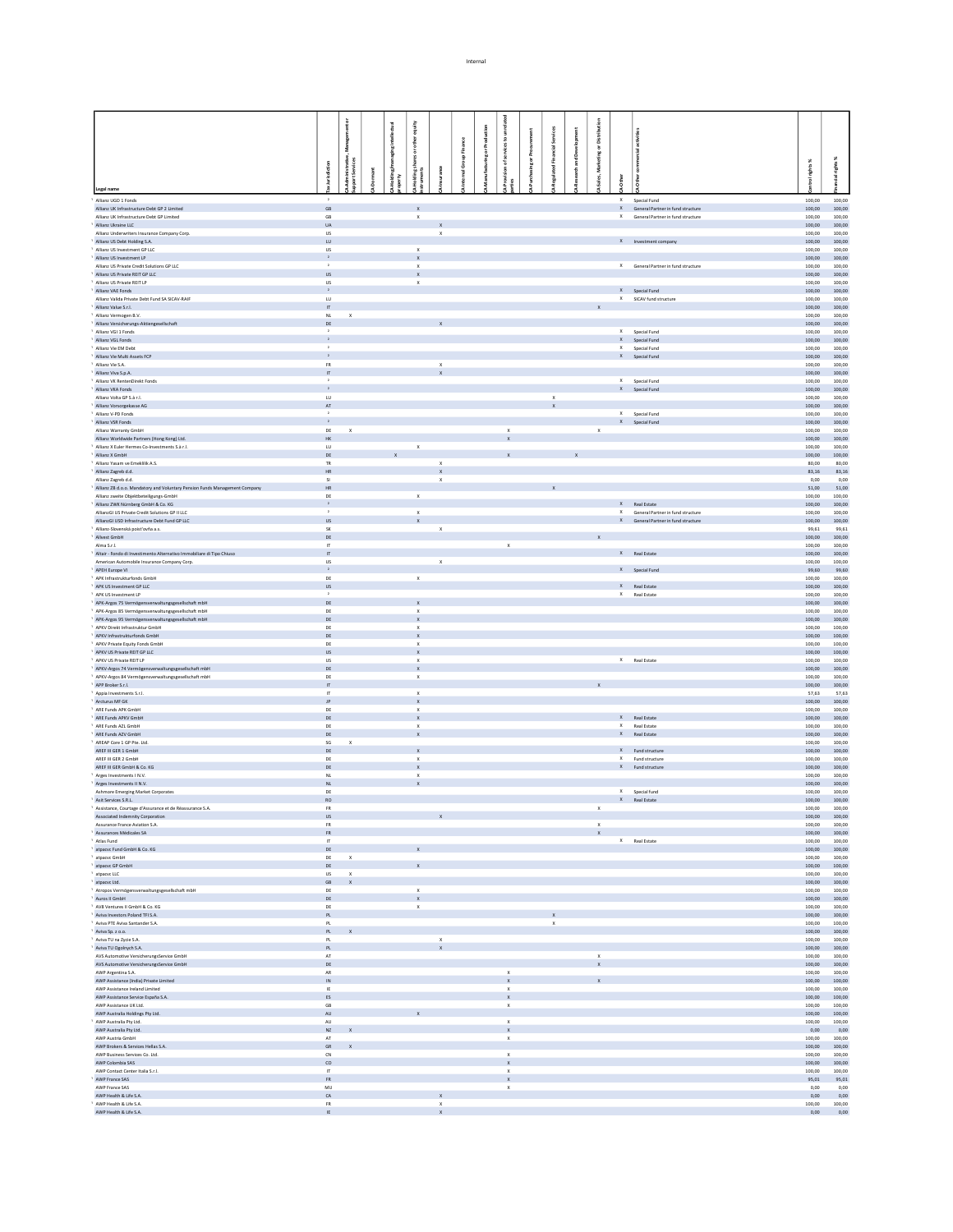|                                                                                                        |                                    | ៓                         |                   |                                          |                             |               |             |                                           |            |          |              |              |          |                                              |                                                                        |                             |                  |
|--------------------------------------------------------------------------------------------------------|------------------------------------|---------------------------|-------------------|------------------------------------------|-----------------------------|---------------|-------------|-------------------------------------------|------------|----------|--------------|--------------|----------|----------------------------------------------|------------------------------------------------------------------------|-----------------------------|------------------|
|                                                                                                        |                                    |                           |                   | equity                                   |                             |               |             |                                           |            | Services |              |              |          |                                              |                                                                        |                             |                  |
|                                                                                                        |                                    |                           | ging intellectual | other                                    |                             | Finance       |             | icesto                                    |            |          |              |              |          |                                              |                                                                        |                             |                  |
|                                                                                                        |                                    |                           |                   |                                          |                             | $\frac{a}{R}$ | ring or Pro | š<br>៵                                    | Ing or Pro |          |              |              |          |                                              |                                                                        |                             |                  |
|                                                                                                        | <b>fiction</b>                     | vistrativ<br>kervices     |                   | Holding shares or c<br>truments          |                             | ŏ             |             |                                           |            |          |              |              |          |                                              |                                                                        | ights%                      | š                |
|                                                                                                        |                                    |                           | 를 훕               |                                          |                             |               |             |                                           |            |          |              |              |          |                                              |                                                                        |                             |                  |
| Legal name                                                                                             |                                    |                           |                   |                                          |                             |               |             |                                           |            |          |              |              |          |                                              |                                                                        |                             |                  |
| AWP Health & Life S.A.<br>AWP Health & Life Services Limited                                           | $QA$<br>BE                         |                           |                   |                                          | $\mathbf{x}$                |               |             | $\mathbf x$                               |            |          |              |              |          |                                              |                                                                        | 0,00<br>0,00                | 0,00<br>0,00     |
| AWP Health & Life Services Limited                                                                     | IE.                                |                           |                   |                                          |                             |               |             | $\boldsymbol{\times}$                     |            |          |              |              |          |                                              |                                                                        | 100,00                      | 100.00           |
| AWP Japan Co. Ltd.<br>AWP MEA Holdings Co. W.L.L.                                                      | JP.<br><b>RH</b>                   |                           |                   | $\mathbf{x}$                             |                             |               |             | $\mathbf{x}$                              |            |          |              |              |          |                                              |                                                                        | 100,00<br>100,00            | 100,00<br>100.00 |
| AWP Mexico S.A. de C.V.                                                                                | ${\sf M}{\sf X}$                   |                           |                   |                                          |                             |               |             |                                           |            |          |              |              |          |                                              |                                                                        | 100,00                      | 100,00           |
| AWP P&C S.A.<br>AWP P&C S.A.                                                                           | AT<br>BE                           |                           |                   |                                          | $\mathbf x$                 |               |             |                                           |            |          |              |              |          |                                              |                                                                        | 0,00<br>0,00                | 0,00<br>0,00     |
| AWP P&C S.A.                                                                                           | BG                                 |                           |                   |                                          | X<br>$\mathbf{x}$           |               |             |                                           |            |          |              |              |          |                                              |                                                                        | 0,00                        | 0,00             |
| AWP P&C S.A.                                                                                           | CH                                 |                           |                   |                                          | $\mathbf{x}$                |               |             |                                           |            |          |              |              |          |                                              |                                                                        | 0,00                        | 0,00             |
| AWP P&C S.A.<br>AWP P&C S.A.                                                                           | C2<br>DE                           |                           |                   |                                          | $\mathbf x$<br>X            |               |             |                                           |            |          |              |              |          |                                              |                                                                        | 0,00<br>0,00                | 0,00<br>0,00     |
| AWP P&C S.A.                                                                                           | $_{\rm ES}$                        |                           |                   |                                          | $\mathsf x$                 |               |             |                                           |            |          |              |              |          |                                              |                                                                        | 0,00                        | 0,00             |
| AWP P&C S.A.<br>AWP P&C S.A.                                                                           | FR<br>$\mathsf{GB}$                |                           |                   |                                          | $\mathbf{x}$<br>$\mathsf X$ |               |             |                                           |            |          |              |              |          |                                              |                                                                        | 99,98<br>0,00               | 99,98<br>0,00    |
| AWP P&C S.A.                                                                                           | GR                                 |                           |                   |                                          | $\mathbf{x}$                |               |             |                                           |            |          |              |              |          |                                              |                                                                        | 0,00                        | 0,00             |
| AWP P&C S.A.                                                                                           | HU                                 |                           |                   |                                          |                             |               |             |                                           |            |          |              |              |          |                                              |                                                                        | 0,00                        | 0,00             |
| AWP P&C S.A.<br>AWP P&C S.A.                                                                           | $\mathbf{H}$<br>NL                 |                           |                   |                                          | $\mathbf{x}$<br>$\mathsf x$ |               |             |                                           |            |          |              |              |          |                                              |                                                                        | 0,00<br>0,00                | 0,00<br>0,00     |
| AWP P&C S.A.                                                                                           | PL                                 |                           |                   |                                          | $\mathbf x$                 |               |             |                                           |            |          |              |              |          |                                              |                                                                        | 0,00                        | 0,00             |
| AWP P&C S.A.<br>AWP P&C S.A.                                                                           | PT                                 |                           |                   |                                          | $\mathsf x$                 |               |             |                                           |            |          |              |              |          |                                              |                                                                        | 0,00<br>0,00                | 0,00             |
| AWP Polska Sp. z o.o.                                                                                  | <b>RO</b><br>PL                    |                           |                   |                                          |                             |               |             | $\boldsymbol{\times}$                     |            |          |              |              |          |                                              |                                                                        | 100,00                      | 0,00<br>100,00   |
| AWP Polska Sp. z o.o.                                                                                  | <b>UA</b>                          |                           |                   |                                          |                             |               |             | $\mathbf x$                               |            |          |              |              |          |                                              |                                                                        | 0,00                        | 0,00             |
| AWP Réunion SAS<br>AWP RUS LLC                                                                         | FR<br>$\mathsf{RU}$                |                           |                   |                                          |                             |               |             | $\mathbf{x}$                              |            |          |              |              |          |                                              |                                                                        | 99,98<br>100,00             | 99,98<br>100,00  |
| AWP Service Brasil Ltda.                                                                               | BR                                 |                           |                   |                                          |                             |               |             | $\boldsymbol{\mathsf{x}}$                 |            |          |              |              |          |                                              |                                                                        | 100,00                      | 100,00           |
| AWP Services (India) Private Limited<br>AWP Services (Thailand) Co. Ltd.                               | $\sf IN$<br>TH.                    |                           |                   |                                          |                             |               |             |                                           |            |          |              |              |          |                                              |                                                                        | 100,00<br>97,55             | 100,00<br>97,55  |
| AWP Services Belgium S.A.                                                                              | BE                                 |                           |                   |                                          |                             |               |             | $\boldsymbol{\mathsf{x}}$<br>$\mathbf{x}$ |            |          |              |              |          |                                              |                                                                        | 100,00                      | 100,00           |
| AWP Services New Zealand Limited                                                                       | $N\mathbb{Z}$                      | $\boldsymbol{\mathsf{x}}$ |                   |                                          |                             |               |             | $\boldsymbol{\mathsf{x}}$                 |            |          |              |              |          |                                              |                                                                        | 100,00                      | 100,00           |
| AWP Services NL B.V.<br>AWP Services Sdn. Bhd.                                                         | NL<br>MY                           |                           |                   |                                          |                             |               |             | x                                         |            |          |              |              |          |                                              |                                                                        | 100,00<br>100,00            | 100,00<br>100,00 |
| AWP Services Singapore Pte. Ltd.                                                                       | MY                                 |                           |                   |                                          |                             |               |             | $\mathbf{x}$                              |            |          |              |              |          |                                              |                                                                        | 0,00                        | 0,00             |
| AWP Services Singapore Pte. Ltd.                                                                       | $\mathsf{SG}$<br>MX                |                           |                   |                                          |                             |               |             | $\boldsymbol{\mathsf{x}}$                 |            |          |              |              |          |                                              |                                                                        | 100,00                      | 100,00           |
| AWP Servicios Mexico S.A. de C.V.<br>AWP Servis Hizmetleri A.S.                                        | TR                                 |                           |                   |                                          |                             |               |             | $\boldsymbol{\mathsf{x}}$                 |            |          |              |              |          |                                              |                                                                        | 100,00<br>97,00             | 100,00<br>97,00  |
| AWP Solutions CR a SR s.r.o.                                                                           | $\alpha$                           |                           |                   |                                          |                             |               |             |                                           |            |          |              |              |          |                                              |                                                                        | 100,00                      | 100,00           |
| AWP Solutions CR a SR s r o<br>AWP Ticket Guard Small Amount & Short Term Insurance Co. Ltd.           | <b>SK</b><br>$\mathsf{JP}$         |                           |                   |                                          |                             |               |             | $\boldsymbol{\mathsf{x}}$                 |            |          |              |              |          |                                              |                                                                        | 0,00<br>100,00              | 0.00<br>100,00   |
| AWP USA Inc.                                                                                           | <b>US</b>                          |                           |                   | $\mathbf{x}$                             |                             |               |             |                                           |            |          |              |              |          |                                              |                                                                        | 100.00                      | 100.00           |
| AZ ATLAS GmbH & Co. KG<br>AZ ATLAS Immo GmbH                                                           | $\,$ $\,$ $\,$<br>DE               |                           |                   |                                          |                             |               |             |                                           |            |          |              |              |          | $\ensuremath{\mathsf{X}}\xspace$ Real Estate |                                                                        | 94,90                       | 94,90            |
| AZ ATLAS Verwaltungs-GmbH                                                                              | $\mathsf{DE}$                      |                           |                   | $\mathbf{x}$<br>x                        |                             |               |             |                                           |            |          |              |              |          |                                              |                                                                        | 100.00<br>100,00            | 100.00<br>100,00 |
| AZ Beteiligungs-Management GmbH                                                                        | DE                                 |                           |                   | $\mathbf{x}$                             |                             |               |             |                                           |            |          |              |              |          |                                              |                                                                        | 100.00                      | 100.00           |
| AZ Euro Investments II S.à r.l.<br><sup>1</sup> AZ Euro Investments S.A.                               | $\sf LU$<br><b>LU</b>              |                           |                   | $\pmb{\chi}$<br>$\mathbf{x}$             |                             |               |             |                                           |            |          |              |              |          |                                              |                                                                        | 100,00<br>100.00            | 100,00<br>100.00 |
| AZ Jupiter 10 B.V.                                                                                     | NL                                 |                           |                   |                                          |                             |               |             |                                           |            |          |              |              |          | $\ensuremath{\mathsf{X}}\xspace$ Real Estate |                                                                        | 100,00                      | 100,00           |
| AZ Jupiter 11 B.V.                                                                                     | NL                                 |                           |                   | $\mathbf{x}$                             |                             |               |             |                                           |            |          |              |              |          |                                              |                                                                        | 97,78                       | 97.78            |
| AZ Jupiter 8 B.V.<br>AZ Jupiter 9 B.V.                                                                 | NL<br>NL                           |                           |                   |                                          |                             |               |             |                                           |            |          |              |              |          | X Real Estate                                |                                                                        | 100,00<br>100,00            | 100,00<br>100,00 |
| AZ Northside GmbH & Co. KG                                                                             |                                    |                           |                   |                                          |                             |               |             |                                           |            |          |              |              |          | X Real Estate                                |                                                                        | 93,99                       | 93,99            |
| AZ Real Estate GP LLC                                                                                  | $\ensuremath{\mathsf{US}}$         |                           |                   |                                          |                             |               |             |                                           |            |          |              |              |          | X Real Estate                                |                                                                        | 100,00                      | 100.00           |
| AZ Servisni centar d.o.o.<br><sup>1</sup> AZ Vers US Private REIT GP LLC                               | HR<br><b>US</b>                    |                           |                   | $\mathbf{x}$                             |                             |               |             |                                           |            |          |              |              |          |                                              |                                                                        | 100,00<br>100,00            | 100,00<br>100.00 |
| AZ Vers US Private REIT LP                                                                             | <b>US</b>                          |                           |                   |                                          |                             |               |             |                                           |            |          |              |              |          | X Real Estate                                |                                                                        | 100,00                      | 100,00           |
| AZ-Arges Vermögensverwaltungsgesellschaft mbH<br>AZ-Argos 41 Vermögensverwaltungsgesellschaft mbH      | DE<br>DE                           |                           |                   | $\boldsymbol{\times}$<br>$\mathbf x$     |                             |               |             |                                           |            |          |              |              |          |                                              |                                                                        | 100,00<br>100,00            | 100,00<br>100,00 |
| AZ-Argos 56 Vermögensverwaltungsgesellschaft mbH                                                       | DE                                 |                           |                   | $\mathbf{x}$                             |                             |               |             |                                           |            |          |              |              |          |                                              |                                                                        | 100.00                      | 100.00           |
| AZ-Argos 71 Vermögensverwaltungsgesellschaft mbH & Co. KG                                              | $\mathbf{z}$                       |                           |                   | $\mathbf{x}$                             |                             |               |             |                                           |            |          |              |              |          |                                              |                                                                        | 100,00                      | 100,00           |
| AZ-Argos 88 Vermögensverwaltungsgesellschaft mbH<br>AZ-CR Seed Investor LP                             | DE<br>$\,$ $\,$                    |                           |                   | $\,$ X                                   |                             |               |             |                                           |            |          |              |              |          | $\ensuremath{\mathsf{X}}$ Real Estate        |                                                                        | 100,00<br>100,00            | 100.00<br>100,00 |
| AZGA Insurance Agency Canada Ltd.                                                                      | ${\sf CA}$                         |                           |                   |                                          | $\mathsf x$                 |               |             |                                           |            |          |              |              |          |                                              |                                                                        | 100,00                      | 100,00           |
| AZGA Service Canada Inc.                                                                               | CA                                 |                           |                   |                                          |                             |               |             |                                           |            |          |              |              |          |                                              |                                                                        | 55,00                       | 55,00            |
| AZL AI Nr. 1 GmbH<br>AZL Four T1 GmbH                                                                  | DE<br>DE                           |                           |                   | $\mathsf X$<br>$\mathbf{x}$              |                             |               |             |                                           |            |          |              |              |          |                                              |                                                                        | 100,00<br>100,00            | 100,00<br>100.00 |
| AZL PE Nr. 1 GmbH                                                                                      | DE                                 |                           |                   |                                          |                             |               |             |                                           |            |          |              |              |          |                                              |                                                                        | 100,00                      | 100,00           |
| AZL PF Investments Inc.<br>AZL-Argos 73 Vermögensverwaltungsgesellschaft mbH                           | <b>US</b><br>DE                    |                           |                   | $\mathbf{x}$<br>x                        |                             |               |             |                                           |            |          |              |              |          |                                              |                                                                        | 100,00<br>100,00            | 100.00<br>100,00 |
| AZL-Argos 83 Vermögensverwaltungsgesellschaft mbH                                                      | DE                                 |                           |                   | $\mathbf{x}$                             |                             |               |             |                                           |            |          |              |              |          |                                              |                                                                        | 100,00                      | 100.00           |
| AZL-Argos 89 Vermögensverwaltungsgesellschaft mbH                                                      | DE                                 |                           |                   | x                                        |                             |               |             |                                           |            |          |              |              |          |                                              |                                                                        | 100,00                      | 100,00           |
| AZL-Private Finance GmbH<br>AZOA Services Corporation                                                  | DE<br><b>US</b>                    | $\mathbf{x}$              |                   | $\mathbf x$                              |                             |               |             |                                           |            |          |              |              |          |                                              |                                                                        | 100,00<br>100,00            | 100.00<br>100,00 |
| AZP Malaysia Agency Sdn. Bhd.                                                                          | MY                                 |                           |                   |                                          |                             |               |             |                                           |            |          |              |              |          |                                              |                                                                        | 100,00                      | 100,00           |
| AZRE AZD P&C Master Fund                                                                               |                                    |                           |                   |                                          |                             |               |             |                                           |            |          |              |              |          | X Special Fund                               |                                                                        | 100,00                      | 100,00           |
| AZ-SGD Classic Infrastrukturfonds GmbH<br><sup>1</sup> AZ-SGD Direkt Infrastruktur GmbH                | $DE$<br>DE                         |                           |                   | $\boldsymbol{\mathsf{x}}$<br>$\mathsf X$ |                             |               |             |                                           |            |          |              |              |          |                                              |                                                                        | $100,00$ $100,00$<br>100,00 | 100,00           |
| 1 AZ-SGD Infrastrukturfonds GmbH                                                                       | DE                                 |                           |                   | $\mathsf X$                              |                             |               |             |                                           |            |          |              |              |          |                                              |                                                                        | 100,00                      | 100,00           |
| <sup>1</sup> AZ-SGD Private Equity Fonds 2 GmbH                                                        | DE                                 |                           |                   | $\boldsymbol{\mathsf{x}}$                |                             |               |             |                                           |            |          |              |              |          |                                              |                                                                        | 100,00                      | 100,00           |
| <sup>1</sup> AZ-SGD Private Equity Fonds GmbH<br><sup>1</sup> AZT Automotive GmbH                      | DE<br>DE                           | $\mathbf{x}$              | $\mathbf{x}$      | $\boldsymbol{\mathsf{x}}$                |                             |               |             | $\mathbf x$                               |            |          | $\mathbf{x}$ |              |          |                                              |                                                                        | 100,00<br>100,00            | 100,00<br>100,00 |
| 1 AZV-Argos 72 Vermögensverwaltungsgesellschaft mbH                                                    | DE                                 |                           |                   | x                                        |                             |               |             |                                           |            |          |              |              |          |                                              |                                                                        | 100,00                      | 100,00           |
| AZV-Argos 77 Vermögensverwaltungsgesellschaft mbH                                                      | DE                                 |                           |                   | х                                        |                             |               |             |                                           |            |          |              |              |          |                                              |                                                                        | 100,00                      | 100,00           |
| AZV-Argos 82 Vermögensverwaltungsgesellschaft mbH<br>AZV-Argos 87 Vermögensverwaltungsgesellschaft mbH | $\mathsf{DE}$<br>DE                |                           |                   | $\mathbf x$<br>$\,$ X                    |                             |               |             |                                           |            |          |              |              |          |                                              |                                                                        | 100,00<br>100,00            | 100,00<br>100,00 |
| AZWP Services Portugal Lda.                                                                            | PT                                 |                           |                   |                                          |                             |               |             |                                           |            |          |              |              |          |                                              |                                                                        | 100,00                      | 100,00           |
| <sup>1</sup> BBVA Allianz Seguros y Reaseguros S.A.                                                    | ES<br>$\sim$ $2-$                  |                           |                   |                                          | $\mathbf x$                 |               |             |                                           |            |          |              |              |          |                                              |                                                                        | 50,01                       | 50,01            |
| BCP-AZ Investment L.P.<br><sup>1</sup> Beleggingsmaatschappij Willemsbruggen B.V.                      | <b>NL</b>                          |                           |                   | $\mathsf X$<br>$\mathbf{x}$              |                             |               |             |                                           |            |          |              |              |          |                                              |                                                                        | 98,00<br>100.00             | 98,00<br>100.00  |
| Berkley Investments S.A.                                                                               | PL                                 |                           |                   |                                          |                             |               |             |                                           |            |          |              |              |          |                                              |                                                                        | 100,00                      | 100,00           |
| <sup>1</sup> Beykoz Gayrimenkul Yatirim Insaat Turizm Sanayi ve Ticaret A.S.                           | TR                                 |                           |                   |                                          |                             |               |             |                                           |            |          |              |              |          | X Real Estate                                |                                                                        | 100.00                      | 100.00           |
| Bilans Service S.N.C.<br>BN Infrastruktur GmbH                                                         | ${\sf FR}$<br>AT                   |                           |                   | $\mathbf{x}$                             |                             |               |             |                                           |            |          |              |              |          |                                              | X Telecommunications                                                   | 66,00<br>74.90              | 66,00<br>74.90   |
| Borgo San Felice S.r.l.                                                                                | $\,$ IT                            |                           |                   |                                          |                             |               |             |                                           |            |          |              |              |          |                                              |                                                                        | 100,00                      | 100,00           |
| BPS Brindisi 211 S.r.l.<br>BPS Brindisi 213 S.r.l.                                                     | $\mathsf{r}$<br>$\boldsymbol{\pi}$ |                           |                   |                                          |                             |               |             |                                           |            |          |              |              |          |                                              | X Electricity, gas, energy supply<br>X Electricity, gas, energy supply | 100.00<br>100,00            | 100.00<br>100,00 |
| BPS Brindisi 222 S.r.l.                                                                                | $\mathbb{F}$                       |                           |                   |                                          |                             |               |             |                                           |            |          |              |              |          |                                              | X Electricity, gas, energy supply                                      | 100.00                      | 100.00           |
| BPS Mesagne 214 S.r.l.                                                                                 | $\boldsymbol{\pi}$                 |                           |                   |                                          |                             |               |             |                                           |            |          |              |              |          |                                              | X Electricity, gas, energy supply                                      | 100,00                      | 100,00           |
| BPS Mesagne 215 S.r.l.<br>BPS Mesagne 216 S.r.l.                                                       | $\mathbb{F}$<br>$\boldsymbol{\pi}$ |                           |                   |                                          |                             |               |             |                                           |            |          |              |              |          |                                              | X Electricity, gas, energy supply<br>X Electricity, gas, energy supply | 100.00<br>100,00            | 100.00<br>100,00 |
| BPS Mesagne 223 S.r.l.                                                                                 | $\mathbf{r}$                       |                           |                   |                                          |                             |               |             |                                           |            |          |              |              | $\times$ |                                              | Electricity, gas, energy supply                                        | 100,00                      | 100,00           |
| BPS Mesagne 224 S.r.l.                                                                                 | $\,$ IT<br>$\overline{a}$          |                           |                   |                                          |                             |               |             |                                           |            |          |              |              |          | X Real Estate                                | X Electricity, gas, energy supply                                      | 100,00<br>94,80             | 100,00<br>94,80  |
| BrahmsQ Objekt GmbH & Co. KG<br>Brasil de Imóveis e Participações Ltda.                                | BR                                 |                           |                   |                                          |                             |               |             |                                           |            |          |              |              |          | X Real Estate                                |                                                                        | 100,00                      | 100,00           |
| BRAVO CRE CIV LLC                                                                                      | $\,$ $\,$                          |                           |                   | $\mathbf{x}$                             |                             |               |             |                                           |            |          |              |              |          |                                              |                                                                        | 100,00                      | 100.00           |
| BRAVO II CIV LLC<br>BRAVO III CIV LLC                                                                  | $\mathbf{z}$                       |                           |                   | $\mathbf{x}$<br>$\mathsf X$              |                             |               |             |                                           |            |          |              |              |          |                                              |                                                                        | 100,00<br>100,00            | 100,00<br>100,00 |
| BRAVO IV CIV LLC                                                                                       | $\bar{z}$                          |                           |                   | $\mathsf X$                              |                             |               |             |                                           |            |          |              |              |          |                                              |                                                                        | 100,00                      | 100,00           |
| BRAVO IV Holding Fund CIV I LP                                                                         | $\mathbf{z}$                       |                           |                   | $\mathbf{x}$                             |                             |               |             |                                           |            |          |              |              |          |                                              |                                                                        | 100.00                      | 100,00           |
| Brobacken Nät AB<br><sup>1</sup> BSMC (Thailand) Limited                                               | SE<br>TH                           |                           |                   | $\mathbf{x}_-$                           |                             |               |             |                                           |            |          |              |              |          |                                              | X Electricity, gas, energy supply                                      | $100,00$ $100,00$<br>100,00 | 100,00           |
| Buddies Enterprises Limited                                                                            | $\mathsf{GB}$                      |                           |                   |                                          |                             |               |             |                                           |            |          |              | $\mathsf{x}$ |          |                                              |                                                                        | 100,00                      | 100,00           |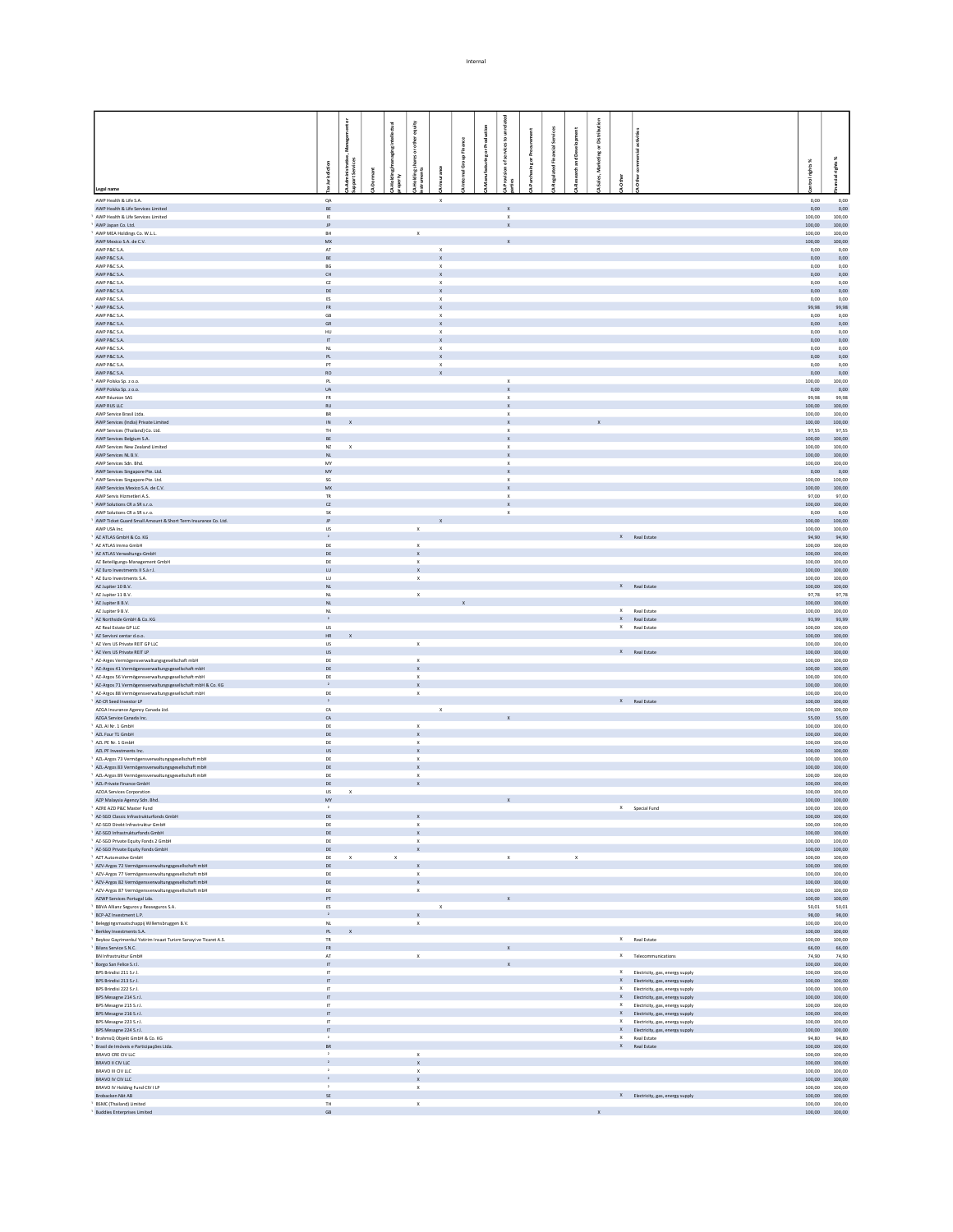|                                                                                                             |                                                       |                                     |                           | tantic                       |                   |              |           |                             |              |   |        |                             |                                                                          |                             |                  |
|-------------------------------------------------------------------------------------------------------------|-------------------------------------------------------|-------------------------------------|---------------------------|------------------------------|-------------------|--------------|-----------|-----------------------------|--------------|---|--------|-----------------------------|--------------------------------------------------------------------------|-----------------------------|------------------|
|                                                                                                             |                                                       |                                     |                           |                              |                   |              |           |                             |              |   |        |                             |                                                                          |                             |                  |
|                                                                                                             |                                                       | 흋                                   |                           | ather<br>ŏ                   |                   | ě            | Prod      |                             |              |   | ã<br>ŏ |                             |                                                                          |                             |                  |
|                                                                                                             |                                                       |                                     |                           |                              |                   | Group        | ting or F | ã                           |              | క |        |                             |                                                                          |                             |                  |
|                                                                                                             | urisdiction                                           | Administrative,<br>port Services    | $\overline{\overline{a}}$ |                              |                   |              |           |                             |              |   | š      |                             |                                                                          | rights%                     | 景                |
|                                                                                                             |                                                       |                                     |                           |                              |                   |              |           |                             |              |   |        |                             |                                                                          |                             |                  |
| Legal name                                                                                                  |                                                       |                                     |                           |                              |                   |              |           |                             |              |   |        |                             |                                                                          |                             |                  |
| Calobra Investments Sp. z o.o.<br>Candid Insurance Services Ltd.                                            | $\mathsf{PL}$<br>GB                                   |                                     |                           |                              |                   |              |           |                             | $\mathbf{x}$ |   |        |                             | X Real Estate                                                            | 100,00<br>100.00            | 100,00<br>100.00 |
| CAP, Rechtsschutz-Versicherungsgesellschaft AG                                                              | $\mathsf{CH}% _{\mathsf{C}}^{\mathsf{C}}(\mathsf{C})$ |                                     |                           |                              | $\mathbf x$       |              |           |                             |              |   |        |                             |                                                                          | 100,00                      | 100,00           |
| Caroline Berlin S.C.S.<br>Castle Field Limited                                                              | $\,$ $\,$<br>$\mathsf{HK}$                            |                                     |                           | $\mathsf X$                  |                   |              |           |                             |              |   |        |                             | X Real Estate                                                            | 93,20<br>100,00             | 93,20<br>100,00  |
| CCAF GP I Ltd.                                                                                              | $\,$ $\,$                                             |                                     |                           |                              |                   |              |           |                             |              |   |        |                             |                                                                          | 100,00                      | 100.00           |
| CELUHO S.à r.l.<br>Central Shopping Center a.s.                                                             | $\mathsf{L}\mathsf{U}$<br><b>SK</b>                   | $\mathbf x$                         |                           |                              |                   |              |           |                             |              |   |        |                             | X Real Estate                                                            | 100,00<br>100,00            | 100,00<br>100.00 |
| Centrale Photovoltaique de Saint Marcel sur Aude SAS                                                        | FR                                                    |                                     |                           |                              |                   |              |           |                             |              |   |        |                             | Electricity, gas, energy supply                                          | 100,00                      | 100,00           |
| Centrale Photovoltaique de Valensole SAS                                                                    | FR.                                                   |                                     |                           |                              |                   |              |           |                             |              |   |        |                             | X Electricity, gas, energy supply                                        | 100,00                      | 100.00           |
| CEPE de Bajouve S.à r.l.<br>CEPE de Haut Chemin S.à r.l.                                                    | FR<br><b>FR</b>                                       |                                     |                           |                              |                   |              |           |                             |              |   |        | $\mathsf x$                 | Electricity, gas, energy supply<br>X Electricity, gas, energy supply     | 100,00<br>100,00            | 100,00<br>100,00 |
| CEPE de la Baume S.à r.l.                                                                                   | FR                                                    |                                     |                           |                              |                   |              |           |                             |              |   |        | $\mathsf X$                 | Electricity, gas, energy supply                                          | 100,00                      | 100,00           |
| CEPE de la Forterre S.à r.l.                                                                                | <b>FR</b>                                             |                                     |                           |                              |                   |              |           |                             |              |   |        | $\mathsf{x}$<br>$\mathsf X$ | Electricity, gas, energy supply                                          | 100,00                      | 100,00           |
| CEPE de Langres Sud S.à r.l.<br>CEPE de Mont Gimont S.à r.l.                                                | FR<br><b>FR</b>                                       |                                     |                           |                              |                   |              |           |                             |              |   |        |                             | Electricity, gas, energy supply<br>X Electricity, gas, energy supply     | 100,00<br>100,00            | 100,00<br>100,00 |
| CEPE de Sambres S.à r.l.                                                                                    | FR                                                    |                                     |                           |                              |                   |              |           |                             |              |   |        | X                           | Electricity, gas, energy supply                                          | 100,00                      | 100,00           |
| CEPE de Vieille Carrière S.à r.l.<br>CEPE des Portes de la Côte d'Or S.à r.l.                               | FR.<br>${\sf FR}$                                     |                                     |                           |                              |                   |              |           |                             |              |   |        | $\times$                    | X Electricity, gas, energy supply<br>Electricity, gas, energy supply     | 100,00<br>100,00            | 100,00<br>100,00 |
| CEPE du Blaiseron S.à r.l.                                                                                  | <b>FR</b>                                             |                                     |                           |                              |                   |              |           |                             |              |   |        |                             | X Electricity, gas, energy supply                                        | 100,00                      | 100,00           |
| CEPE du Bois de la Serre S.à r.l.                                                                           | FR                                                    |                                     |                           |                              |                   |              |           |                             |              |   |        |                             | X Electricity, gas, energy supply                                        | 100,00                      | 100,00           |
| Chicago Insurance Company Corp.<br>CIC Allianz Insurance Ltd.                                               | <b>US</b><br>AU                                       |                                     |                           |                              | $\mathsf X$       |              |           |                             |              |   |        |                             |                                                                          | 100,00<br>100,00            | 100,00<br>100,00 |
| Citizen Capital Impact Initiative                                                                           | $\mathbf{2}$                                          |                                     |                           |                              |                   |              |           |                             |              |   |        |                             | X Special Fund                                                           | 71,96                       | 71,96            |
| Climmolux Holding SA                                                                                        | $\mathsf{L}\mathsf{U}$                                |                                     |                           | $\mathbf{x}$                 |                   |              |           |                             |              |   |        |                             | X Real Estate                                                            | 100,00                      | 100,00           |
| Club Marine Limited<br>COF II CIV LLC                                                                       | $\mathsf{AU}$<br>$\,$ $\,$                            |                                     |                           | $\mathbf{x}$                 |                   |              |           |                             |              |   |        |                             |                                                                          | 100,00<br>100.00            | 100,00<br>100.00 |
| COF III CIV LLC                                                                                             | $\,$ 2 $\,$                                           |                                     |                           | $\boldsymbol{\mathsf{x}}$    |                   |              |           |                             |              |   |        |                             |                                                                          | 100,00                      | 100,00           |
| COF III Holding Fund CIV I LP<br>COGAR S.à r.l.                                                             | $\,$ $\,$<br>${\sf FR}$                               |                                     |                           | $\mathbf{x}$                 |                   |              |           |                             |              |   |        |                             | X Real Estate                                                            | 100.00<br>100,00            | 100.00<br>100,00 |
| Columbia REIT - 221 Main Street LP                                                                          | $\,$ $\,$                                             |                                     |                           |                              |                   |              |           |                             |              |   |        |                             | X Real Estate                                                            | 100.00                      | 100.00           |
| Columbia REIT - 333 Market Street LP                                                                        | $\mathbf{2}^-$<br>$\mathbf{z}$                        |                                     |                           |                              |                   |              |           |                             |              |   |        |                             | $\ensuremath{\mathsf{X}}\xspace$ Real Estate                             | 45,00                       | 45,00            |
| Columbia REIT - University Circle LP<br>Companhia de Seguros Allianz Portugal S.A.                          | ${\tt PT}$                                            |                                     |                           |                              |                   |              |           |                             |              |   |        |                             | X Real Estate                                                            | 100.00<br>64,85             | 100.00<br>64,85  |
| Compañía Colombiana de Servicio Automotriz S.A.                                                             | co                                                    | $\mathbf{x}$                        |                           |                              |                   |              |           |                             |              |   |        |                             |                                                                          | 100.00                      | 100.00           |
| Consultatio Renta Mixta F.C.I.<br>Control Expert Gestao Comercio e Desenvolvimento Ltda.                    | $\,$ 2 $\,$<br><b>BR</b>                              | $\mathbf{x}$                        |                           |                              |                   |              |           |                             |              |   |        |                             | X Holding debt investments                                               | 100,00<br>95.00             | 100,00<br>95.00  |
| Control Expert Italia S.r.l.                                                                                | $\mathbf{H}$ .                                        | $\mathbf{x}$                        |                           |                              |                   |              |           |                             |              |   |        |                             |                                                                          | 80,00                       | 80,00            |
| Control Expert Mexico S. de R.L. de C.V.                                                                    | MX                                                    | $\mathbf{x}$                        |                           |                              |                   |              |           |                             |              |   |        |                             |                                                                          | 95,00                       | 95,00            |
| Control Expert Systems Technologies S.L.<br>ControlExpert Argentina SRL                                     | ES<br>AR                                              | $\mathbf{x}$<br>$\mathbf{x}$        |                           |                              |                   |              |           |                             |              |   |        |                             |                                                                          | 94,90<br>90,00              | 94,90<br>90,00   |
| ControlExpert Chile Spa                                                                                     |                                                       | $CL$ $X$                            |                           |                              |                   |              |           |                             |              |   |        |                             |                                                                          | 95,00                       | 95,00            |
| ControlExpert China Co. Ltd.                                                                                | CN                                                    | $\mathbf{x}$                        |                           |                              |                   |              |           |                             |              |   |        |                             |                                                                          | 30,00                       | 30.00            |
| ControlExpert Colombia SAS<br>ControlExpert GmbH                                                            | DE                                                    | $CO$ $X$<br>$\mathbf{x}$            |                           |                              |                   |              |           |                             |              |   |        |                             |                                                                          | 90,00<br>100,00             | 90,00<br>100.00  |
| ControlExpert Holding B.V.                                                                                  | NL                                                    | $\mathbf{x}$                        |                           |                              |                   |              |           |                             |              |   |        |                             |                                                                          | 90,00                       | 90,00            |
| ControlExpert Holding GmbH                                                                                  | DE                                                    | $\mathbf{x}$                        |                           |                              |                   |              |           |                             |              |   |        |                             |                                                                          | 100,00                      | 100.00           |
| ControlExpert Hong Kong Corp. Limited<br>ControlExpert Inc.                                                 | HK<br><b>US</b>                                       | $\mathbf{x}$<br>$\mathbf{x}$        |                           |                              |                   |              |           |                             |              |   |        |                             |                                                                          | 90,00<br>90,00              | 90,00<br>90,00   |
| ControlExpert Japan KK                                                                                      |                                                       | $\mathsf{JP}=\mathsf{I}=\mathsf{X}$ |                           |                              |                   |              |           |                             |              |   |        |                             |                                                                          | 100,00                      | 100,00           |
| ControlExpert Polska Sp. z o.o.                                                                             | PL                                                    | $\mathbf x$                         |                           |                              |                   |              |           |                             |              |   |        |                             |                                                                          | 100,00                      | 100,00           |
| ControlExpert Schweiz GmbH<br>ControlExpert Thailand Co. Ltd.                                               | CH X<br>TH                                            | $\mathbf{x}$                        |                           |                              |                   |              |           |                             |              |   |        |                             |                                                                          | 100,00<br>99,99             | 100.00<br>99,99  |
| ControlExpert UK Limited                                                                                    | GB                                                    | $\mathbf{x}$                        |                           |                              |                   |              |           |                             |              |   |        |                             |                                                                          | 87,00                       | 87.00            |
| Corn Investment Ltd.                                                                                        | $\mathsf{GB}$<br><b>BR</b>                            |                                     |                           | $\mathsf X$                  |                   |              |           |                             |              |   |        |                             |                                                                          | 100,00                      | 100,00<br>100.00 |
| Corsetec Assessoria e Corretagem de Seguros Ltda.<br>Cova Beijing Zpark Investment Pte. Ltd.                | SG                                                    |                                     |                           | $\,$ X                       |                   |              |           |                             |              |   |        |                             |                                                                          | 100,00<br>98,00             | 98,00            |
| CPRN Thailand Ltd.                                                                                          | TH                                                    |                                     |                           | $\mathbf{x}$                 |                   |              |           |                             |              |   |        |                             |                                                                          | 100,00                      | 100.00           |
| CreditRas Assicurazioni S.p.A.<br>CreditRas Vita S.p.A.                                                     | IT.<br>$\mathbf{H}$                                   |                                     |                           |                              | X<br>$\mathbf{x}$ |              |           |                             |              |   |        |                             |                                                                          | 50,00<br>50,00              | 50,00<br>50.00   |
| CURATIO DMCC LLC                                                                                            | AE                                                    |                                     |                           |                              |                   |              |           | $\mathbf x$                 |              |   |        |                             |                                                                          | 100,00                      | 100,00           |
| D23E GP LLC                                                                                                 | $\mathbf{z}$                                          |                                     |                           |                              |                   |              |           |                             |              |   |        |                             |                                                                          | 100,00                      | 100,00           |
| Darta Saving Life Assurance dac<br>Deeside Investments Inc.                                                 | ΙE<br><b>US</b>                                       |                                     |                           | $\mathbf{x}$                 | $\mathsf X$       |              |           |                             |              |   |        |                             |                                                                          | 100,00<br>50,10             | 100,00<br>50,10  |
| Delta Technical Services Ltd.                                                                               | GB                                                    | $\mathbf x$                         |                           |                              |                   |              |           |                             |              |   |        |                             |                                                                          | 100,00                      | 100,00           |
| Demand Side Media Ltd.                                                                                      | GB                                                    |                                     |                           |                              |                   |              |           |                             |              |   |        |                             |                                                                          | 100,00                      | 100,00           |
| Deutsche Lebensversicherungs-Aktiengesellschaft<br>Diamond Point a.s.                                       | DE<br>$\alpha$                                        |                                     |                           |                              | $\mathsf{X}$      |              |           |                             |              |   |        |                             | X Real Estate                                                            | 100,00<br>100,00            | 100,00<br>100,00 |
| Donator Beratungs GmbH                                                                                      | DE                                                    |                                     |                           |                              |                   |              |           |                             |              |   |        |                             | X Financial activities, not regulated                                    | 100,00                      | 100,00           |
| Donator Beteiligungsverwaltung GmbH<br>Dresdner Kleinwort Pfandbriefe Investments II Inc.                   | $\mathsf{DE}$<br><b>US</b>                            |                                     |                           |                              |                   |              |           |                             |              |   |        |                             | X Financial activities, not regulated<br>X Settlement of prepaid forward | 100,00<br>100,00            | 100,00<br>100,00 |
| Driven By GmbH                                                                                              | DE                                                    |                                     |                           |                              |                   |              |           |                             |              |   |        |                             |                                                                          | 100,00                      | 100,00           |
| EASTSIDE Joint Venture GmbH & Co. KG                                                                        | $\overline{1}$                                        |                                     |                           |                              |                   |              |           |                             |              |   |        |                             | X Real Estate                                                            | 50,00                       | 50,00            |
| <b>EASTSIDE TAMARA GmbH</b><br>EF Solutions LLC                                                             | DE                                                    |                                     |                           | $\mathbb X$                  | $\mathbf{x}$      |              |           |                             |              |   |        |                             |                                                                          | 50,00<br>100,00             | 50,00<br>100,00  |
| EIG Altstadt Holdings Blocker LLC                                                                           | $\ensuremath{\mathsf{US}}$                            |                                     |                           |                              |                   | $\mathbf{x}$ |           |                             |              |   |        |                             |                                                                          | $100,00$ $100,00$           |                  |
| Eizer Institutional Fund                                                                                    |                                                       |                                     |                           |                              |                   |              |           |                             |              |   |        |                             | X Special Fund                                                           | 100.00                      | 100.00           |
| Elite Prize Limited<br>Elix Vintage Residencial SOCIMI S.A.                                                 | HK<br>ES                                              |                                     |                           | $\mathbf x$                  |                   |              |           |                             |              |   |        |                             | X Real Estate                                                            | $100,00$ $100,00$<br>100.00 | 100.00           |
| ELVIA e-invest AG                                                                                           | $\mathsf{CH}^-$                                       |                                     |                           |                              |                   |              |           |                             |              |   |        |                             |                                                                          | 100,00                      | 100,00           |
| Emerging Market Climate Action Fund GP S.à r.l.                                                             | <b>LU</b>                                             |                                     |                           |                              |                   |              |           |                             | $\mathbf{x}$ |   |        |                             |                                                                          | 100.00                      | 100.00           |
| Energie Eolienne Lusanger S.à r.l.<br>Enertrag-Dunowo Sp. z o.o.                                            | FR<br>PL                                              |                                     |                           |                              |                   |              |           |                             |              |   |        |                             | X Electricity, gas, energy supply<br>X Electricity, gas, energy supply   | 100,00<br>100.00            | 100,00<br>100.00 |
| Eolica Erchie S.r.l.                                                                                        | $\ensuremath{\mathsf{T}}$                             |                                     |                           |                              |                   |              |           |                             |              |   |        |                             | X Electricity, gas, energy supply                                        | 100,00                      | 100,00           |
| EP Tactical GP LLC                                                                                          | $\,$ $\,$                                             |                                     |                           | $\mathbf{x}$                 |                   |              |           |                             |              |   |        |                             | X General Partner in fund structure                                      | 100.00                      | 100.00           |
| Etablissements J. Moneger SA<br><sup>1</sup> Euler Hermes 39 Ouest                                          | SN<br>$\,$ $\,$                                       |                                     |                           | $\mathbf{x}$                 |                   |              |           |                             |              |   |        |                             |                                                                          | $100,00$ $100,00$<br>100.00 | 100.00           |
| Euler Hermes Acmar SA                                                                                       | $\sf MA$                                              |                                     |                           |                              | $\mathsf X$       |              |           |                             |              |   |        |                             |                                                                          | 55,00 55,00                 |                  |
| Euler Hermes Acmar Services SARL                                                                            | MA                                                    |                                     |                           |                              |                   |              |           | $\mathbf{x}$                |              |   |        |                             |                                                                          | 100,00                      | 100,00           |
| Euler Hermes Aktiengesellschaft                                                                             | DE<br>FR                                              |                                     |                           |                              |                   |              |           |                             |              |   |        |                             |                                                                          | 100,00<br>100,00            | 100,00<br>100,00 |
| <sup>1</sup> Euler Hermes Asset Management France S.A.<br>Euler Hermes Australia Pty Limited                | $\mathsf{A}\mathsf{U}$                                |                                     |                           |                              |                   |              |           | $\mathbf{x}$                | $\mathbf x$  |   |        |                             |                                                                          | 100,00                      | 100,00           |
| Euler Hermes Canada Services Inc.                                                                           | CA                                                    |                                     |                           |                              |                   |              |           | $\mathbf{x}$                |              |   |        |                             |                                                                          | 100.00                      | 100.00           |
| Euler Hermes Collections GmbH<br><sup>1</sup> Euler Hermes Collections North America Company                | DE<br><b>US</b>                                       |                                     |                           |                              |                   |              |           | $\mathbf x$<br>$\mathbf x$  |              |   |        |                             |                                                                          | $100,00$ $100,00$<br>100,00 | 100.00           |
| Euler Hermes Collections Sp. z o.o.                                                                         | $GB$ $X$                                              |                                     |                           |                              |                   |              |           |                             |              |   |        |                             |                                                                          | 0,00                        | 0,00             |
| Euler Hermes Collections Sp. z o.o.                                                                         | IT.                                                   | $\mathbf{x}$                        |                           |                              |                   |              |           |                             |              |   |        |                             |                                                                          | 0,00                        | 0,00             |
| Euler Hermes Collections Sp. z o.o.<br><sup>1</sup> Euler Hermes Consulting (Shanghai) Co. Ltd.             | PL<br>${\sf CN}$                                      | $\mathbf{x}$                        |                           |                              |                   |              |           | $\mathbf x$                 |              |   |        |                             |                                                                          | 100,00<br>100,00            | 100,00<br>100,00 |
| Euler Hermes Crédit France S.A.S.                                                                           | ${\sf FR}$                                            |                                     |                           |                              |                   |              |           | $\boldsymbol{\mathsf{X}}$   |              |   |        |                             |                                                                          | 100,00                      | 100,00           |
| <sup>1</sup> Euler Hermes Digital Ventures OPCVM                                                            | $\cdot$                                               |                                     |                           | $\,$ X                       |                   |              |           |                             |              |   |        |                             |                                                                          | 100,00                      | 100,00           |
| Euler Hermes Emporiki Services Ltd.<br>Euler Hermes Excess North America LLC                                | GR<br>$\,$ $\,$                                       |                                     | $\mathbf x$               |                              |                   |              |           | $\mathbf{x}$                |              |   |        |                             |                                                                          | 100,00<br>100,00            | 100.00<br>100,00 |
| Euler Hermes Group SAS                                                                                      | FR.                                                   |                                     |                           | $\mathbf{x}$                 |                   |              |           |                             |              |   |        |                             |                                                                          | 100,00                      | 100.00           |
| Euler Hermes Group SAS                                                                                      | HU                                                    |                                     |                           | $\mathsf{x}$<br>$\mathbf{x}$ |                   |              |           | $\mathbf x$                 |              |   |        |                             |                                                                          | 0,00                        | 0,00             |
| Euler Hermes Group SAS<br><sup>1</sup> Euler Hermes Hong Kong Service Limited                               | <b>SK</b><br>${\sf CN}$                               |                                     |                           |                              |                   |              |           | $\mathbf{x}$<br>$\mathbf x$ |              |   |        |                             |                                                                          | 0,00<br>100,00              | 0,00<br>100,00   |
| Euler Hermes Intermediary Agency S.r.l.                                                                     | $\mathbf{H}$                                          |                                     |                           |                              |                   |              |           |                             |              |   |        |                             |                                                                          | 100.00                      | 100.00           |
| <sup>1</sup> Euler Hermes Japan Services Ltd.                                                               | JP                                                    |                                     |                           |                              |                   |              |           | $\mathbf x$                 |              |   |        |                             |                                                                          | 100,00                      | 100,00           |
| <sup>1</sup> Euler Hermes Korea Non-life Broker Company Limited<br>Euler Hermes Luxembourg Holding S.à r.l. | KR<br>LU                                              |                                     |                           | $\mathbf{x}$                 |                   |              |           | $\mathbf{x}$                |              |   |        |                             |                                                                          | 100,00<br>100,00            | 100,00<br>100,00 |
| Euler Hermes Magyar Követeleskezelő Kft.                                                                    | HU                                                    |                                     |                           |                              |                   |              |           | X                           |              |   |        |                             |                                                                          | $100,00$ $100,00$           |                  |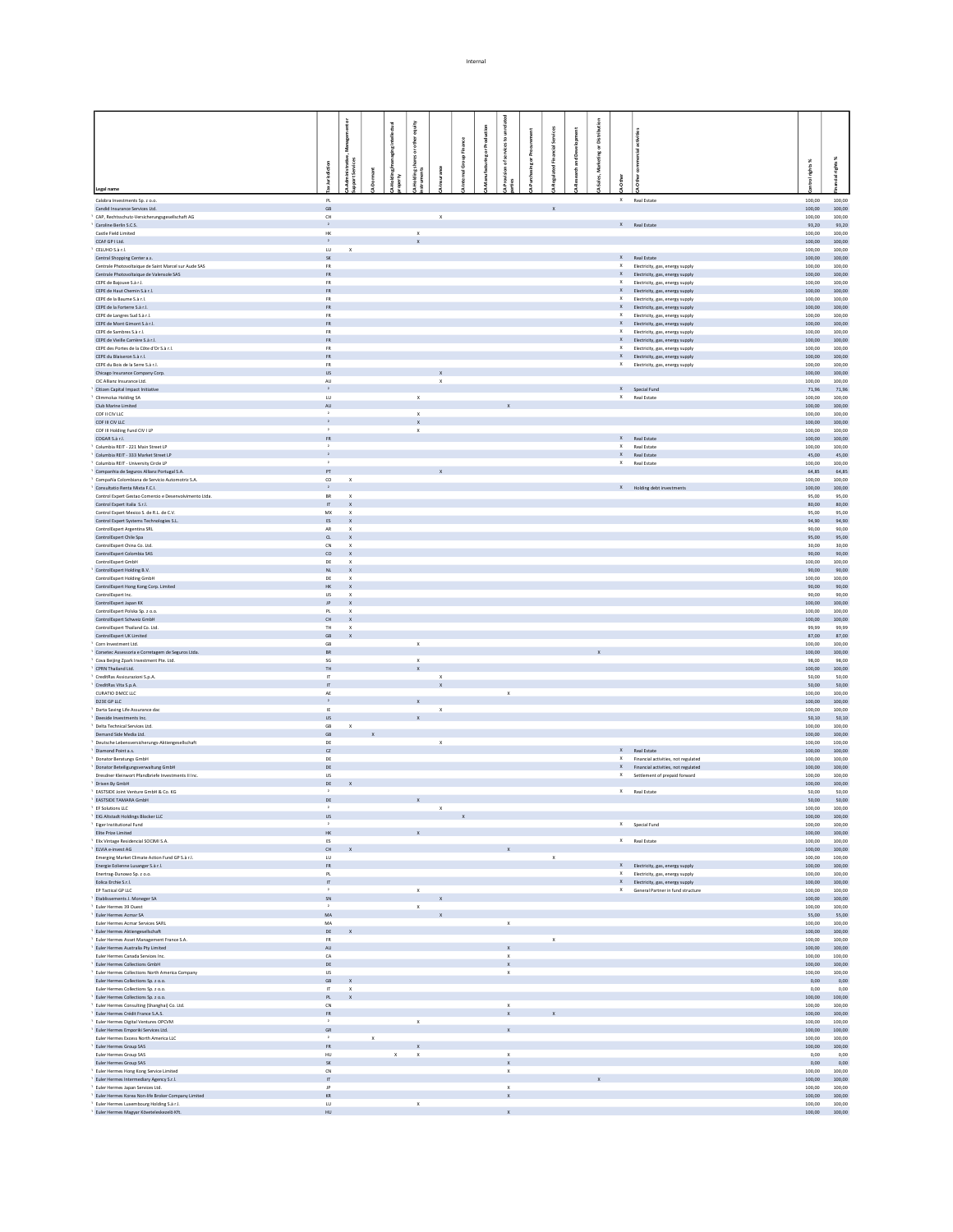|                                                                                                         |                              |                                   |              | equity                    |                                                        |             |                |                                                                 |   |                                    |   |              |                                                                          |                             |                  |
|---------------------------------------------------------------------------------------------------------|------------------------------|-----------------------------------|--------------|---------------------------|--------------------------------------------------------|-------------|----------------|-----------------------------------------------------------------|---|------------------------------------|---|--------------|--------------------------------------------------------------------------|-----------------------------|------------------|
|                                                                                                         |                              |                                   |              |                           |                                                        |             |                | £                                                               |   | Aces                               |   |              |                                                                          |                             |                  |
|                                                                                                         |                              | Manage                            |              | other                     |                                                        | Finance     |                |                                                                 |   |                                    |   | ã<br>ŏ.      |                                                                          |                             |                  |
|                                                                                                         |                              |                                   |              | haresor                   |                                                        |             | ring or Produc |                                                                 | ŏ |                                    | క | š            |                                                                          |                             | - 98             |
|                                                                                                         | lurisdiction                 | Administrative,<br>Iport Services |              |                           |                                                        | mal Group   |                |                                                                 |   |                                    |   | Ř            |                                                                          | rights%                     |                  |
|                                                                                                         |                              |                                   |              |                           |                                                        |             |                |                                                                 |   |                                    |   |              |                                                                          |                             |                  |
| Legal name                                                                                              |                              |                                   |              |                           |                                                        |             |                |                                                                 |   |                                    |   |              |                                                                          |                             |                  |
| Euler Hermes New Zealand Limited<br>Euler Hermes North America Holding Inc.                             | $N\!Z$<br><b>US</b>          |                                   |              | $\mathbf{x}$              |                                                        |             |                | $\boldsymbol{\times}$                                           |   |                                    |   |              |                                                                          | 100,00<br>100,00            | 100,00<br>100,00 |
| Euler Hermes North America Insurance Company Inc.                                                       | ${\sf CA}$                   |                                   |              |                           | $\mathsf X$                                            |             |                |                                                                 |   |                                    |   |              |                                                                          | 0,00                        | 0,00             |
| Euler Hermes North America Insurance Company Inc.                                                       | <b>US</b>                    |                                   |              |                           | $\mathbf{x}$                                           |             |                |                                                                 |   |                                    |   |              |                                                                          | 100,00                      | 100,00           |
| Euler Hermes Patrimonia SA<br>Euler Hermes Ré SA                                                        | BE<br>LU                     |                                   |              | $\boldsymbol{\mathsf{X}}$ | X                                                      |             |                |                                                                 |   |                                    |   |              |                                                                          | 100,00<br>100,00            | 100,00<br>100,00 |
| Euler Hermes Real Estate SPPICAV                                                                        | FR                           |                                   |              |                           |                                                        |             |                |                                                                 |   |                                    |   |              | X Real Estate                                                            | 60,00                       | 60,00            |
| Euler Hermes Recouvrement France S.A.S.                                                                 | <b>FR</b>                    |                                   |              |                           |                                                        |             |                |                                                                 |   |                                    |   |              |                                                                          | 100,00                      | 100,00           |
| Euler Hermes Reinsurance AG<br>Euler Hermes Risk Yönetimi A.S.                                          | CH<br>TR.                    |                                   |              |                           | $\mathsf X$                                            |             |                |                                                                 |   |                                    |   |              |                                                                          | 100,00<br>100,00            | 100,00<br>100,00 |
| Euler Hermes S.A.                                                                                       | BE                           | $\mathbf x$                       |              | $\mathbf{x}$              | $\mathbf x$                                            | $\mathsf X$ |                |                                                                 |   |                                    |   |              |                                                                          | 100,00                      | 100,00           |
| Euler Hermes S.A.                                                                                       | CH                           |                                   |              |                           |                                                        |             |                |                                                                 |   |                                    |   |              |                                                                          | 0,00                        | 0,00             |
| Euler Hermes S.A.<br>Euler Hermes S.A.                                                                  | CN<br>$\alpha$               |                                   |              |                           | $\boldsymbol{\mathsf{x}}$<br>$\boldsymbol{\mathsf{x}}$ |             |                |                                                                 |   |                                    |   |              |                                                                          | 0.00<br>0,00                | 0.00<br>0,00     |
| Euler Hermes S.A.                                                                                       | DE                           |                                   |              |                           | $\boldsymbol{\mathsf{x}}$                              |             |                |                                                                 |   |                                    |   |              |                                                                          | 0.00                        | 0.00             |
| Euler Hermes S.A.                                                                                       | DK                           |                                   |              |                           |                                                        |             |                |                                                                 |   |                                    |   |              |                                                                          | 0,00                        | 0,00             |
| Euler Hermes S.A.<br>Euler Hermes S.A.                                                                  | F1<br>${\sf FR}$             |                                   |              |                           | $\mathsf{x}$<br>$\mathsf X$                            |             |                |                                                                 |   |                                    |   |              |                                                                          | 0.00<br>0,00                | 0.00<br>0,00     |
| Euler Hermes S.A.                                                                                       | <b>GB</b>                    |                                   |              |                           | $\boldsymbol{\mathsf{x}}$                              |             |                |                                                                 |   |                                    |   |              |                                                                          | 0.00                        | 0.00             |
| Euler Hermes S.A.                                                                                       | GR                           |                                   |              |                           | $\mathbf{x}$                                           |             |                |                                                                 |   |                                    |   |              |                                                                          | 0,00                        | 0,00             |
| Euler Hermes S.A.<br>Euler Hermes S.A.                                                                  | <b>HK</b><br>HU              |                                   |              |                           | $\boldsymbol{\mathsf{x}}$<br>$\boldsymbol{\mathsf{x}}$ |             |                |                                                                 |   |                                    |   |              |                                                                          | 0.00<br>0,00                | 0.00<br>0,00     |
| Euler Hermes S.A.                                                                                       | IE                           |                                   |              |                           | $\boldsymbol{\mathsf{x}}$                              |             |                |                                                                 |   |                                    |   |              |                                                                          | 0.00                        | 0.00             |
| Euler Hermes S.A.                                                                                       | IT.                          |                                   |              |                           | $\boldsymbol{\mathsf{x}}$                              |             |                |                                                                 |   |                                    |   |              |                                                                          | 0,00                        | 0,00             |
| Euler Hermes S.A.<br>Euler Hermes S.A.                                                                  | JP<br>NL.                    |                                   |              | $\mathbf{x}$              | $\boldsymbol{\mathsf{x}}$<br>$\mathbf{x}$              |             |                |                                                                 |   |                                    |   |              |                                                                          | 0.00<br>0,00                | 0.00<br>0,00     |
| Euler Hermes S.A.                                                                                       | NO.                          |                                   |              |                           | x                                                      |             |                |                                                                 |   |                                    |   |              |                                                                          | 0,00                        | 0,00             |
| Euler Hermes S.A.<br>Euler Hermes S.A.                                                                  | <b>RO</b><br>SE              |                                   |              |                           | $\mathsf{x}$                                           |             |                |                                                                 |   |                                    |   |              |                                                                          | 0,00<br>0,00                | 0,00<br>0,00     |
| Euler Hermes S.A.                                                                                       | $\mathsf{SG}$                |                                   |              | $\mathsf X$               | $\,x\,$<br>$\mathsf{x}$                                |             |                |                                                                 |   |                                    |   |              |                                                                          | 0,00                        | 0,00             |
| Euler Hermes S.A.                                                                                       | <b>SK</b>                    |                                   |              |                           | $\mathbf{x}$                                           |             |                |                                                                 |   |                                    |   |              |                                                                          | 0,00                        | 0,00             |
| Euler Hermes S.A.                                                                                       | $\mathsf{TW}$                |                                   |              |                           | $\mathsf{x}$                                           |             |                |                                                                 |   |                                    |   |              |                                                                          | 0,00                        | 0,00<br>100.00   |
| Euler Hermes Seguros S.A.<br>Euler Hermes Service AB                                                    | BR<br>DK                     |                                   |              |                           | $\,$ $\,$                                              |             |                |                                                                 |   |                                    |   |              |                                                                          | 100,00<br>0,00              | 0,00             |
| Euler Hermes Service AB                                                                                 | F1                           |                                   |              |                           |                                                        |             |                | $\mathbf x$                                                     |   |                                    |   |              |                                                                          | 0,00                        | 0,00             |
| Euler Hermes Service AB                                                                                 | NO.<br>SE                    |                                   |              |                           |                                                        |             |                | $\mathbf{x}$<br>$\mathbf x$                                     |   |                                    |   |              |                                                                          | 0,00<br>100,00              | 0,00<br>100.00   |
| Euler Hermes Service AB<br>Euler Hermes Services B.V.                                                   | <b>NL</b>                    |                                   |              |                           |                                                        |             |                | $\mathbf{x}$                                                    |   |                                    |   |              |                                                                          | 100.00                      | 100.00           |
| Euler Hermes Services Belgium S.A.                                                                      | BE                           |                                   |              |                           |                                                        |             |                |                                                                 |   |                                    |   |              |                                                                          | 100,00                      | 100,00           |
| Euler Hermes Services Bulgaria EOOD<br>Euler Hermes Services Ceská republika s.r.o.                     | <b>BG</b><br>$\alpha$        |                                   |              |                           |                                                        |             |                | $\mathbf{x}$                                                    |   |                                    |   |              |                                                                          | 100.00<br>100,00            | 100.00<br>100,00 |
| Euler Hermes Services India Private Limited                                                             | IN                           |                                   |              |                           |                                                        |             |                | $\mathbf{x}$                                                    |   |                                    |   |              |                                                                          | 100.00                      | 100.00           |
| Euler Hermes Services Ireland Limited                                                                   | IE                           |                                   |              |                           |                                                        |             |                |                                                                 |   |                                    |   |              |                                                                          | 100,00                      | 100,00           |
| Euler Hermes Services Italia S.r.l.<br>Euler Hermes Services North America LLC                          | $\mathbf{H}$<br>$\mathbf{2}$ |                                   |              |                           |                                                        |             |                | $\mathbf{x}$<br>$\boldsymbol{\mathsf{X}}$                       |   |                                    |   |              |                                                                          | 100.00<br>100,00            | 100.00<br>100,00 |
| Euler Hermes Services Romania S.R.L.                                                                    | RO                           |                                   |              |                           |                                                        |             |                | $\mathbf{x}$                                                    |   |                                    |   |              |                                                                          | 100,00                      | 100.00           |
| Euler Hermes Services S.A.S.                                                                            | FR.                          | $\boldsymbol{\times}$             |              |                           |                                                        |             |                |                                                                 |   |                                    |   |              |                                                                          | 100,00                      | 100,00           |
| Euler Hermes Services Schweiz AG<br>Euler Hermes Services South Africa Ltd.                             | CH<br>ZA                     | $\mathbf{x}$                      |              |                           |                                                        |             |                | $\,$ X                                                          |   |                                    |   |              |                                                                          | 100,00<br>100,00            | 100.00<br>100,00 |
| Euler Hermes Services Tunisia S.à r.l.                                                                  | TN                           |                                   |              |                           |                                                        |             |                | $\mathbf{x}$                                                    |   |                                    |   |              |                                                                          | 100,00                      | 100.00           |
| Euler Hermes Services UK Limited                                                                        | GB                           |                                   |              |                           |                                                        |             |                | $\boldsymbol{\mathsf{x}}$                                       |   |                                    |   |              |                                                                          | 100,00                      | 100,00           |
| Euler Hermes Serviços de Gestão de Riscos Ltda.                                                         | <b>BR</b>                    |                                   |              |                           |                                                        |             |                | $\mathbf x$                                                     |   |                                    |   |              |                                                                          | 100,00                      | 100,00           |
| Euler Hermes Sigorta A.S.<br>Euler Hermes Singapore Services Pte. Ltd.                                  | TR<br>MY                     |                                   |              |                           | $\mathbf x$                                            |             |                | $\mathbf{x}$                                                    |   |                                    |   |              |                                                                          | 100,00<br>0,00              | 100,00<br>0,00   |
| Euler Hermes Singapore Services Pte. Ltd.                                                               | SG                           |                                   |              |                           |                                                        |             |                | $\mathbf{x}$                                                    |   |                                    |   |              |                                                                          | 100,00                      | 100,00           |
| Euler Hermes South Express S.A.<br>Euler Hermes Taiwan Services Limited                                 | BE<br>TW                     |                                   |              |                           |                                                        |             |                | $\boldsymbol{\times}$                                           |   |                                    |   |              | $\mathsf{X}$ Real Estate                                                 | 100,00<br>100,00            | 100,00<br>100,00 |
| Euler Hermes, Okurowska-Minkiewicz, Maliszewski - Kancelaria Prawna Sp.k                                | $\mathbf{2}$                 |                                   |              |                           |                                                        |             |                |                                                                 |   |                                    |   |              |                                                                          | 99,98                       | 99,98            |
| Eurl 20-22 Rue Le Peletier                                                                              | ${\sf FR}$                   |                                   |              |                           |                                                        |             |                |                                                                 |   |                                    |   |              | X Real Estate                                                            | 100,00                      | 100,00           |
| Eurosol Invest S.r.l.<br>Expander Advisors Sp. z o.o.                                                   | $\boldsymbol{\Pi}$<br>PL     |                                   |              |                           |                                                        |             |                |                                                                 |   |                                    |   |              | X Electricity, gas, energy supply<br>X Brokerage                         | 100,00<br>100,00            | 100,00<br>100,00 |
| Fairmead Distribution Services Limited                                                                  | GB                           |                                   |              |                           | $\mathsf X$                                            |             |                |                                                                 |   |                                    |   |              |                                                                          | 100,00                      | 100,00           |
| <sup>1</sup> Fairmead Insurance Limited                                                                 | GB                           |                                   |              |                           | $\mathsf X$                                            |             |                |                                                                 |   |                                    |   |              |                                                                          | 100.00                      | 100.00           |
| FCPI InnovAllianz 2                                                                                     | $\mathbf{2}^-$<br>$\,$ $\,$  |                                   |              |                           |                                                        |             |                |                                                                 |   |                                    |   |              | X Special Fund                                                           | 100,00                      | 100,00           |
| FCT CIMU 92<br>FCT Rocade L2 Marseille                                                                  | $\mathbf{2}$                 |                                   |              |                           |                                                        |             |                |                                                                 |   |                                    |   |              | X Holding debt investments<br>X Holding debt investments                 | 100.00<br>100,00            | 100.00<br>100,00 |
| Fénix Directo Compañía de Seguros y Reaseguros S.A.                                                     | ES                           |                                   |              |                           | $\mathsf{X}$                                           |             |                |                                                                 |   |                                    |   |              |                                                                          | 100.00                      | 100.00           |
| Ferme Eolienne de Villemur-sur-Tarn S.à r.l.                                                            | ${\sf FR}$                   |                                   |              |                           |                                                        |             |                |                                                                 |   |                                    |   |              | X Electricity, gas, energy supply                                        | 100,00                      | 100,00           |
| Ferme Eolienne des Jaladeaux S.à r.l.<br>Financière Callisto SAS                                        | <b>FR</b><br>FR.             |                                   |              |                           |                                                        |             |                |                                                                 |   |                                    |   |              | X Electricity, gas, energy supply                                        | 100.00<br>100,00            | 100.00<br>100,00 |
| Finanzen France SAS                                                                                     | <b>FR</b>                    |                                   |              |                           |                                                        |             |                | $\mathbf{x}$                                                    |   |                                    |   |              |                                                                          | 100.00                      | 100.00           |
| finanzen.de Maklerservice GmbH                                                                          | $\mathsf{DE}$                |                                   |              |                           |                                                        |             |                |                                                                 |   |                                    |   |              |                                                                          | 100,00                      | 100,00           |
| finanzen.de Vermittlungsgesellschaft für Verbraucherverträge GmbH<br>FinOS Technology Holding Pte. Ltd. | DE<br>$SG$                   |                                   | $\mathsf X$  |                           |                                                        |             |                | X                                                               |   |                                    |   |              |                                                                          | 100.00<br>100,00            | 100.00<br>100,00 |
| FinOS Technology Malaysia Sdn. Bhd.                                                                     | MY                           |                                   |              |                           |                                                        |             |                | $\times$                                                        |   |                                    |   |              |                                                                          | 100.00                      | 100.00           |
| FinOS Technology Vietnam Single-Member Limited Liability Company                                        | ${\sf VN}$                   |                                   |              |                           |                                                        |             |                | $\mathbf{x}$ and $\mathbf{x}$ and $\mathbf{x}$ and $\mathbf{x}$ |   |                                    |   |              |                                                                          | $100,00$ $100,00$           |                  |
| Fireman's Fund Financial Services LLC<br>Fireman's Fund Indemnity Corporation                           | $\,$ $\,$<br><b>US</b>       | $\mathbf x$                       |              |                           | $\mathsf{x}$                                           |             |                |                                                                 |   |                                    |   |              |                                                                          | 100,00<br>$100,00$ $100,00$ | 100,00           |
| Fireman's Fund Insurance Company Corp.                                                                  | <b>US</b>                    |                                   |              |                           | $\mathbf x$                                            |             |                |                                                                 |   |                                    |   |              |                                                                          | 100,00                      | 100.00           |
| Flying Desire Limited                                                                                   | $\mathsf{HK}$                |                                   |              | $\mathbf x$               |                                                        |             |                |                                                                 |   |                                    |   |              |                                                                          | 100,00                      | 100,00           |
| <sup>1</sup> Fondo Chiuso Allianz Infrastructure Partners I<br>Foshan Geluo Storage Services Co. Ltd.   | $\mathbf{H}$<br>CN           |                                   |              |                           |                                                        |             |                |                                                                 |   |                                    |   |              | $X$ Investments in infrastructures held via mutual fund<br>X Real Estate | 100,00<br>100,00            | 100.00<br>100,00 |
| <sup>1</sup> FPCI Allianz Synergies                                                                     | $\,$ $\,$                    |                                   |              |                           |                                                        |             |                |                                                                 |   |                                    |   |              | X Special Fund                                                           | 100,00                      | 100,00           |
| FPCI APEH Europe VII                                                                                    | $\,$ $\,$ $\,$               |                                   |              |                           |                                                        |             |                |                                                                 |   |                                    |   |              | X Special Fund                                                           | 100,00                      | 100,00           |
| Fragonard Assurance S.A.<br>Franklin S.C.S.                                                             | <b>FR</b><br>$\,$ $\,$ $\,$  |                                   |              |                           | $\mathbf{x}$                                           |             |                |                                                                 |   |                                    |   |              | X Real Estate                                                            | 100,00<br>94,50 94,50       | 100.00           |
| <sup>1</sup> Friederike MLP S.à r.l.                                                                    | $\mathsf{L}\mathsf{U}$       |                                   |              |                           |                                                        |             |                |                                                                 |   |                                    |   |              | X Real Estate                                                            | 100,00                      | 100,00           |
| Fu An Management Consulting Co. Ltd.                                                                    | $CN$ $X$                     |                                   | $\mathbf{x}$ |                           |                                                        |             |                |                                                                 |   |                                    |   |              |                                                                          | 67,00                       | 1.00             |
| <sup>1</sup> GA Global Automotive Versicherungsservice GmbH                                             | $\mathsf{DE}$                | $\mathsf X$                       |              |                           |                                                        |             |                | $\mathbf x$                                                     |   |                                    |   |              |                                                                          | 100,00                      | 100,00           |
| Galore Expert Limited<br>Generation Vie S.A.                                                            | HK<br>${\sf FR}$             |                                   |              |                           | $\,$ $\,$ $\,$                                         |             |                |                                                                 |   |                                    |   |              |                                                                          | 100,00<br>52,50             | 100.00<br>52,50  |
| Gestion de Téléassistance et de Services S.A.                                                           | FR                           |                                   |              |                           |                                                        |             |                |                                                                 |   |                                    |   |              |                                                                          | 99,99                       | 99.99            |
| GIE Euler Hermes Facturation France<br>GIE Euler Hermes SFAC Services                                   | $\,$ $\,$<br>$\mathbf{z}$    |                                   |              |                           |                                                        |             |                |                                                                 |   |                                    |   |              | $X$ Internal services                                                    | 100,00                      | 100,00<br>100.00 |
| Glärnisch Institutional Fund                                                                            | $\cdot$                      |                                   |              |                           |                                                        |             |                |                                                                 |   |                                    |   |              | X Special Fund                                                           | 100,00<br>100,00            | 100,00           |
| Global Azawaki S.L.                                                                                     | ES                           |                                   |              | $\boldsymbol{\mathsf{x}}$ |                                                        |             |                |                                                                 |   |                                    |   |              |                                                                          | 100,00                      | 100.00           |
| Global Carena S.L.                                                                                      | ES                           |                                   |              |                           |                                                        |             |                |                                                                 |   |                                    |   |              | X Real Estate                                                            | 100,00                      | 100,00           |
| Global Transport & Automotive Insurance Solutions Pty Limited<br>Gothaer Asigurari Reasigurari S.A.     | AU<br>RO                     |                                   |              |                           | $\,$ $\,$ $\,$                                         |             |                |                                                                 |   |                                    |   |              |                                                                          | 100,00<br>100,00            | 100.00<br>100,00 |
| Great Lake Funding I LP                                                                                 | <b>US</b>                    |                                   |              | $\mathbf{x}$              |                                                        |             |                |                                                                 |   |                                    |   |              |                                                                          | 100,00                      | 100.00           |
| Grupo Multiasistencia S.A.                                                                              | ES                           | $\mathsf X$                       |              |                           |                                                        |             |                |                                                                 |   |                                    |   |              |                                                                          | 100,00                      | 100,00           |
| GT Motive Einsa Unipessoal Lda.<br>GT Motive GmbH                                                       | PT<br>$\mathsf{CH}%$         | $\mathbf{x}$                      |              |                           |                                                        |             |                |                                                                 |   | $\mathbf x$                        |   |              |                                                                          | 100,00<br>100,00            | 100,00<br>100,00 |
| GT Motive Limited                                                                                       | GB                           |                                   |              |                           |                                                        |             |                |                                                                 |   | $\mathbf{x}$                       |   |              |                                                                          | 100,00                      | 100,00           |
| GT Motive S.L.                                                                                          | ES                           |                                   |              |                           |                                                        |             |                | $\mathbf{x}$                                                    |   |                                    |   |              |                                                                          | 86,00                       | 86,00            |
| <b>GT Motive SASU</b><br>Gurtin Fixed Income Management LLC                                             | FR<br>$\,$ $\,$              |                                   |              |                           |                                                        |             |                |                                                                 |   | $\mathbf x$<br>$\boldsymbol{\chi}$ |   |              |                                                                          | 100,00<br>100,00            | 100,00<br>100,00 |
| Harro Development Praha s.r.o.                                                                          | CZ                           |                                   |              |                           |                                                        |             |                |                                                                 |   |                                    |   |              | X Real Estate                                                            | 100,00                      | 100,00           |
| Havelaar & van Stolk B.V.<br>Helviass Verzekeringen B.V.                                                | NL<br>NL                     |                                   |              |                           |                                                        |             |                |                                                                 |   |                                    |   | $\mathsf{X}$ |                                                                          | 100,00                      | 100,00           |
|                                                                                                         |                              |                                   |              |                           | $\mathbf{x}$                                           |             |                |                                                                 |   |                                    |   | $\mathbf x$  |                                                                          | 100,00<br>100,00            | 100,00<br>100,00 |
| Highway Insurance Company Limited                                                                       | GB<br>GB                     |                                   |              |                           |                                                        |             |                |                                                                 |   |                                    |   |              |                                                                          |                             |                  |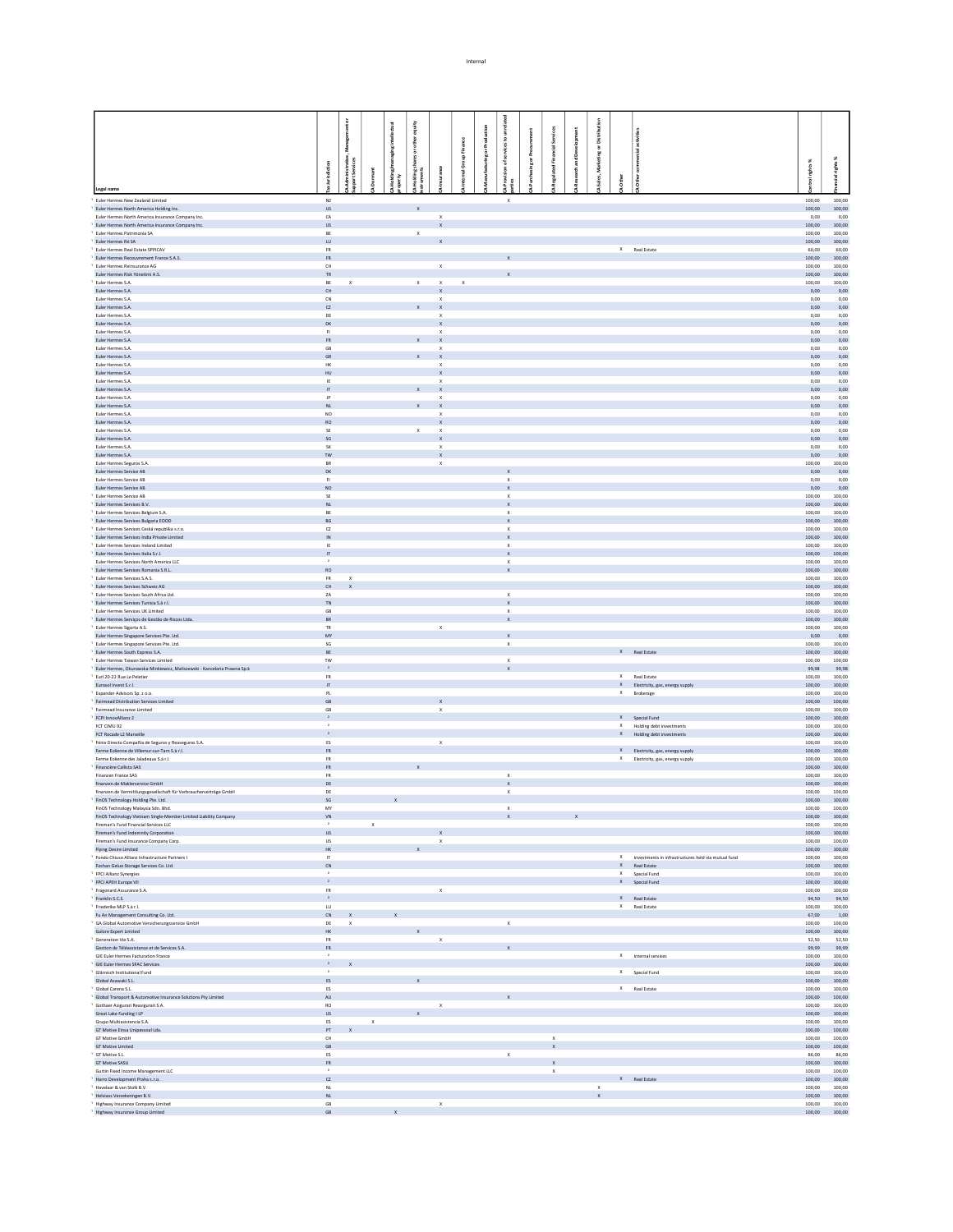|                                                                                                    |                                         |                              |             |             | ig           |                                           |                   |                                 |                             |            |              |               |             |              |                                                               |                                                                        |                                 |                  |
|----------------------------------------------------------------------------------------------------|-----------------------------------------|------------------------------|-------------|-------------|--------------|-------------------------------------------|-------------------|---------------------------------|-----------------------------|------------|--------------|---------------|-------------|--------------|---------------------------------------------------------------|------------------------------------------------------------------------|---------------------------------|------------------|
|                                                                                                    |                                         |                              |             |             |              |                                           |                   |                                 | ices to                     |            | dal Services |               | å           |              |                                                               |                                                                        |                                 |                  |
|                                                                                                    |                                         |                              |             |             |              |                                           |                   |                                 | å                           | ing or Pro |              |               |             |              |                                                               |                                                                        |                                 | ×                |
|                                                                                                    | 5                                       | inistrative<br>Services      |             |             |              |                                           | mal Group Finance | <b>Ifacturing or Production</b> |                             |            | ted Fina     | earch and Dew |             |              |                                                               |                                                                        | ights %                         | $\frac{16}{16}$  |
|                                                                                                    |                                         |                              |             |             |              |                                           |                   |                                 |                             |            |              |               |             |              |                                                               |                                                                        |                                 |                  |
| Legal name                                                                                         |                                         |                              |             |             |              |                                           |                   |                                 |                             |            |              |               |             |              |                                                               |                                                                        |                                 |                  |
| Home & Legacy Insurance Services Limited<br>Humble Bright Limited                                  | GB<br>HK                                |                              |             |             | $\mathbf{x}$ | $\mathsf X$                               |                   |                                 |                             |            |              |               |             |              |                                                               |                                                                        | 100,00<br>100.00                | 100,00<br>100.00 |
| Hunter Premium Funding Ltd.                                                                        | $\mathsf{AU}$                           |                              | $\mathsf X$ |             |              |                                           |                   |                                 |                             |            |              |               |             |              |                                                               |                                                                        | 100,00                          | 100,00           |
| Hwang Affin Income Fund 5                                                                          | $\mathbf{2}$<br>$\rightarrow$           |                              |             |             |              |                                           |                   |                                 |                             |            |              |               |             |              | $X$ Special Fund                                              |                                                                        | 100.00                          | 100.00           |
| ICON Immobilien GmbH & Co. KG<br>ICON Inter GmbH & Co. KG                                          |                                         |                              |             |             |              |                                           |                   |                                 |                             |            |              |               |             |              | X Real Estate                                                 |                                                                        | 100,00<br>100.00                | 100,00<br>100.00 |
| IconicFinance GmbH                                                                                 | $\mathsf{DE}$                           | $\mathbf x$                  |             |             |              |                                           |                   |                                 |                             |            |              |               |             |              |                                                               |                                                                        | 100,00                          | 100,00           |
| IconicFinance GmbH<br>IconicFinance GmbH                                                           | <b>HU</b>                               | $\mathbf{x}$<br>$\mathbf{x}$ |             |             |              |                                           |                   |                                 |                             |            |              |               |             |              |                                                               |                                                                        | 0,00                            | 0.00             |
| IDS GmbH - Analysis and Reporting Services                                                         | $_{\rm NL}$<br>DE                       | $\mathbf{x}$                 |             |             |              |                                           |                   |                                 |                             |            |              |               |             |              |                                                               |                                                                        | 0,00<br>100,00                  | 0,00<br>100.00   |
| IEELV GP S.à r.l.                                                                                  | ${\sf LU}$                              |                              |             |             | $\mathbf x$  |                                           |                   |                                 |                             |            |              |               |             |              |                                                               | X General Partner in fund structure                                    | 100,00                          | 100,00           |
| Immovalor Gestion S.A.                                                                             | <b>FR</b>                               |                              |             |             |              |                                           |                   |                                 |                             |            |              |               |             |              |                                                               |                                                                        | 100,00                          | 100.00           |
| ImWind PDV GmbH & Co. KG<br>ImWind PL GmbH & Co. KG                                                | $\mathsf{AT}$<br>AT                     |                              |             |             |              |                                           |                   |                                 |                             |            |              |               |             |              |                                                               | X Electricity, gas, energy supply<br>X Electricity, gas, energy supply | 100,00<br>100,00                | 100,00<br>100,00 |
| Inforce Solutions LLC                                                                              | $\mathbf{2}$                            | $\mathbf{x}$                 |             |             |              |                                           |                   |                                 |                             |            |              |               |             |              |                                                               |                                                                        | 100,00                          | 100,00           |
| Infrastruktur Putlitz Ost GmbH & Co. KG                                                            | DE                                      |                              |             |             |              |                                           |                   |                                 |                             |            |              |               |             |              | X Energy supply                                               |                                                                        | 70,83                           | 70,83            |
| InnovAllianz<br>Insurance CJSC "Medexpress"                                                        | RU                                      |                              |             |             |              |                                           |                   |                                 |                             |            |              |               |             |              | $X$ Special Fund                                              |                                                                        | 99,62<br>100,00                 | 99,62<br>100,00  |
| Intermediass S.r.l.                                                                                | $\mathbf{r}$                            |                              |             |             |              |                                           |                   |                                 |                             |            |              |               | $\mathsf X$ |              |                                                               |                                                                        | 100,00                          | 100,00           |
| Interstate Fire & Casualty Company                                                                 | <b>US</b>                               |                              |             |             |              |                                           |                   |                                 |                             |            |              |               |             |              |                                                               |                                                                        | 100,00                          | 100,00           |
| Investitori Logistic Fund<br>Investitori Real Estate Fund                                          | $\mathbf{r}$<br>IT.                     |                              |             |             |              |                                           |                   |                                 |                             |            |              |               |             |              | X Real Estate<br>$\ensuremath{\mathsf{X}}\xspace$ Real Estate |                                                                        | 100,00<br>100,00                | 100,00<br>100,00 |
| Investitori SGR S.p.A.                                                                             | $\mathsf{H}$                            |                              |             |             |              |                                           |                   |                                 |                             |            | $\mathsf X$  |               |             |              |                                                               |                                                                        | 100,00                          | 100,00           |
| Järvsö Sörby Vindkraft AB                                                                          | $\infty$                                |                              |             |             |              |                                           |                   |                                 |                             |            |              |               |             |              |                                                               | X Electricity, gas, energy supply                                      | 100,00                          | 100,00           |
| JCR Intertrade Co. Ltd.<br>Jefferson Insurance Company Corp.                                       | TH<br>$\ensuremath{\mathsf{US}}$        |                              |             |             | $\mathbf{x}$ |                                           |                   |                                 |                             |            |              |               |             |              |                                                               |                                                                        | 95,24<br>100,00                 | 39,98<br>100,00  |
| Joukhaisselän Tuulipuisto Ov                                                                       | <b>F1</b>                               |                              |             |             |              |                                           |                   |                                 |                             |            |              |               |             |              |                                                               | X Electricity, gas, energy supply                                      | 100.00                          | 100.00           |
| Jouttikallio Wind Oy                                                                               | F1                                      |                              |             |             |              |                                           |                   |                                 |                             |            |              |               |             |              |                                                               | X Electricity, gas, energy supply                                      | 100,00                          | 100,00           |
| JSC Insurance Company Allianz<br>Jubilee Allianz General Insurance (K) Limited                     | RU<br>$\mathsf{KE}$                     |                              |             |             |              | $\mathsf{x}$                              |                   |                                 |                             |            |              |               |             |              |                                                               |                                                                        | 100.00<br>66,00                 | 100.00<br>66,00  |
| KAIGO Hi-Tech Development (Beijing) Co. Ltd.                                                       | CN                                      |                              |             |             | $\mathbf{x}$ |                                           |                   |                                 |                             |            |              |               |             |              | X Real Estate                                                 |                                                                        | 100.00                          | 100.00           |
| KaiLong Greater China Real Estate Fund II S.C.Sp.                                                  | $\rightarrow$                           |                              |             |             |              |                                           |                   |                                 |                             |            |              |               |             |              |                                                               |                                                                        | 100,00                          | 100,00           |
| Kaiser X Labs GmbH<br>Kensington Fund                                                              | DE<br>$\, \pi$                          |                              |             |             |              |                                           |                   |                                 |                             |            |              | $\mathbf{x}$  |             |              | $\mathsf{X}$ Real Estate                                      |                                                                        | 100.00<br>100,00                | 100.00<br>100,00 |
| Keyeast Pte, Ltd.                                                                                  | SG                                      |                              |             |             | $\mathbf{x}$ |                                           |                   |                                 |                             |            |              |               |             |              |                                                               |                                                                        | 100.00                          | 100.00           |
| Kiinteistöosakeyhtiö Eteläesplanadi 2 Oy                                                           | F1                                      |                              |             |             |              |                                           |                   |                                 |                             |            |              |               |             |              | $\mathsf{X}$ Real Estate                                      |                                                                        | 100,00                          | 100,00           |
| KLGCREF II Holdco Pte. Ltd.<br>Kohlenberg & Ruppert Premium Properties S.à r.l.                    | SG<br>$\mathsf{L}\mathsf{U}$            |                              |             |             | $\mathbf{x}$ |                                           |                   |                                 |                             |            |              |               |             |              |                                                               | X Real Estate owning company                                           | 100.00<br>100,00                | 100.00<br>100,00 |
| Kroknet S.à r.l.                                                                                   | <b>FR</b>                               |                              |             |             |              |                                           |                   |                                 |                             |            |              |               |             |              | X Brokerage                                                   |                                                                        | 100,00                          | 100.00           |
| Kuolavaara-Keulakkopään Tuulipuisto Oy                                                             | $\mathsf{F} \mathsf{I}$ .               |                              |             |             |              |                                           |                   |                                 |                             |            |              |               |             |              |                                                               | X Electricity, gas, energy supply                                      | 100,00                          | 100,00           |
| KVM ServicePlus - Kunden- und Vertriebsmanagement GmbH<br>La Rurale SA                             | DE<br>${\sf FR}$                        | $\mathsf{X}$                 |             |             |              |                                           |                   |                                 |                             |            |              |               | $\mathsf X$ |              |                                                               |                                                                        | 100,00<br>99,98                 | 100.00<br>99,98  |
| Life Plus Sp. z o.o.                                                                               | PL                                      |                              |             |             |              |                                           |                   |                                 |                             |            |              |               |             |              | X Brokerage                                                   |                                                                        | 100.00                          | 100.00           |
| Lincoln Infrastructure USA Inc.                                                                    | <b>US</b>                               |                              |             |             | $\mathbf{x}$ |                                           |                   |                                 |                             |            |              |               |             |              |                                                               |                                                                        | 100,00                          | 100,00           |
| Liverpool Victoria General Insurance Group Limited<br>Liverpool Victoria Insurance Company Limited | GB<br>$\mathsf{GB}$                     |                              |             | $\mathbf x$ |              |                                           |                   |                                 |                             |            |              |               |             |              |                                                               |                                                                        | 100.00<br>100,00                | 100.00<br>100,00 |
| LLC "Euler Hermes Credit Management"                                                               | RU                                      |                              |             |             |              | $\mathbf{x}$                              |                   |                                 | $\mathbf{x}$                |            |              |               |             |              |                                                               |                                                                        | 100,00                          | 100.00           |
| LLC "IC Euler Hermes Ru"                                                                           | RU                                      |                              |             |             |              | $\mathbf{x}$                              |                   |                                 |                             |            |              |               |             |              |                                                               |                                                                        | 100,00                          | 100,00           |
| LLC "Medexpress-service"<br>LLC "Progress-Med"                                                     | RU<br>RU                                |                              |             |             |              | $\boldsymbol{\mathsf{x}}$<br>$\mathbf{x}$ |                   |                                 |                             |            |              |               |             |              |                                                               |                                                                        | 100,00<br>100,00                | 100.00<br>100,00 |
| LLC "Risk Audit"                                                                                   | $\mathsf{RU}$                           | $\mathbf x$                  |             |             |              |                                           |                   |                                 |                             |            |              |               |             |              | X Consulting                                                  |                                                                        | 100,00                          | 100,00           |
| Lola Vermögensverwaltungsgesellschaft mbH & Co. KG                                                 |                                         |                              |             |             |              |                                           |                   |                                 |                             |            |              |               |             |              |                                                               |                                                                        | 100.00                          | 100.00           |
| LV Assistance Services Limited                                                                     | $\mathsf{GB}$                           |                              |             |             |              |                                           |                   |                                 | $\,$ X                      |            |              |               |             |              |                                                               |                                                                        | 100,00                          | 100,00           |
| LV Insurance Management Limited<br>LV Repair Services Limited                                      | GB<br>GB                                |                              |             |             |              |                                           |                   |                                 | $\mathsf X$                 |            |              |               |             |              |                                                               |                                                                        | 100.00<br>100,00                | 100.00<br>100,00 |
| Maevaara Vind 2 AB                                                                                 | SE                                      |                              |             |             |              |                                           |                   |                                 |                             |            |              |               |             |              |                                                               | X Electricity, gas, energy supply                                      | 100.00                          | 100.00           |
| Maevaara Vind AB                                                                                   | SE                                      |                              |             |             |              |                                           |                   |                                 |                             |            |              |               |             |              |                                                               | X Electricity, gas, energy supply                                      | 100,00                          | 100,00           |
| manroland AG<br>manroland Vertrieb und Service GmbH                                                | DE<br>DE                                |                              |             |             |              |                                           |                   | $\mathbf{x}$<br>$\mathsf X$     |                             |            |              |               |             |              |                                                               |                                                                        | 100.00<br>100,00                | 100.00<br>100,00 |
| MAWISTA GmbH                                                                                       | DE                                      |                              |             |             |              |                                           |                   |                                 |                             |            |              |               |             |              |                                                               |                                                                        | 100.00                          | 100.00           |
| Medi24 AG                                                                                          | CH                                      |                              |             |             |              |                                           |                   |                                 | $\,$ X                      |            |              |               |             |              |                                                               |                                                                        | 100,00                          | 100,00           |
| Medicount (Private) Limited<br>MediCount Global Ltd.                                               | PK<br>${\sf MU}$                        |                              |             |             |              |                                           |                   |                                 |                             |            |              |               |             | x            |                                                               | X Digital health payment<br>Digital health payment                     | 100,00<br>71,59                 | 100,00<br>71,59  |
| Medicount Healthcare Private Limited                                                               | IN                                      |                              |             |             |              |                                           |                   |                                 |                             |            |              |               |             |              |                                                               | X Digital health payment                                               | 100,00                          | 100,00           |
| Mercato Leadmanagement Investments Holdings GmbH                                                   | DE                                      |                              |             |             |              |                                           |                   |                                 | $\mathbf{x}$                |            |              |               |             |              |                                                               |                                                                        | 100,00                          | 100,00           |
| META Finanz-Informationssysteme GmbH<br>Mindseg Corretora de Seguros Ltda.                         | DE<br>BR                                |                              |             |             |              |                                           |                   |                                 | $\boldsymbol{\mathsf{x}}$   |            |              |               |             |              |                                                               |                                                                        | 100,00<br>99,99                 | 100,00<br>99,99  |
| Mombyasen Wind Farm AB                                                                             | <b>SE</b>                               |                              |             |             |              |                                           |                   |                                 |                             |            |              |               |             |              |                                                               | X Electricity, gas, energy supply                                      | 100,00                          | 100,00           |
| Mondial Kundenservice GmbH                                                                         | DE                                      | $\mathbf x$                  |             |             |              |                                           |                   |                                 | $\boldsymbol{\mathsf{X}}$   |            |              |               |             |              |                                                               |                                                                        | 100,00                          | 100,00           |
| Morningchapter S.A.<br>Multiasistencia S.A.                                                        | PT<br>ES                                |                              |             |             |              |                                           |                   |                                 | $\boldsymbol{\mathsf{X}}$   |            |              |               |             |              |                                                               | X Electricity, gas, energy supply                                      | 100,00<br>100,00                | 100,00<br>100,00 |
| Multiassistance Luxembourg S.à r.l.                                                                | ${\sf LU}$                              |                              |             |             |              |                                           |                   |                                 |                             |            |              |               |             |              |                                                               |                                                                        | 100,00                          | 100,00           |
| Multiassistance S.A.                                                                               | FR                                      |                              |             |             |              |                                           |                   |                                 | $\boldsymbol{\times}$       |            |              |               |             |              |                                                               |                                                                        | 100,00                          | 100,00           |
| Multimags - Multiassistência e Gestão de Sinistros, Unipessoal Lda.                                | ${\sf PT}$                              |                              |             |             |              |                                           |                   |                                 |                             |            |              |               |             |              |                                                               |                                                                        | 100,00                          | 100,00           |
| Münchener & Magdeburger Agrar AG<br>My Finance Coach Stiftung GmbH                                 | DE<br>$\mathsf{DE}$                     | X.                           |             |             |              |                                           |                   |                                 |                             |            |              |               | X           |              | X Non-profit trust                                            |                                                                        | 100,00<br>100,00                | 100,00<br>100,00 |
| myHealth X GmbH                                                                                    | DE                                      | $\mathbf{x}$                 |             |             |              |                                           |                   |                                 |                             |            |              |               |             |              |                                                               |                                                                        | 100.00                          | 100.00           |
| National Surety Corporation                                                                        | US                                      |                              |             |             |              | x                                         |                   |                                 |                             |            |              |               |             |              |                                                               |                                                                        | 100,00                          | 100,00           |
| Neoasistencia Manoteras S.L.<br>Nextcare Bahrain Ancillary Services Company B.S.C.                 | ES<br>$_{\rm BH}$                       |                              |             |             |              |                                           |                   |                                 | $\mathbf x$<br>$\mathbb X$  |            |              |               |             |              |                                                               |                                                                        | 100.00<br>100,00                | 100.00<br>100,00 |
| NEXtCARE Claims Management LLC                                                                     | AE                                      |                              |             |             |              |                                           |                   |                                 | $\mathbf x$                 |            |              |               |             |              |                                                               |                                                                        | 100.00                          | 100.00           |
| NEXtCARE Claims Management LLC                                                                     | $_{\mathsf{OM}}$                        |                              |             |             |              |                                           |                   |                                 |                             |            |              |               |             |              |                                                               |                                                                        | 70,00                           | 70,00            |
| NEXtCARE Egypt LLC<br>NEXtCARE Lebanon SAL                                                         | EG<br>$\mathsf{LB}$                     |                              |             |             |              |                                           |                   |                                 | $\mathbf x$<br>$\mathsf X$  |            |              |               |             |              |                                                               |                                                                        | 99.98                           | 99.98            |
| NEXtCARE Lebanon SAL                                                                               | MA                                      |                              |             |             |              |                                           |                   |                                 | $\mathbf x$                 |            |              |               |             |              |                                                               |                                                                        | 100,00<br>0.00                  | 100,00<br>0.00   |
| NEXtCARE Lebanon SAL                                                                               | $_{\mathsf{OM}}$                        |                              |             |             |              |                                           |                   |                                 |                             |            |              |               |             |              |                                                               |                                                                        | 0,00                            | 0,00             |
| NEXtCARE Lebanon SAL<br>NEXtCARE Tunisie LLC                                                       | QA<br>$\mathsf{TN}$                     |                              |             |             |              |                                           |                   |                                 | $\mathbf x$<br>$\mathbf{x}$ |            |              |               |             |              |                                                               |                                                                        | 0.00<br>100,00                  | 0.00<br>100,00   |
| Niederösterreichische Glasfaserinfrastrukturgesellschaft mbH                                       | AT                                      |                              |             |             |              |                                           |                   |                                 |                             |            |              |               |             |              |                                                               | X Telecommunications                                                   | 100,00                          | 100,00           |
| nöGIG Phase Zwei GmbH                                                                              | $\mathsf{AT}$                           |                              |             |             |              |                                           |                   |                                 |                             |            |              |               |             |              |                                                               | X Telecommunications                                                   | 100,00                          | 100,00           |
| Northstar Mezzanine Partners VI U.S. Feeder II L.P.<br>OANS Open Access Network Süd GmbH           | $\rightarrow$<br>$\mathbf{A}\mathbf{T}$ |                              |             |             | $\mathbf x$  |                                           |                   |                                 |                             |            |              |               |             |              |                                                               | X Telecommunications                                                   | 100,00<br>50,00                 | 100,00<br>50,00  |
| öGIG Fiber GmbH                                                                                    | AT                                      |                              |             |             |              |                                           |                   |                                 |                             |            |              |               |             |              |                                                               | X Telecommunications                                                   | 100,00                          | 100,00           |
| öGIG GmbH                                                                                          | $\mathsf{AT}^-$                         |                              |             |             |              |                                           |                   |                                 |                             |            |              |               |             |              |                                                               |                                                                        | 90,00 90,00                     |                  |
| öGIG Netzbetrieb GmbH<br>OPCI Allianz France Angel                                                 | AT<br>${\sf FR}$                        |                              |             |             |              |                                           |                   |                                 |                             |            |              |               |             |              |                                                               | X Telecommunications                                                   | 100,00<br>100,00                | 100.00<br>100,00 |
| Orione PV S.r.l.                                                                                   | IT.                                     |                              |             |             |              |                                           |                   |                                 |                             |            |              |               |             |              |                                                               | X Electricity, gas, energy supply                                      | 100,00                          | 100,00           |
| Orsa Maggiore PV S.r.l.                                                                            | $\mathbf{H}$                            |                              |             |             |              |                                           |                   |                                 |                             |            |              |               |             |              |                                                               | X Electricity, gas, energy supply                                      | 100,00                          | 100,00           |
| Orsa Minore PV S.r.l.                                                                              | $\mathsf{I}$<br>$\,$ $\,$ $\,$          |                              |             |             |              |                                           |                   |                                 |                             |            |              |               |             |              |                                                               | X Electricity, gas, energy supply                                      | 100,00                          | 100,00           |
| Pacific Investment Management Company LLC<br>PAF GP S.à r.l.                                       | $\sqcup\hspace{-0.75mm}\sqcup$          |                              |             |             | $\,$ X       |                                           |                   |                                 |                             |            |              |               |             |              |                                                               |                                                                        | 93,13<br>100,00                 | 93,13<br>100,00  |
| Parc Eolien de Bonneuil S.à r.l.                                                                   | FR.                                     |                              |             |             |              |                                           |                   |                                 |                             |            |              |               |             |              |                                                               | X Electricity, gas, energy supply                                      | 100,00                          | 100.00           |
| Parc Eolien de Bruyère Grande SAS                                                                  | ${\sf FR}$<br><b>FR</b>                 |                              |             |             |              |                                           |                   |                                 |                             |            |              |               |             |              |                                                               | X Electricity, gas, energy supply                                      | 100,00                          | 100,00<br>100.00 |
| Parc Eolien de Chaourse SAS<br>Parc Eolien de Chateau Garnier SAS                                  | ${\sf FR}$                              |                              |             |             |              |                                           |                   |                                 |                             |            |              |               |             | $\mathsf{x}$ |                                                               | X Electricity, gas, energy supply<br>Electricity, gas, energy supply   | 100,00<br>100,00                | 100,00           |
| Parc Eolien de Croquettes SAS                                                                      | <b>FR</b>                               |                              |             |             |              |                                           |                   |                                 |                             |            |              |               |             |              |                                                               | X Electricity, gas, energy supply                                      | 100,00                          | 100,00           |
| Parc Eolien de Dyé SAS                                                                             | ${\sf FR}$<br><b>FR</b>                 |                              |             |             |              |                                           |                   |                                 |                             |            |              |               |             | $\mathsf X$  |                                                               | Electricity, gas, energy supply                                        | 100,00                          | 100,00           |
| Parc Eolien de Fontfroide SAS<br>Parc Eolien de Forge SAS                                          | ${\sf FR}$                              |                              |             |             |              |                                           |                   |                                 |                             |            |              |               |             |              |                                                               | X Electricity, gas, energy supply<br>Electricity, gas, energy supply   | 100,00<br>100,00                | 100.00<br>100,00 |
| Parc Eolien de la Sole du Bois SAS                                                                 | FR                                      |                              |             |             |              |                                           |                   |                                 |                             |            |              |               |             |              |                                                               | X Electricity, gas, energy supply                                      | 100,00                          | 100,00           |
| Parc Eolien de Longchamps SAS<br>Parc Eolien de Ly-Fontaine SAS                                    | ${\sf FR}$<br>FR                        |                              |             |             |              |                                           |                   |                                 |                             |            |              |               |             | $\mathsf X$  |                                                               | Electricity, gas, energy supply                                        | 100,00<br>$100,\!00$ $100,\!00$ | 100,00           |
|                                                                                                    |                                         |                              |             |             |              |                                           |                   |                                 |                             |            |              |               |             |              |                                                               | X Electricity, gas, energy supply                                      |                                 |                  |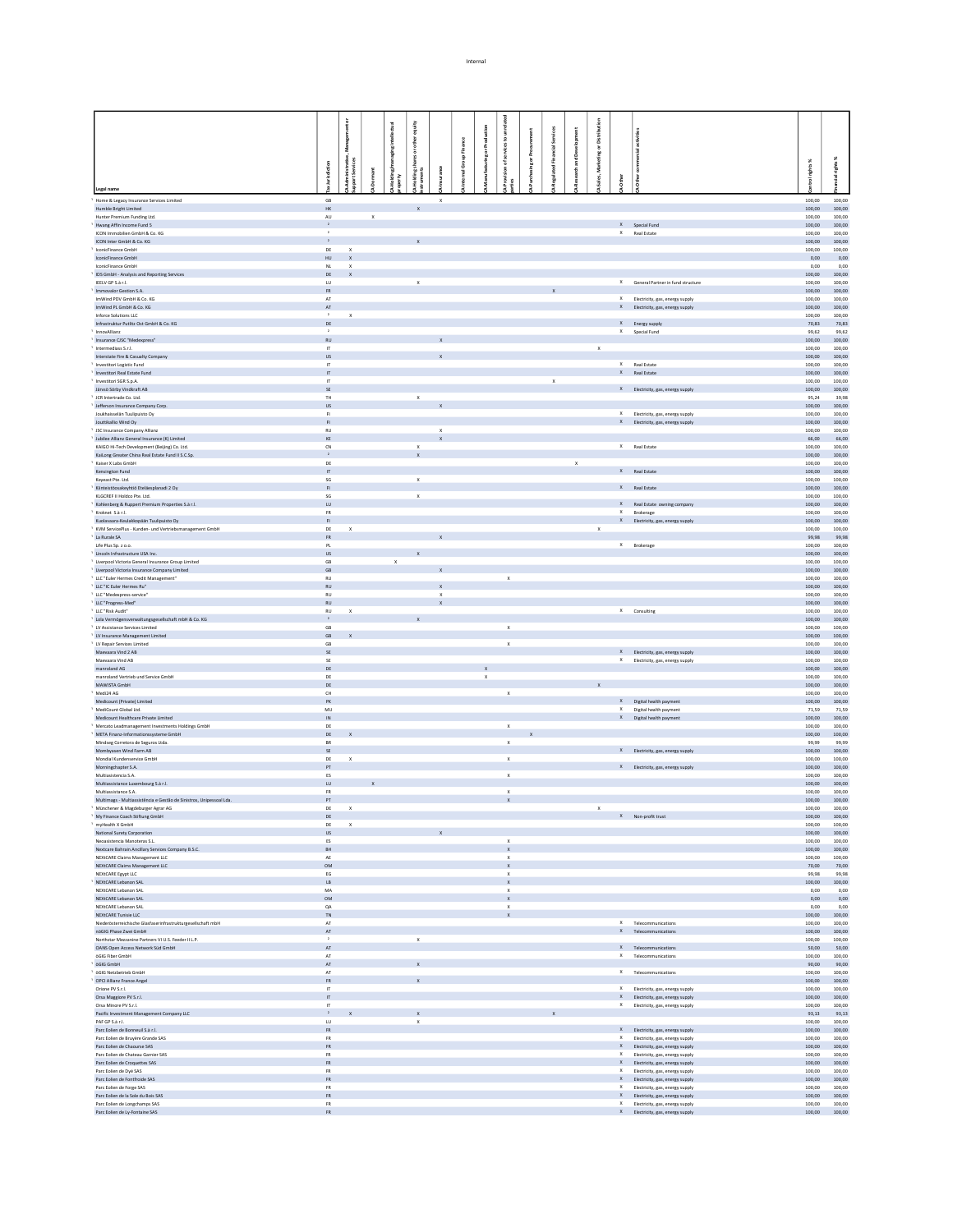|                                                                                  |                                |                              |  | equity                    |              |         |                   |                           | Ĕ      |                                                        |             |                           |                                                                            |                  |                  |
|----------------------------------------------------------------------------------|--------------------------------|------------------------------|--|---------------------------|--------------|---------|-------------------|---------------------------|--------|--------------------------------------------------------|-------------|---------------------------|----------------------------------------------------------------------------|------------------|------------------|
|                                                                                  |                                |                              |  | other                     |              | Finance |                   | asto                      |        |                                                        |             |                           |                                                                            |                  |                  |
|                                                                                  |                                |                              |  |                           |              |         | ing or Production | ្ថ                        | £      |                                                        |             |                           |                                                                            |                  | x                |
|                                                                                  | 5                              | nistrativ<br>Services        |  | ding shares or c<br>nents |              |         |                   | ៵                         | ing or | 퓬                                                      |             |                           |                                                                            | ghts%            | rig Ms           |
|                                                                                  |                                |                              |  |                           |              |         |                   |                           |        |                                                        |             |                           |                                                                            |                  |                  |
| Legal name                                                                       |                                |                              |  |                           |              |         |                   |                           |        |                                                        |             |                           |                                                                            |                  |                  |
| Parc Eolien de Pliboux SAS                                                       | <b>FR</b>                      |                              |  |                           |              |         |                   |                           |        |                                                        |             | $\mathsf X$               | Electricity, gas, energy supply                                            | 100.00           | 100.00           |
| Parc Eolien de Remigny SAS                                                       | ${\sf FR}$                     |                              |  |                           |              |         |                   |                           |        |                                                        |             |                           | X Electricity, gas, energy supply                                          | 100,00           | 100,00           |
| Parc Eolien des Barbes d'Or SAS<br>Parc Eolien des Joyeuses SAS                  | <b>FR</b><br>${\sf FR}$        |                              |  |                           |              |         |                   |                           |        |                                                        |             | x<br>$\mathsf X$          | Electricity, gas, energy supply<br>Electricity, gas, energy supply         | 100.00<br>100,00 | 100.00<br>100,00 |
| Parc Eolien des Mistandines SAS                                                  | <b>FR</b>                      |                              |  |                           |              |         |                   |                           |        |                                                        |             | $\times$                  | Electricity, gas, energy supply                                            | 100.00           | 100.00           |
| Parc Eolien des Quatre Buissons SAS                                              | FR                             |                              |  |                           |              |         |                   |                           |        |                                                        |             |                           | X Electricity, gas, energy supply                                          | 100,00           | 100,00           |
| Parc Eolien du Bois Guillaume SAS<br>Parc Eolien Les Treize SAS                  | <b>FR</b><br>${\sf FR}$        |                              |  |                           |              |         |                   |                           |        |                                                        |             | $\times$                  | Electricity, gas, energy supply<br>X Electricity, gas, energy supply       | 100.00<br>100,00 | 100.00<br>100,00 |
| PCRED CIV LLC                                                                    |                                |                              |  | $\mathbf{x}$              |              |         |                   |                           |        |                                                        |             |                           |                                                                            | 100.00           | 100.00           |
| PCRED II CIV LLC                                                                 | $\mathbf{2}^-$                 |                              |  |                           |              |         |                   |                           |        |                                                        |             |                           |                                                                            | 100,00           | 100,00           |
| Pet Plan Ltd.<br>PFP Holdings Inc.                                               | GB<br>$\mathsf{US}$            |                              |  |                           |              |         |                   |                           |        |                                                        | $\mathsf X$ |                           |                                                                            | 100.00<br>100,00 | 100.00<br>100,00 |
| PGA Global Services LLC                                                          | GB                             | $\mathbf{x}$                 |  |                           |              |         |                   |                           |        |                                                        |             |                           |                                                                            | 0,00             | 0,00             |
| PGA Global Services LLC                                                          | $\mathsf{HK}$                  | $\mathbf{x}$                 |  |                           |              |         |                   |                           |        |                                                        |             |                           |                                                                            | 0,00             | 0,00             |
| PGA Global Services LLC<br>PGA Global Services LLC                               | IE<br>$\mathbf{z}$             | $\mathbf{x}$<br>$\mathbf{x}$ |  |                           |              |         |                   |                           |        |                                                        |             |                           |                                                                            | 0,00<br>100,00   | 0,00<br>100,00   |
| PHFS Residential Opportunities Offshore Fund L.P.                                | $\,$ $\,$                      |                              |  | $\mathbf{x}$              |              |         |                   |                           |        |                                                        |             |                           |                                                                            | 100.00           | 100.00           |
| PIMCO (Schweiz) GmbH                                                             | CH                             |                              |  |                           |              |         |                   |                           |        | $\boldsymbol{\mathsf{x}}$                              |             |                           |                                                                            | 100,00           | 100,00           |
| PIMCO Asia Ltd.<br>PIMCO Asia Pte Ltd.                                           | HK<br>$\sf SG$                 |                              |  |                           |              |         |                   |                           |        | $\boldsymbol{\mathsf{x}}$                              |             |                           |                                                                            | 100.00<br>100,00 | 100.00<br>100,00 |
| PIMCO Australia Management Limited                                               | <b>AU</b>                      |                              |  |                           |              |         |                   |                           |        | $\boldsymbol{\mathsf{x}}$<br>$\mathbf{x}$              |             |                           |                                                                            | 100.00           | 100.00           |
| PIMCO Australia Pty Ltd.                                                         | AU                             |                              |  |                           |              |         |                   |                           |        |                                                        |             |                           |                                                                            | 100,00           | 100,00           |
| PIMCO BRAVO III Offshore GP L.P.<br>PIMCO BRAVO III Offshore GP Ltd.             | $\overline{a}$<br>KY           |                              |  | $\boldsymbol{\times}$     |              |         |                   |                           |        |                                                        |             |                           | X General Partner in fund structure<br>X General Partner in fund structure | 100,00<br>100,00 | 100.00<br>100,00 |
| PIMCO BRAVO IV Offshore GP Ltd.                                                  | KY                             |                              |  | $\mathbf x$               |              |         |                   |                           |        |                                                        |             | x                         | General Partner in fund structure                                          | 100.00           | 100.00           |
| PIMCO Canada Corp.                                                               | CA                             |                              |  |                           |              |         |                   |                           |        |                                                        |             |                           |                                                                            | 100.00           | 100.00           |
| PIMCO COF II LLC<br>PIMCO COE III Offshore GP Itd.                               | $\overline{2}$                 |                              |  | $\mathsf X$               |              |         |                   |                           |        |                                                        |             |                           | X General Partner in fund structure                                        | 100,00           | 100,00           |
| PIMCO Commercial Real Estate Debt Fund II Rated Note Vehicle I L.P.              | KY<br>$\cdot$                  |                              |  | $\mathbf{x}$<br>x         |              |         |                   |                           |        |                                                        |             |                           | X General Partner in fund structure                                        | 100.00<br>100,00 | 100.00<br>100,00 |
| PIMCO Commercial Real Estate Debt Fund Rated Note Vehicle II L.P.                | KY                             |                              |  |                           |              |         |                   |                           |        | $\mathbf{x}$                                           |             |                           |                                                                            | 100.00           | 100.00           |
| PIMCO CRE Opportunities Offshore GP Ltd.                                         | KY                             |                              |  |                           |              |         |                   |                           |        | $\mathsf x$                                            |             |                           |                                                                            | 100,00           | 100,00           |
| PIMCO EM Corporates<br>PIMCO Europe GmbH                                         | DE<br>DE                       |                              |  |                           |              |         |                   |                           |        | $\mathsf X$                                            |             |                           | X Special fund                                                             | 100.00<br>100,00 | 100.00<br>100,00 |
| PIMCO Europe GmbH                                                                | ES                             |                              |  |                           |              |         |                   |                           |        | $\mathsf{x}$                                           |             |                           |                                                                            | 0,00             | 0.00             |
| PIMCO Europe GmbH                                                                | GB                             |                              |  |                           |              |         |                   |                           |        | x                                                      |             |                           |                                                                            | 0,00             | 0,00             |
| PIMCO Europe GmbH<br>PIMCO Europe GmbH                                           | IE.<br>$\mathbf{r}$            |                              |  |                           |              |         |                   |                           |        | $\mathbf{x}$<br>x                                      |             |                           |                                                                            | 0,00<br>0,00     | 0,00<br>0,00     |
| PIMCO Europe Ltd.                                                                | GB                             |                              |  |                           |              |         |                   |                           |        | $\mathbf{x}$                                           |             |                           |                                                                            | 100.00           | 100,00           |
| PIMCO Global Advisors (Ireland) Ltd.                                             | IE                             |                              |  |                           |              |         |                   |                           |        | $\boldsymbol{\mathsf{x}}$                              |             |                           |                                                                            | 100,00           | 100,00           |
| PIMCO Global Advisors (Luxembourg) S.A.<br>PIMCO Global Advisors (Resources) LLC | LU<br>$\rightarrow$            | $\boldsymbol{\mathsf{x}}$    |  |                           |              |         |                   |                           |        |                                                        |             |                           |                                                                            | 100,00<br>100,00 | 100,00<br>100,00 |
| PIMCO Global Advisors LLC                                                        | $\,$ 2 $\,$                    |                              |  |                           |              |         |                   |                           |        |                                                        |             |                           |                                                                            | 0,00             | 0,00             |
| PIMCO Global Advisors LLC                                                        | $\cdot$                        |                              |  | $\mathsf X$               |              |         |                   |                           |        |                                                        |             |                           |                                                                            | 100,00           | 100,00           |
| PIMCO Global Holdings LLC<br>PIMCO GP I Canada Corporation                       | <b>US</b><br>${\sf CA}$        |                              |  | $\mathbf{x}$<br>х         |              |         |                   |                           |        |                                                        |             |                           | X General Partner in fund structure                                        | 100,00<br>100,00 | 100,00<br>100,00 |
| PIMCO GP I LLC                                                                   | $\mathbf{2}$                   |                              |  | $\mathbf{x}$              |              |         |                   |                           |        |                                                        |             | x                         | General Partner in fund structure                                          | 100,00           | 100,00           |
| PIMCO GP II S.à r.l.                                                             | ${\sf LU}$                     |                              |  | $\mathbf{x}$              |              |         |                   |                           |        |                                                        |             |                           | X General Partner in fund structure                                        | 100,00           | 100,00           |
| PIMCO GP III LLC<br>PIMCO GP IV S.à r.l.                                         | $\,$ $\,$ $\,$<br>${\sf LU}$   |                              |  | $\mathbf{x}$<br>х         |              |         |                   |                           |        |                                                        |             | $\boldsymbol{\mathsf{x}}$ | X General Partner in fund structure<br>General Partner in fund structure   | 100,00<br>100,00 | 100,00<br>100,00 |
| PIMCO GP IX LLC                                                                  | $\,$ $\,$ $\,$                 |                              |  | $\mathsf X$               |              |         |                   |                           |        |                                                        |             |                           | X General Partner in fund structure                                        | 100,00           | 100,00           |
| PIMCO GP L LLC                                                                   | $\mathbf{z}$                   |                              |  | $\mathbf{x}$              |              |         |                   |                           |        |                                                        |             |                           |                                                                            | 100.00           | 100.00           |
| PIMCO GP LI LLC                                                                  | $\,$ $\,$                      |                              |  | x                         |              |         |                   |                           |        |                                                        |             |                           |                                                                            | 100,00           | 100,00           |
| PIMCO GP S.à r.l.<br>PIMCO GP V LLC                                              | <b>LU</b><br>$\rightarrow$     |                              |  | $\mathbf{x}$              |              |         |                   |                           |        |                                                        |             |                           | X General Partner in fund structure<br>X General Partner in fund structure | 100.00<br>100,00 | 100.00<br>100,00 |
| PIMCO GP V S.à r.l.                                                              | U                              |                              |  | $\mathbf{x}$              |              |         |                   |                           |        |                                                        |             |                           |                                                                            | 100.00           | 100.00           |
| PIMCO GP VII LLC                                                                 | $\rightarrow$                  |                              |  | x                         |              |         |                   |                           |        |                                                        |             |                           | X General Partner in fund structure                                        | 100,00           | 100,00           |
| PIMCO GP X LLC<br>PIMCO GP XI LLC                                                | $\mathbf{2}^-$                 |                              |  | x<br>$\mathsf X$          |              |         |                   |                           |        |                                                        |             | $\times$<br>$\mathsf X$   | General Partner in fund structure<br>General Partner in fund structure     | 100.00<br>100,00 | 100.00<br>100,00 |
| PIMCO GP XII LLC                                                                 | $\mathbf{z}$                   |                              |  | $\mathbf{x}$              |              |         |                   |                           |        |                                                        |             | $\mathsf{x}$              | General Partner in fund structure                                          | 100.00           | 100.00           |
| PIMCO GP XIII LLC                                                                | $\,$ $\,$                      |                              |  | x                         |              |         |                   |                           |        |                                                        |             |                           | X General Partner in fund structure                                        | 100,00           | 100,00           |
| PIMCO GP XIV LLC<br>PIMCO GP XIX LLC                                             | $\mathbf{z}$<br>$\mathbf{2}^-$ |                              |  | $\mathbf{x}$              |              |         |                   |                           |        |                                                        |             | $\times$                  | General Partner in fund structure<br>X General Partner in fund structure   | 100.00<br>100,00 | 100.00<br>100,00 |
| PIMCO GP XL LLC                                                                  | $\,$ $\,$                      |                              |  | $\mathbf{x}$              |              |         |                   |                           |        |                                                        |             |                           |                                                                            | 100,00           | 100.00           |
| PIMCO GP XLI LLC                                                                 |                                |                              |  | $\mathbf{x}$              |              |         |                   |                           |        |                                                        |             |                           |                                                                            | 100,00           | 100,00           |
| PIMCO GP XLIV LLC<br>PIMCO GP XLIX LLC                                           | $\mathbf{z}$<br>$\,$ $\,$      |                              |  | x                         |              |         |                   |                           |        |                                                        |             |                           |                                                                            | 100,00           | 100.00           |
| PIMCO GP XLV LLC                                                                 | $\overline{2}$                 |                              |  | x<br>×                    |              |         |                   |                           |        |                                                        |             |                           |                                                                            | 100,00<br>100.00 | 100,00<br>100.00 |
| PIMCO GP XLVI LLC                                                                |                                |                              |  | $\mathbf x$               |              |         |                   |                           |        |                                                        |             |                           |                                                                            | 100,00           | 100,00           |
| PIMCO GP XLVII LLC                                                               | $\mathbf{z}$<br>$\,$ $\,$      |                              |  | x                         |              |         |                   |                           |        |                                                        |             |                           |                                                                            | 100,00           | 100.00           |
| PIMCO GP XLVIII LLC<br>PIMCO GP XV LLC                                           | $\,$ $\,$                      |                              |  | x<br>$\mathbf{x}$         |              |         |                   |                           |        |                                                        |             |                           | X General Partner in fund structure                                        | 100,00<br>100.00 | 100,00<br>100.00 |
| PIMCO GP XVI LLC                                                                 |                                |                              |  | $\mathbf{x}$              |              |         |                   |                           |        |                                                        |             |                           | X General Partner in fund structure                                        | 100,00           | 100,00           |
| PIMCO GP XVII LLC                                                                | $\mathbf{z}$                   |                              |  | x                         |              |         |                   |                           |        |                                                        |             | $\times$                  | General Partner in fund structure                                          | 100.00           | 100.00           |
| PIMCO GP XVIII LLC<br><b>PIMOO GRAY LLC</b>                                      |                                |                              |  | $\mathbf x$               |              |         |                   |                           |        |                                                        |             |                           | X General Partner in fund structure<br>.<br>Davona in Armie In             | 100,00<br>100,00 | 100,00<br>100,00 |
| PIMCO GP XXI-C LLC                                                               |                                |                              |  | $\mathbf{x}$              |              |         |                   |                           |        |                                                        |             |                           | X General Partner in fund structure                                        |                  | 100,00 100,00    |
| PIMCO GP XXII LLC                                                                | $\mathbf{2}$                   |                              |  | x                         |              |         |                   |                           |        |                                                        |             | $\times$                  | General Partner in fund structure                                          | 100,00           | 100,00           |
| PIMCO GP XXIII Ltd.                                                              | $\mathbf{z}$<br>$\cdot$        |                              |  | $\mathbf{x}$              |              |         |                   |                           |        |                                                        |             | $\times$                  | X General Partner in fund structure                                        |                  | 100,00 100,00    |
| PIMCO GP XXIV LLC<br>PIMCO GP XXIX LLC                                           |                                |                              |  | x<br>$\mathbf{x}$         |              |         |                   |                           |        |                                                        |             |                           | General Partner in fund structure<br>X General Partner in fund structure   | 100,00<br>100,00 | 100,00<br>100,00 |
| PIMCO GP XXV LLC                                                                 | $\cdot$                        |                              |  | $\mathsf X$               |              |         |                   |                           |        |                                                        |             | $\mathsf X$               | General Partner in fund structure                                          | 100,00           | 100,00           |
| PIMCO GP XXVI LLC                                                                | $\mathbf{2}$                   |                              |  | $\mathbf{x}$<br>x         |              |         |                   |                           |        |                                                        |             |                           | X General Partner in fund structure                                        | 100,00           | 100.00           |
| PIMCO GP XXVII LLC<br>PIMCO GP XXVIII LLC                                        |                                |                              |  | $\mathbf{x}$              |              |         |                   |                           |        |                                                        |             |                           | General Partner in fund structure<br>X General Partner in fund structure   | 100,00<br>100,00 | 100,00<br>100,00 |
| PIMCO GP XXX LLC                                                                 | $\mathbf{2}$                   |                              |  | x                         |              |         |                   |                           |        |                                                        |             | x                         | General Partner in fund structure                                          | 100,00           | 100,00           |
| PIMCO GP XXXI LLC                                                                | $\rightarrow$                  |                              |  | $\mathbf{x}$              |              |         |                   |                           |        |                                                        |             |                           | X General Partner in fund structure                                        | 100,00           | 100.00           |
| PIMCO GP XXXII LLC<br>PIMCO GP XXXIII LLC                                        | $\rightarrow$                  |                              |  | x<br>$\mathbf{x}$         |              |         |                   |                           |        |                                                        |             |                           |                                                                            | 100,00<br>100,00 | 100,00<br>100,00 |
| PIMCO GP XXXIV LLC                                                               | $\cdot$                        |                              |  | $\mathbf{x}$              |              |         |                   |                           |        |                                                        |             |                           |                                                                            | 100,00           | 100,00           |
| PIMCO GP XXXIX LLC                                                               | $\,$ $\,$<br>$\mathbf{r}$      |                              |  | $\mathbf{x}$              |              |         |                   |                           |        |                                                        |             |                           |                                                                            | 100,00           | 100,00           |
| PIMCO GP XXXV LLC<br>PIMCO GP XXXVI LLC                                          | $\mathbf{2}$                   |                              |  | x<br>$\mathsf X$          |              |         |                   |                           |        |                                                        |             |                           |                                                                            | 100,00<br>100,00 | 100,00<br>100,00 |
| PIMCO GP XXXVII LLC                                                              | $\rightarrow$                  |                              |  | $\boldsymbol{\mathsf{x}}$ |              |         |                   |                           |        |                                                        |             |                           |                                                                            | 100,00           | 100,00           |
| PIMCO GP XXXVIII LLC                                                             | $\,$ $\,$ $\,$                 |                              |  | $\mathbf x$               |              |         |                   |                           |        |                                                        |             |                           |                                                                            | 100,00           | 100,00           |
| PIMCO Investment Management (Shanghai) Limited<br>PIMCO Investments LLC          | ${\sf CN}$<br>$\rightarrow$    |                              |  |                           |              |         |                   |                           |        | $\boldsymbol{\mathsf{x}}$<br>$\boldsymbol{\mathsf{x}}$ |             |                           |                                                                            | 100,00<br>100,00 | 100,00<br>100,00 |
| PIMCO Japan Ltd.                                                                 | $_{\rm JP}$                    |                              |  |                           |              |         |                   |                           |        | $\boldsymbol{\mathsf{x}}$                              |             |                           |                                                                            | 100,00           | 100,00           |
| PIMCO Latin America Administradora de Carteiras Ltda.                            | $_{\rm BR}$                    |                              |  |                           |              |         |                   |                           |        |                                                        |             |                           |                                                                            | 100,00           | 100,00           |
| PIMCO REIT Management LLC<br>PIMCO Services LLC                                  | $\,$ $\,$ $\,$                 |                              |  | $\mathbf{x}$              |              |         |                   |                           |        |                                                        |             |                           | X General Partner in fund structure                                        | 100,00<br>100,00 | 100,00<br>100,00 |
| PIMCO Taiwan Ltd.                                                                | TW.                            |                              |  |                           |              |         |                   |                           |        | $\times$                                               |             |                           |                                                                            | 100.00           | 100.00           |
| POD Allianz Bulgaria AD                                                          | $\mathsf{B}\mathsf{G}$         |                              |  |                           |              |         |                   |                           |        | $\boldsymbol{\mathsf{x}}$                              |             |                           |                                                                            |                  | 65,90 65,90      |
| Porowneo.pl Sp. z o.o.<br>Primacy Underwriting Management Limited                | PL<br>$N\!Z$                   |                              |  |                           |              |         |                   |                           |        |                                                        |             |                           | X Brokerage                                                                | 100.00<br>100,00 | 100.00<br>100,00 |
| Primacy Underwriting Management Pty Ltd.                                         | AU                             |                              |  |                           |              |         |                   | $\boldsymbol{\mathsf{x}}$ |        |                                                        |             |                           |                                                                            | 100.00           | 100.00           |
| Projekt Hirschgarten MK8 GmbH & Co. KG                                           | $\rightarrow$                  |                              |  |                           |              |         |                   |                           |        |                                                        |             |                           | $\ensuremath{\mathsf{X}}\xspace$ Real Estate                               |                  | 94,90 94,90      |
| Promultitrayaux SAS<br>Protexia France S.A.                                      | <b>FR</b><br>${\sf FR}$        |                              |  |                           | $\mathsf x$  |         |                   | $\mathbf{x}$              |        |                                                        |             |                           |                                                                            | 100.00<br>100,00 | 100.00<br>100,00 |
| <sup>1</sup> PT Asuransi Allianz Life Indonesia                                  | ID                             |                              |  |                           | $\mathsf{x}$ |         |                   |                           |        |                                                        |             |                           |                                                                            | 99.76            | 99.76            |
| <sup>1</sup> PT Asuransi Allianz Utama Indonesia                                 | $\mathsf{ID}^-$                |                              |  |                           | $\mathsf{x}$ |         |                   |                           |        |                                                        |             |                           |                                                                            |                  | 97,75 97,75      |
| PT Blue Dot Services<br><sup>1</sup> PTE Allianz Polska S.A.                     | ID<br>PL                       |                              |  |                           |              |         |                   | $\mathbf{x}$              |        |                                                        |             |                           |                                                                            | 100.00<br>100,00 | 100.00<br>100,00 |
|                                                                                  |                                |                              |  |                           |              |         |                   |                           |        |                                                        |             |                           |                                                                            |                  |                  |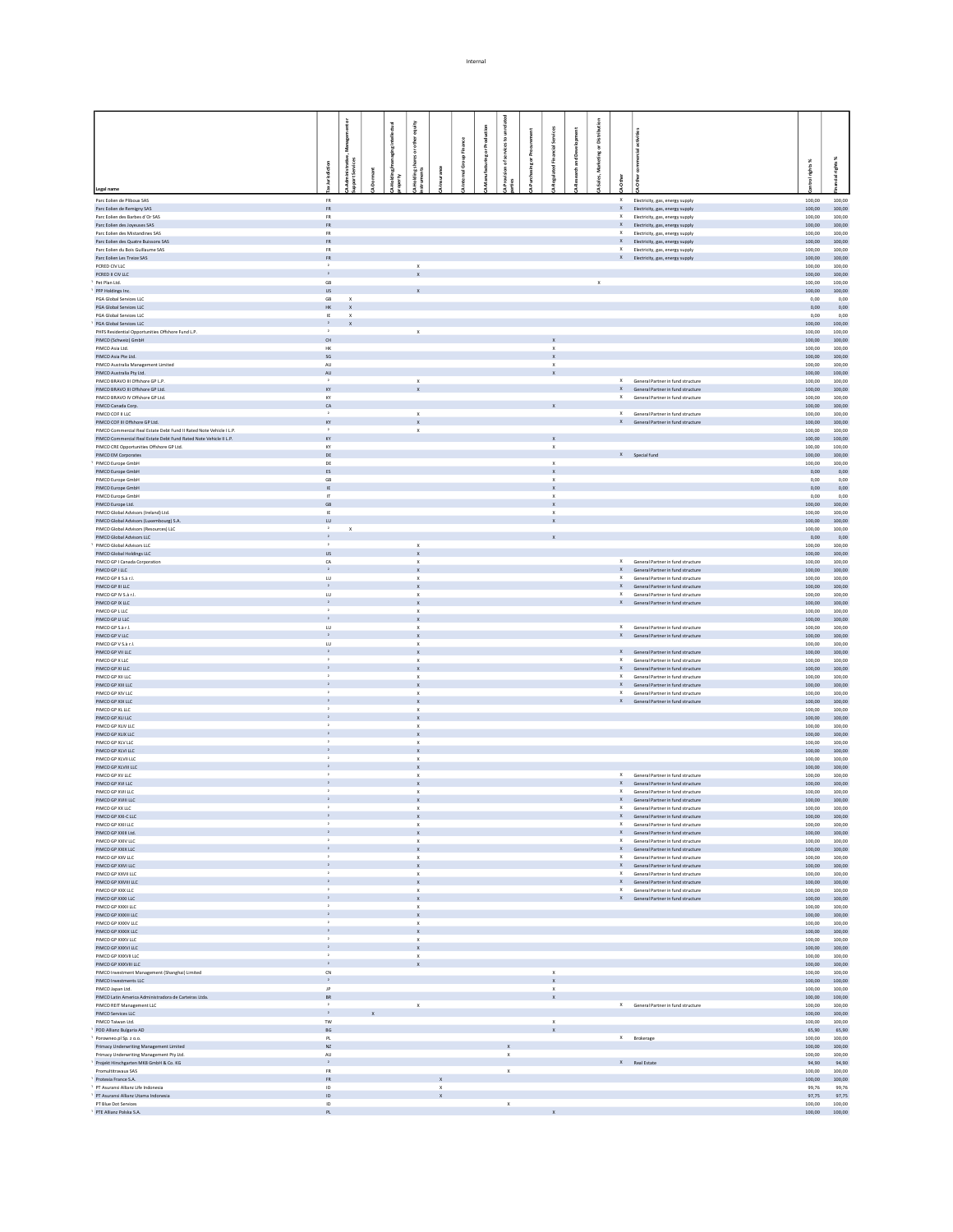|                                                                                                                          |                                |                                  |                          | equity                    |                           |              |                        |                                           |   |                     |          |              |              |                                                               |                                                                            |                  |                         |
|--------------------------------------------------------------------------------------------------------------------------|--------------------------------|----------------------------------|--------------------------|---------------------------|---------------------------|--------------|------------------------|-------------------------------------------|---|---------------------|----------|--------------|--------------|---------------------------------------------------------------|----------------------------------------------------------------------------|------------------|-------------------------|
|                                                                                                                          |                                | å                                |                          | other<br>ā                |                           | Finance      | <b>Iring or Produs</b> |                                           |   |                     |          | å<br>흤       |              |                                                               |                                                                            |                  |                         |
|                                                                                                                          |                                |                                  |                          | shares                    |                           | nal Group    |                        | ã                                         | ă |                     | ్డి<br>, | <b>Marke</b> |              |                                                               |                                                                            |                  |                         |
|                                                                                                                          | urisdiction                    | Administrative,<br>port Services | $\overline{\phantom{a}}$ |                           |                           |              |                        |                                           |   |                     | 뒫        |              |              |                                                               |                                                                            | rights%          | 톱                       |
| Legal name                                                                                                               |                                |                                  |                          |                           |                           |              |                        |                                           |   |                     |          |              |              |                                                               |                                                                            |                  |                         |
| Q 207 GP S.à r.l.                                                                                                        | $\mathsf{L}\mathsf{U}$         |                                  |                          |                           |                           |              |                        |                                           |   |                     |          |              | $\times$     | Real Estate                                                   |                                                                            | 100,00           | 100,00                  |
| 0207 S.C.S.<br>Quality1 AG                                                                                               | $\,$ $\,$<br>$\mathsf{CH}$     | $\mathbf x$                      |                          |                           |                           |              |                        |                                           |   |                     |          | $\mathsf X$  |              | X Real Estate                                                 |                                                                            | 100,00           | 94.00 94.00<br>100,00   |
| Questar Agency Inc.                                                                                                      | <b>US</b>                      | $\mathbf{x}$                     |                          |                           |                           |              |                        |                                           |   |                     |          |              |              |                                                               |                                                                            | 100,00           | 100.00                  |
| Questar Capital Corporation<br><b>RAS Antares</b>                                                                        | <b>US</b><br>$\mathbf{H}$      |                                  |                          |                           |                           |              |                        |                                           |   | $\boldsymbol{\chi}$ |          |              |              | X Real Estate                                                 |                                                                            | 100,00<br>100.00 | 100,00<br>100.00        |
| RB Fiduciaria S.p.A.<br>RE-AA SA                                                                                         | $\boldsymbol{\Pi}$<br>$\alpha$ |                                  |                          |                           |                           |              |                        |                                           |   | $\mathbf x$         |          |              |              |                                                               |                                                                            | 100,00<br>100,00 | 100,00<br>100.00        |
| Real Faubourg Haussmann SAS                                                                                              | FR                             |                                  |                          |                           |                           |              |                        |                                           |   |                     |          |              |              | X Real Estate                                                 |                                                                            | 100,00           | 100,00                  |
| Real FR Haussmann SAS<br>REC Frankfurt Objekt GmbH & Co. KG                                                              | <b>FR</b><br>$\,$ $\,$         |                                  |                          |                           |                           |              |                        |                                           |   |                     |          |              |              | X Real Estate<br>X Real Estate                                |                                                                            | 100,00<br>80,00  | 100.00<br>80,00         |
| REC Frankfurt zweite Objektverwaltungsgesellschaft mbH                                                                   | DE                             |                                  |                          |                           |                           |              |                        |                                           |   |                     |          |              |              | X Real Estate                                                 |                                                                            | 60,00            | 60.00                   |
| Redoma 2 S.A.<br>Redoma S.à r.l.                                                                                         | ${\sf LU}$<br>U                |                                  |                          | $\mathbf x$               |                           |              |                        |                                           |   |                     |          |              |              |                                                               |                                                                            | 100,00<br>100,00 | 100,00<br>100,00        |
| RehaCare GmbH                                                                                                            | DE                             | $\mathbf x$                      |                          |                           |                           |              |                        | $\mathbf x$                               |   |                     |          |              |              |                                                               |                                                                            | 100,00           | 100,00                  |
| Reksa Dana Batavia College Bond Fund<br>Reksa Dana Batavia Obligasi Sukses 1                                             | ID<br>ID                       |                                  |                          |                           |                           |              |                        |                                           |   |                     |          |              |              | X Special Fund<br>X Special Fund                              |                                                                            | 100,00<br>100,00 | 100,00<br>100,00        |
| Reksa Dana Batavia Pendapatan Tetap Sukses Syariah                                                                       | ID                             |                                  |                          |                           |                           |              |                        |                                           |   |                     |          |              |              | X Special Fund                                                |                                                                            | 100,00           | 100,00                  |
| Reksa Dana Batavia Pendapatan Tetap Sukses Syariah 2<br>Reksa Dana Danareksa Melati Pendapatan Tetap II                  | ID<br>ID                       |                                  |                          |                           |                           |              |                        |                                           |   |                     |          |              |              | X Special Fund<br>X Special Fund                              |                                                                            | 100,00<br>100,00 | 100,00<br>100,00        |
| Reksa Dana Mandiri Investa Dana Pendapatan Optimal<br>Reksa Dana Optima Pendapatan Abadi                                 | ID<br>ID                       |                                  |                          |                           |                           |              |                        |                                           |   |                     |          |              |              | X Special Fund<br>X Special Fund                              |                                                                            | 100,00<br>100,00 | 100,00<br>100,00        |
| Reksa Dana Schroder IDR Bond Fund II                                                                                     | ID                             |                                  |                          |                           |                           |              |                        |                                           |   |                     |          |              |              | X Special Fund                                                |                                                                            | 100,00           | 100,00                  |
| Rivage Richelieu 1 FCP<br>Rokko Development Praha s.r.o.                                                                 | $\mathbf{2}$<br>$_{\rm C2}$    |                                  |                          |                           |                           |              |                        |                                           |   |                     |          |              |              | $X$ Special Fund<br>X Real Estate                             |                                                                            | 100,00<br>100,00 | 100,00<br>100,00        |
| Roland Holding GmbH                                                                                                      | $\mathsf{DE}$                  |                                  |                          |                           |                           |              |                        |                                           |   |                     |          |              |              |                                                               |                                                                            | 75,56            | 75,56                   |
| SA Carène Assurance<br>SA Vignobles de Larose                                                                            | <b>FR</b><br>FR.               |                                  |                          |                           | $\mathsf{x}$              |              |                        |                                           |   |                     |          |              |              |                                                               |                                                                            | 100.00<br>100,00 | 100.00<br>100,00        |
| Saarenkylä Tuulinuisto Ov                                                                                                | F1                             |                                  |                          |                           |                           |              |                        |                                           |   |                     |          |              |              |                                                               | X Electricity, gas, energy supply                                          | 100.00           | 100.00                  |
| Santander Aviva TU na Zycie S.A.<br>Santander Aviva TU S.A.                                                              | PL<br>PL                       |                                  |                          |                           | $\boldsymbol{\mathsf{x}}$ |              |                        |                                           |   |                     |          |              |              |                                                               |                                                                            | 51,00<br>51.00   | 51,00<br>51.00          |
| Säntis Umbrella Fund<br>SAS 20 Pompidou                                                                                  | $\mathbf{2}$<br><b>FR</b>      |                                  |                          |                           |                           |              |                        |                                           |   |                     |          |              |              | $X$ Special Fund<br>X Real Estate                             |                                                                            | 100,00           | 100,00                  |
| SAS Allianz Etoile                                                                                                       | ${\sf FR}$                     |                                  |                          |                           |                           |              |                        |                                           |   |                     |          |              |              | X Real Estate                                                 |                                                                            | 100.00<br>100,00 | 100.00<br>100,00        |
| SAS Allianz Forum Seine<br>SAS Allianz Logistique                                                                        | <b>FR</b><br>FR.               |                                  |                          |                           |                           |              |                        |                                           |   |                     |          |              | $\times$     | Real Estate                                                   |                                                                            | 100.00<br>100,00 | 100.00<br>100,00        |
| SAS Allianz Platine                                                                                                      | <b>FR</b>                      |                                  |                          |                           |                           |              |                        |                                           |   |                     |          |              |              | X Real Estate                                                 |                                                                            | 100.00           | 100.00                  |
| SAS Allianz Prony<br>SAS Allianz Rivoli                                                                                  | ${\sf FR}$<br><b>FR</b>        |                                  |                          |                           |                           |              |                        |                                           |   |                     |          |              |              | X Real Estate                                                 | X Funds, private equity funds, real estate and alternative assets vehicles | 100,00<br>100,00 | 100,00<br>100.00        |
| SAS Allianz Serbie                                                                                                       | FR.                            |                                  |                          |                           |                           |              |                        |                                           |   |                     |          |              |              | X Real Estate                                                 |                                                                            | 100,00           | 100,00                  |
| SAS Angel Shopping Centre<br>SAS Chaponnay Mérieux Logistics                                                             | <b>FR</b><br>${\sf FR}$        |                                  |                          |                           |                           |              |                        |                                           |   |                     |          |              |              | X Real Estate<br>X Real Estate                                |                                                                            | 100,00<br>100,00 | 100.00<br>100,00        |
| SAS Madeleine Opéra                                                                                                      | <b>FR</b>                      |                                  |                          |                           |                           |              |                        |                                           |   |                     |          |              | $\mathbf{x}$ | <b>Real Estate</b>                                            |                                                                            | 100.00           | 100.00                  |
| SAS Passage des princes<br>SAS Société d'Exploitation du Parc Eolien d'Aussac Vadalle                                    | FR.<br><b>FR</b>               |                                  |                          |                           |                           |              |                        |                                           |   |                     |          |              |              | X Real Estate                                                 | X Electricity, gas, energy supply                                          | 100,00<br>100,00 | 100,00<br>100.00        |
| SAS Société d'Exploitation du Parc Eolien de Nélausa<br>Sättravallen Wind Power AB                                       | ${\sf FR}$<br>SE               |                                  |                          |                           |                           |              |                        |                                           |   |                     |          |              |              |                                                               | X Electricity, gas, energy supply                                          | 100,00<br>100,00 | 100,00<br>100.00        |
| Saudi NEXtCARE LLC                                                                                                       | SA                             |                                  |                          |                           |                           |              |                        |                                           |   |                     |          |              |              |                                                               | X Electricity, gas, energy supply                                          | 68,00            | 68,00                   |
| SC Tour Michelet<br>SCI 46 Desmoulins                                                                                    | FR<br>$\scriptstyle\rm 2$      |                                  |                          |                           |                           |              |                        |                                           |   |                     |          |              |              | X Real Estate<br>X Real Estate                                |                                                                            | 100,00<br>100,00 | 100,00<br>100,00        |
| SCI Allianz Arc de Seine                                                                                                 | $\,$ $\,$                      |                                  |                          |                           |                           |              |                        |                                           |   |                     |          |              | $\mathbf{x}$ | Real Estate                                                   |                                                                            | 100,00           | 100,00                  |
| SCI Allianz Citylights<br>SCI Allianz Immobilier Durable 18                                                              | $\cdot$                        |                                  |                          |                           |                           |              |                        |                                           |   |                     |          |              | $\mathsf X$  | X Real Estate                                                 | Real Estate Fund                                                           | 100.00<br>100,00 | 100.00<br>100,00        |
| SCI Allianz Messine                                                                                                      | $\,$ $\,$                      |                                  |                          |                           |                           |              |                        |                                           |   |                     |          |              |              | X Real Estate                                                 |                                                                            | 100,00           | 100.00                  |
| SCI Allianz Work'In Park<br>SCI ESQ                                                                                      | FR<br>$\mathbf{z}$             |                                  |                          |                           |                           |              |                        |                                           |   |                     |          |              | $\mathsf X$  | Real Estate<br>X Real Estate                                  |                                                                            | 100,00<br>100.00 | 100,00<br>100.00        |
| SCI Onnaing Escaut Logistics                                                                                             | ${\sf FR}$                     |                                  |                          |                           |                           |              |                        |                                           |   |                     |          |              |              | X Real Estate                                                 |                                                                            | 100,00           | 100,00                  |
| SCI Pont D'Ain Septembre Logistics<br>SCI Réau Papin Logistics                                                           | <b>FR</b><br>FR                |                                  |                          |                           |                           |              |                        |                                           |   |                     |          |              |              | X Real Estate<br>Real Estate                                  |                                                                            | 100,00<br>100,00 | 100.00<br>100,00        |
| SCI Stratus                                                                                                              |                                |                                  |                          |                           |                           |              |                        |                                           |   |                     |          |              |              | X Real Estate                                                 |                                                                            | 100,00           | 100.00                  |
| SCI Via Pierre 1<br>SCPI Allianz Home                                                                                    | $\,$ $\,$<br><b>FR</b>         |                                  |                          |                           |                           |              |                        |                                           |   |                     |          |              | $\mathsf X$  | Real Estate<br>X Real Estate                                  |                                                                            | 100,00<br>27,88  | 100,00<br>27,88         |
| Seine GmbH                                                                                                               | DE                             |                                  |                          | $\mathsf X$               |                           |              |                        |                                           |   |                     |          |              |              |                                                               |                                                                            | 100,00           | 100,00                  |
| Seine II GmbH<br>Servicios Compartidos Multiasistencia S.L.                                                              | DE<br>ES                       | $\mathbf x$                      |                          |                           |                           |              |                        | $\mathbf x$                               |   |                     |          |              |              |                                                               |                                                                            | 100,00<br>100,00 | 100,00<br>100,00        |
| SIFCOM Assur S.A.                                                                                                        | $\mathsf{C}\mathsf{I}$         |                                  |                          |                           |                           |              |                        |                                           |   |                     |          |              |              |                                                               |                                                                            | 60,00            | 60,00                   |
| Sigma Reparaciones S.L.<br>Signa 12 Verwaltungs GmbH                                                                     | ES.<br>DE                      |                                  |                          |                           |                           |              |                        | $\mathbf x$                               |   |                     |          |              |              | X Real Estate                                                 |                                                                            | 100,00<br>94,90  | 100,00<br>94,90         |
| Silex Gas Norway AS                                                                                                      | NO                             |                                  |                          |                           |                           |              |                        |                                           |   |                     |          |              |              |                                                               | X Electricity, gas, energy supply                                          | 100,00           | 100,00                  |
| Sirius S.A.<br>SLC "Allianz Life Ukraine"                                                                                | LU<br><b>UA</b>                |                                  |                          |                           | $\mathbf x$               |              |                        |                                           |   |                     |          |              |              | X Real Estate                                                 |                                                                            | 94,84<br>100,00  | 94,84<br>100,00         |
| SNC Allianz Informatique France                                                                                          | $\overline{2}$                 |                                  |                          |                           |                           |              |                        |                                           |   |                     |          |              |              |                                                               |                                                                            | 100,00           | 100,00                  |
| Societa' Agricola San Felice S.p.A.<br>Société de Production d'Electricité d'Haucourt Moulaine SAS                       | $\mathsf{IT}^-$<br>FR          |                                  |                          |                           |                           |              | $\mathbf x$            |                                           |   |                     |          |              |              |                                                               | X Electricity, gas, energy supply                                          | 100,00<br>100,00 | 100,00<br>100,00        |
| Société d'Energie Eolienne de Cambon SAS<br>Société Européenne de Protection et de Services d'Assistance à Domicile S.A. | FR.                            |                                  |                          |                           |                           |              |                        | $\mathbf{x} \in \mathbf{X}$ .             |   |                     |          |              |              |                                                               | X Electricity, gas, energy supply                                          | 100,00           | 100,00                  |
| Société Foncière Européenne B.V.                                                                                         | ${\sf FR}$<br>NL               |                                  |                          |                           |                           | $\mathbf{x}$ |                        |                                           |   |                     |          |              |              |                                                               |                                                                            | 100.00           | 56,00 56,00<br>100.00   |
| Société Nationale Foncière S.A.L.<br>SOFE One Co. Ltd.                                                                   | $\mathsf{LB}$<br>TH            |                                  |                          | $\boldsymbol{\mathsf{X}}$ |                           |              |                        |                                           |   |                     |          |              |              | X Real estate                                                 |                                                                            | 100.00           | 66,00 66,00<br>100.00   |
| SOFE Two Co. Ltd.                                                                                                        | TH                             |                                  |                          | $\boldsymbol{\mathsf{x}}$ |                           |              |                        |                                           |   |                     |          |              |              |                                                               |                                                                            | 100,00           | 100,00                  |
| Sofiholding S.A.<br>South City Office Broodthaers SA                                                                     | BE<br>BE                       |                                  |                          |                           |                           |              |                        |                                           |   |                     |          |              |              | X Real Estate<br>$\ensuremath{\mathsf{X}}\xspace$ Real Estate |                                                                            | 100.00<br>100,00 | 100.00<br>100,00        |
| SpaceCo S.A.                                                                                                             | <b>FR</b>                      |                                  |                          |                           |                           |              |                        |                                           |   |                     |          | $\mathbf{x}$ |              |                                                               |                                                                            | 100.00           | 100.00                  |
| Spherion Beteiligungs GmbH & Co. KG<br>Spherion Objekt GmbH & Co. KG                                                     | $\overline{2}$<br>$\,$ $\,$    |                                  |                          |                           |                           |              |                        |                                           |   |                     |          |              |              | $\mathsf{X}$ Real Estate<br>X Real Estate                     |                                                                            | 94,90<br>89.90   | 94,90<br>89.90          |
| Stam Fem Gångaren 11 AB                                                                                                  | SE                             |                                  |                          |                           |                           |              |                        |                                           |   |                     |          |              |              | X Real Estate                                                 |                                                                            | 100,00           | 100,00                  |
| Starterslening.nl B.V.<br>Stiftung Allianz für Kinder gemeinnützige GmbH                                                 | <b>NL</b><br>DE                |                                  |                          |                           |                           |              |                        | $\mathbf{x}$                              |   |                     |          |              |              | X Trust                                                       |                                                                            | 60.00<br>100,00  | 60.00<br>100,00         |
| StocksPLUS Management Inc.                                                                                               | <b>US</b>                      |                                  |                          | $\mathbf{x}$              |                           |              |                        |                                           |   |                     |          |              |              |                                                               | X General Partner in fund structure                                        | 100,00           | 100,00                  |
| Syncier Consulting GmbH<br>Syncier GmbH                                                                                  | $\mathsf{AT}^-$<br>DE          |                                  |                          |                           |                           |              |                        | $\mathbf{x}$<br>$\boldsymbol{\mathsf{x}}$ |   |                     |          |              |              |                                                               |                                                                            | 100,00<br>98,47  | 100,00<br>98,47         |
| Syncier GmbH                                                                                                             | ${\sf FR}$                     |                                  |                          |                           |                           |              |                        | $\mathbf{x}$                              |   |                     |          |              |              |                                                               |                                                                            | 0,00             | 0,00                    |
| Taone SAS<br>Téléservices et Sécurité S.à r.l.                                                                           | <b>FR</b><br>FR                |                                  | $\mathbf{x}$             |                           |                           |              |                        |                                           |   |                     |          |              |              |                                                               |                                                                            | 100,00           | 100,00<br>99,92 99,92   |
| Tempo Multiasistencia Gestão de Rede Ltda.                                                                               | <b>BR</b>                      | $\mathbf{x}$                     |                          |                           |                           |              |                        |                                           |   |                     |          |              |              |                                                               |                                                                            | 100,00<br>100,00 | 100.00                  |
| TFI Allianz Polska S.A.<br>The American Insurance Company Corp.                                                          | PL<br><b>US</b>                |                                  |                          |                           | $\times$                  |              |                        |                                           |   |                     |          |              |              |                                                               |                                                                            | 100,00           | 100,00<br>100.00        |
| <sup>1</sup> The Jubilee Insurance Company of Uganda Limited<br><sup>1</sup> Three Pillars Business Solutions Limited    | UG<br>GB                       | $\mathbf{x}$                     |                          |                           | $\mathbf{x}$              |              |                        | $\mathbf{x}$                              |   |                     |          |              |              |                                                               |                                                                            | 100,00           | 66,00 66,00<br>100,00   |
| Tihama Investments B.V.                                                                                                  | $\mathsf{NL}^-$                |                                  |                          |                           |                           |              |                        |                                           |   |                     |          |              |              |                                                               |                                                                            | 100,00           | 100,00                  |
| toconnect GmbH<br><sup>1</sup> Top Versicherungsservice GmbH                                                             | $\mathsf{CH}%$<br>AT           | $\mathbf{x}$                     |                          |                           |                           |              |                        | $\mathbf x$                               |   |                     |          |              |              |                                                               |                                                                            | 100,00           | 100,00<br>100,00 100,00 |
| Top Versicherungs-Vermittler Service GmbH                                                                                | $\mathsf{AT}$                  |                                  |                          |                           |                           |              |                        |                                           |   |                     |          | $\mathsf{x}$ |              |                                                               |                                                                            | 100,00           | 100,00                  |
| <sup>1</sup> Top Vorsorge-Management GmbH<br>TopImmo A GmbH & Co. KG                                                     | AT<br>$\cdot$                  | $\mathbf{x}$                     |                          |                           |                           |              |                        | $\mathbf{x}$                              |   |                     |          |              |              | X Real Estate                                                 |                                                                            | 100,00           | 74,97 74,97<br>100,00   |
| <sup>1</sup> TopImmo Besitzgesellschaft B GmbH & Co. KG                                                                  | $\,$ $\,$                      |                                  |                          |                           |                           |              |                        |                                           |   |                     |          |              |              | X Real Estate                                                 |                                                                            | 100,00           | 100.00                  |
| Trafalgar Insurance Limited<br>TRH EC Fund LLC                                                                           | $\mathsf{GB}$<br>$\mathbf{z}$  |                                  |                          | $\mathbf{x}$              | $\mathbf x$               |              |                        |                                           |   |                     |          |              |              |                                                               |                                                                            | 100,00<br>100.00 | 100,00<br>100.00        |
| TruChoice Financial Group LLC<br>TU Allianz Zycie Polska S.A.                                                            | $\,$ $\,$                      |                                  |                          |                           | $\mathsf{x}$              |              |                        |                                           |   |                     |          | $\mathsf X$  |              |                                                               |                                                                            | 100,00           | 100,00<br>100,00 100,00 |
| <sup>1</sup> TU Euler Hermes S.A.                                                                                        | PL<br>$\mathsf{PL}$            |                                  |                          |                           | $\,$ X                    |              |                        |                                           |   |                     |          |              |              |                                                               |                                                                            | 100,00           | 100,00                  |
| TUIR Allianz Polska S.A.                                                                                                 | PL                             |                                  |                          |                           | $\mathsf{x}$              |              |                        |                                           |   |                     |          |              |              |                                                               |                                                                            |                  | $100,00$ $100,00$       |